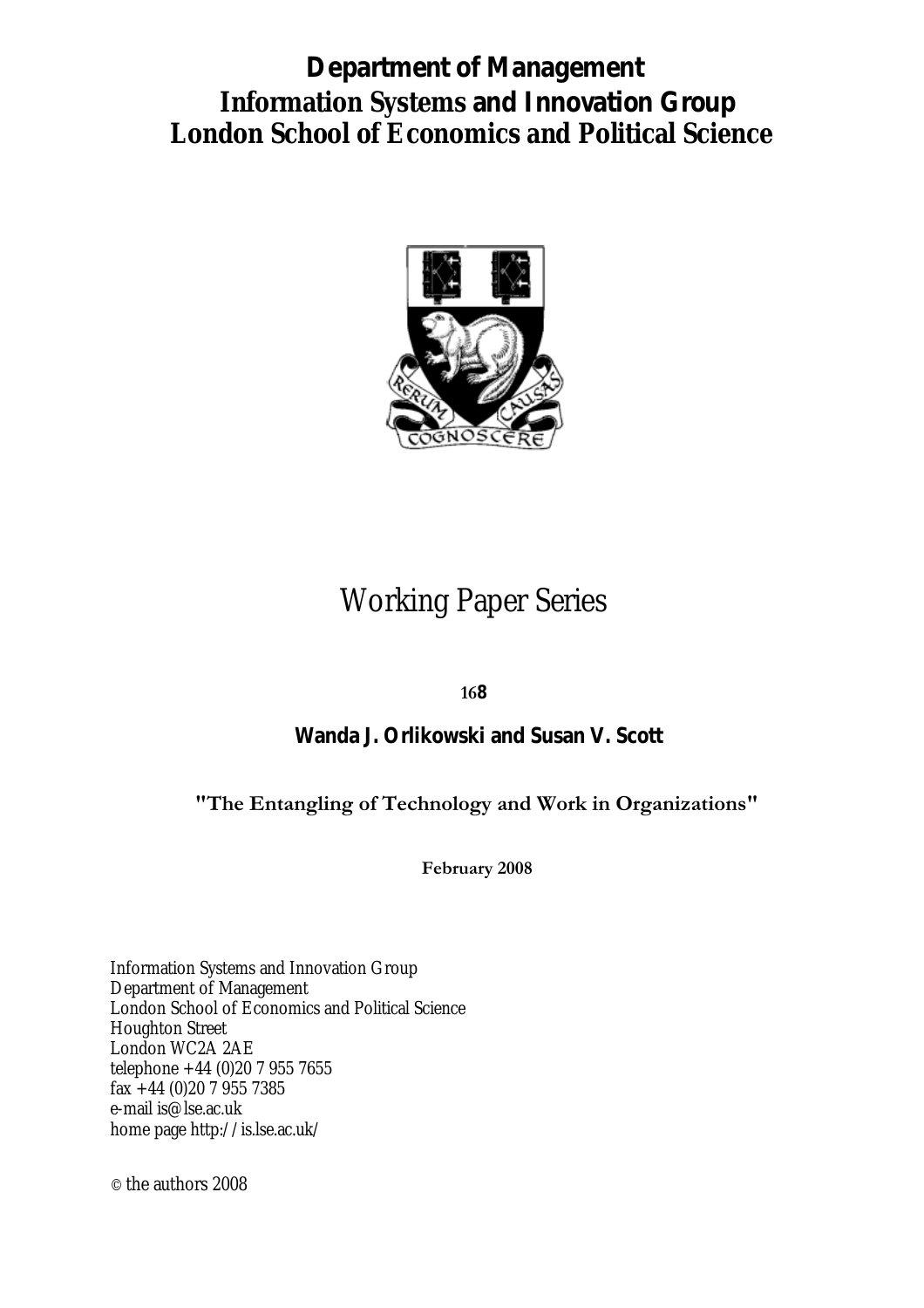# **The Entangling of Technology and Work in Organizations**

# **Wanda J. Orlikowski**

Sloan School of Management Massachusetts Institute of Technology 50 Memorial Drive Cambridge, MA 02142 USA [wanda@mit.edu](mailto:wanda@mit.edu)

#### **Susan V. Scott**

Department of Management The London School of Economics Houghton Street London WC2A 2AE United Kingdom [s.v.scott@lse.ac.uk](mailto:s.v.scott@lse.ac.uk)

September 2007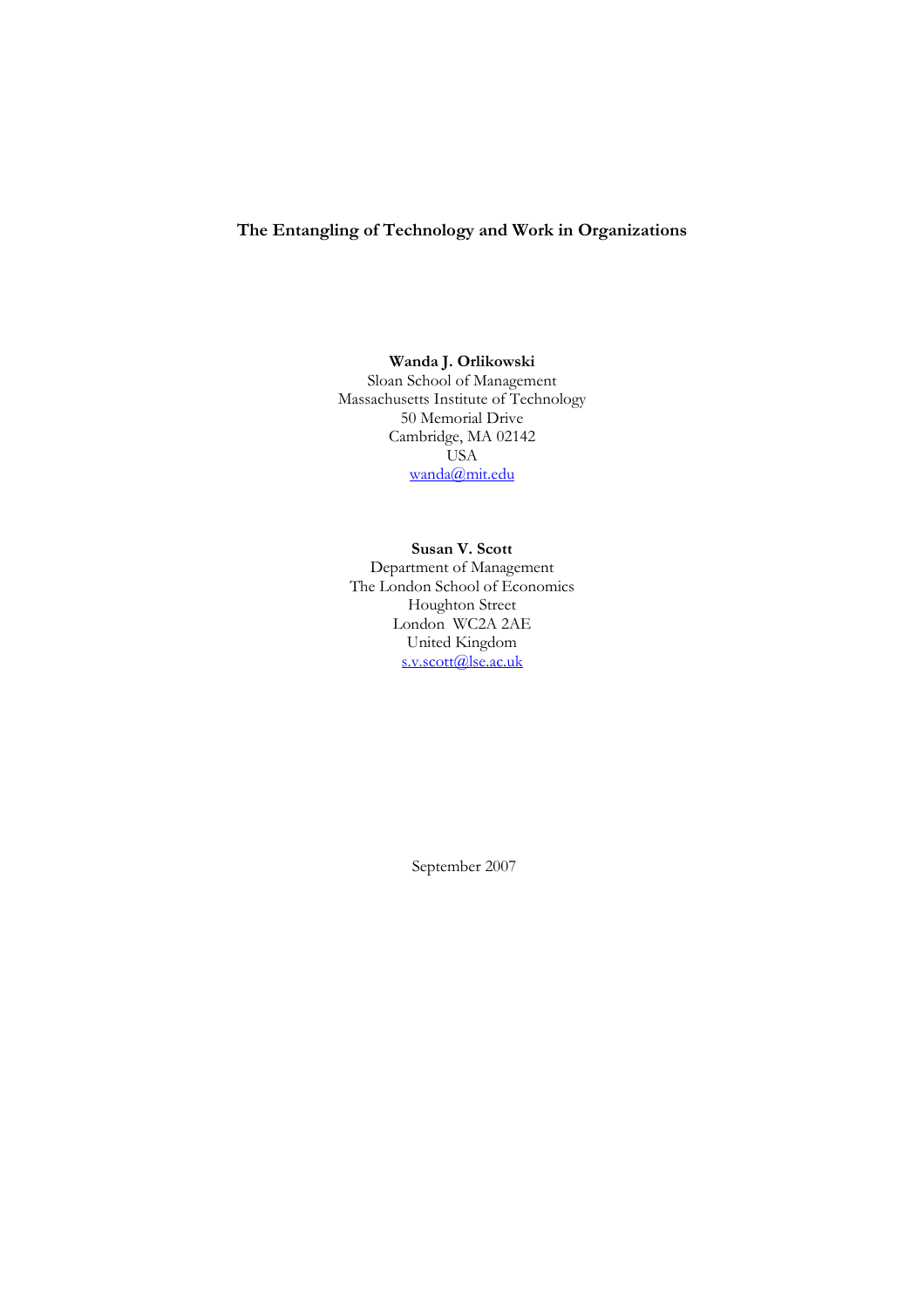# **The Entangling of Technology and Work in Organizations**

#### **Abstract**

We begin by juxtaposing the pervasive presence of technology in organizational work with its absence from the organization studies literature. Our analysis of four leading journals in the field confirms that over 95 percent of the articles published in top management research outlets do not take into account the role of technology in organizational life. We then examine the research that has been done on technology, and categorize this literature into two research streams according to their view of technology: individuality and duality. For each stream, we discuss three reviews spanning the last 20 years of scholarship and join with them in concluding that despite a widespread perception that much is known about the consequences of technology, empirical research has produced not only mixed, but often conflicting results. Going forward, we suggest that further work is needed to theorize the entanglement of technology and work in organizations, and that additional perspectives are needed to add to the palette of conceptual lenses in use. Drawing on work in the sociology of technology, we discuss one such promising alternative — sociomateriality — which questions the assumption that technology, work, and organizations should be conceptualized separately. We illustrate this approach with a discussion of two specific examples of sociomateriality — web search and financial decision-making. We conclude by suggesting that a reconsideration of our conventional views of technology will help us more effectively study and understand the multiple, emergent, and dynamic sociomaterial configurations that constitute contemporary organizational practices.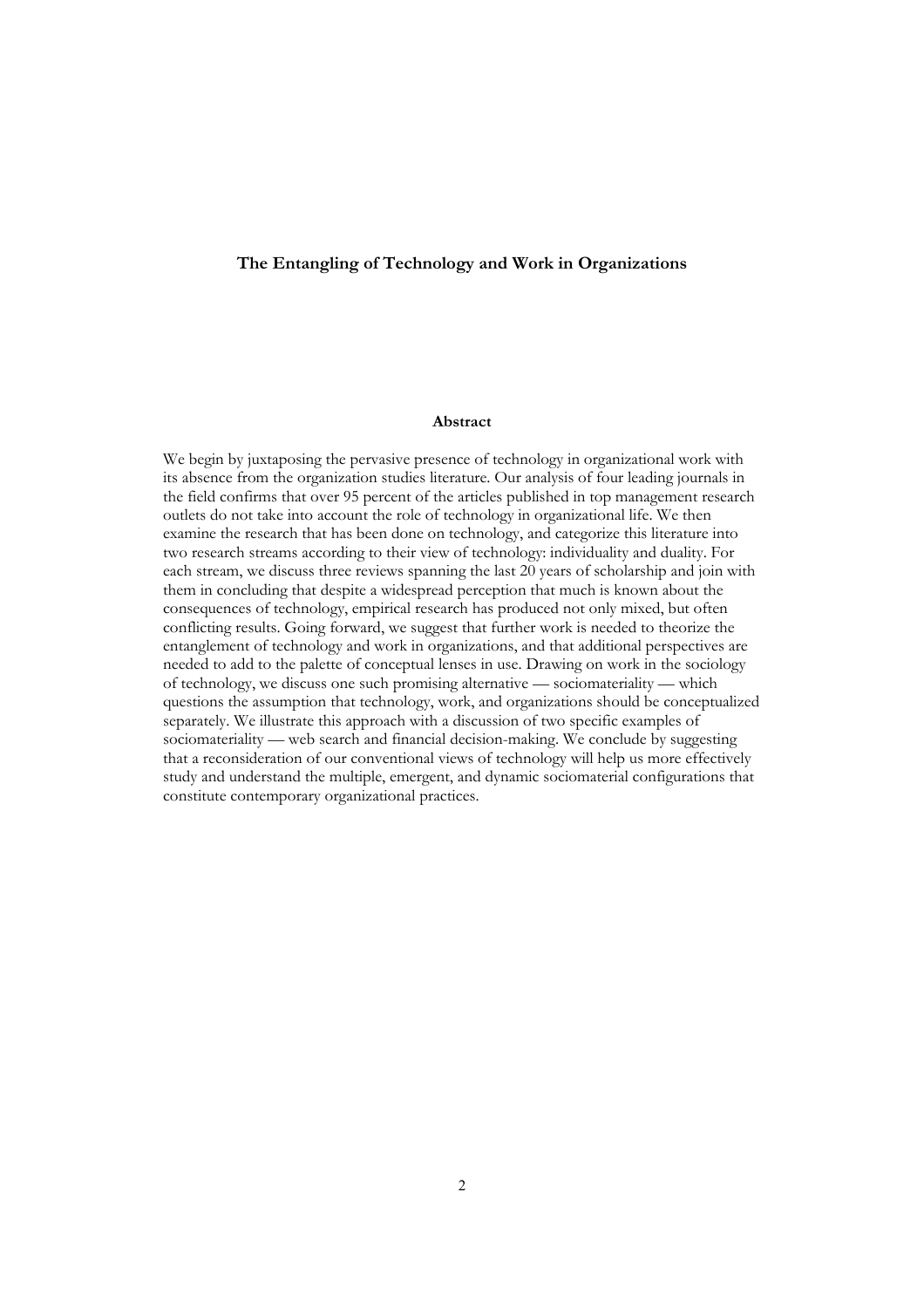# **INTRODUCTION**

 We begin with what we believe is a telling observation about the management literature on technology in organizations. And that is that, for the most part, technology is missing in action. Consider that from the point of view of organizational phenomena, technology seems to be everywhere in the world of practice. Annual corporate budgets for technology range in the billions of dollars for large firms, and spending on technology is for many firms their largest investment. The business press abounds with stories of huge technological opportunities (e.g., the dot com boom) and difficulties (e.g., stock market losses due to computer-based trading strategies). Technology has arguably become an integral aspect of most business operations — whether the small Internet start-up, mid-sized law firm, or large automobile manufacturer. Technology is a principal mediator of work on the production floor, in retail interactions, in front and back offices, on the road, at client sites, and in the global market place.

Yet a quick perusal of the management literature would suggest that from the point of view of organizational research, technology is largely absent from the world of organizing. We inspected the leading journals in the field of management to assess whether and how published scholarship addressed the role and influence of technology in organizations. We selected four journals — *The Academy of Management Journal* (AMJ), *The Academy of Management Review* (AMR), *Administrative Science Quarterly* (ASQ), and *Organization Science* (OS) — and examined every research article published in these journals for the past decade (from January 1997 to December 2006). For each article, we scrutinized title, keywords, abstract, and body to identify those research studies that dealt (in some way or other, and at various levels of analysis) with the issue or implications of technology. Based on the 2,027 articles we analyzed, we found that 100 (4.9%) directly addressed the role and influence of technology in organizations. Table 1 provides the detailed breakdown by journal.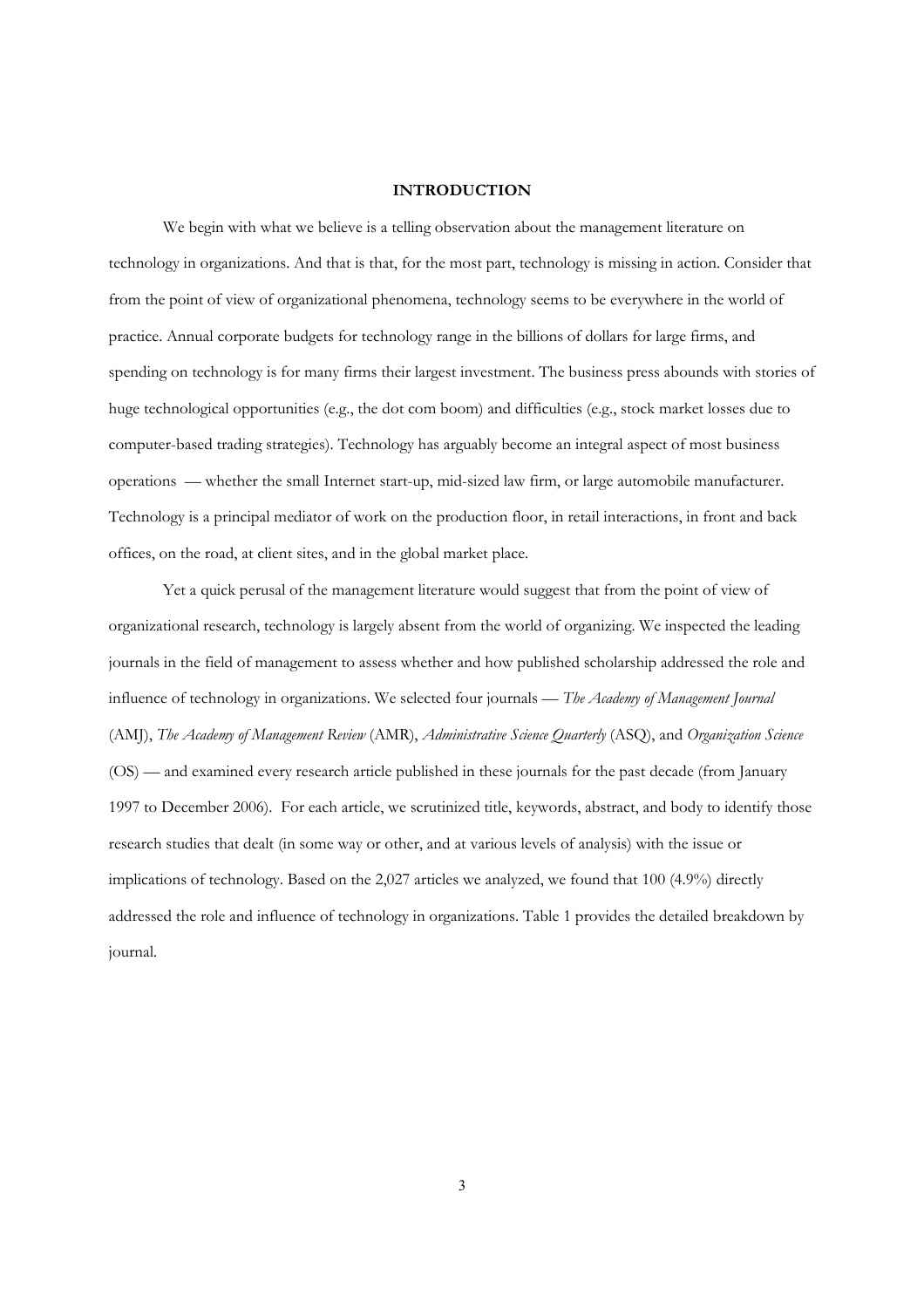|                                                        | <b>Academy of</b><br><b>Management</b><br><b>Journal</b> | Academy of<br><b>Management</b><br><b>Review</b> | <b>Administrative</b><br><b>Science</b><br><b>Quarterly</b> | Organization<br><b>Science</b> | Total<br><b>Across</b><br><b>Journals</b> |
|--------------------------------------------------------|----------------------------------------------------------|--------------------------------------------------|-------------------------------------------------------------|--------------------------------|-------------------------------------------|
| <b>Number of published</b><br>research articles        | 668                                                      | 670                                              | 206                                                         | 483                            | 2027                                      |
| <b>Number of articles</b><br>addressing technology     | 27                                                       | 11                                               | 10                                                          | 52                             | 100                                       |
| <b>Percentage of articles</b><br>addressing technology | 4%                                                       | 1.6%                                             | 4.9%                                                        | 10.8%                          | 4.9%                                      |

**Table 1: Publication of Technology Articles in Management Journals (1997-2006)** 

Thus, over the past decade of management research, over 95% of the articles published in leading management journals do not consider or take into account the role and influence of technology in organizational life. This is a surprising and paradoxical finding, particularly given the following: (i) the pervasive empirical presence of technology in mediating organizational activities within and across firms, industries, and economies; (ii) the fact that much early organizational research recognized the important role of technology in organizational affairs (e.g., Aldrich 1972; Blau et al. 1976; Blauner 1964; Hage and Aiken 1969; Harvey 1968; Hickson et al. 1969; Leavitt and Whistler 1958; Perrow 1967; Thompson and Bates 1958; Trist and Bamforth 1951; Woodward 1958); and (iii) the various calls over the years to redress the lack of attention paid to artifacts in organizational studies (e.g., Gagliardi 1990; Goodman, Sproull and Associates 1990; Huber 1990; Dewett and Jones 2001; Rafaeli and Pratt 2006; Rousseau 1979; Weick 1990).

Part of the reason for the paradox may be that the growing complexity and specialization of organizational life requires detailed investigation of multiple issues— economic, political, strategic, psychological, and sociological—alongside technological ones. Attending to all these elements within a single study or even single program of study is not feasible. So choices have to be made. An additional explanation for the paradox may point to the growing complexity, speciality, and rapid change in technological systems that make it difficult for management scholars to track and analyze in detail. And yet another piece of the paradox may be attributed to the general belief that technology is simply part of the institutional infrastructure, akin to the "utilities" of electricity, telephony or public transportation, and thus to be taken for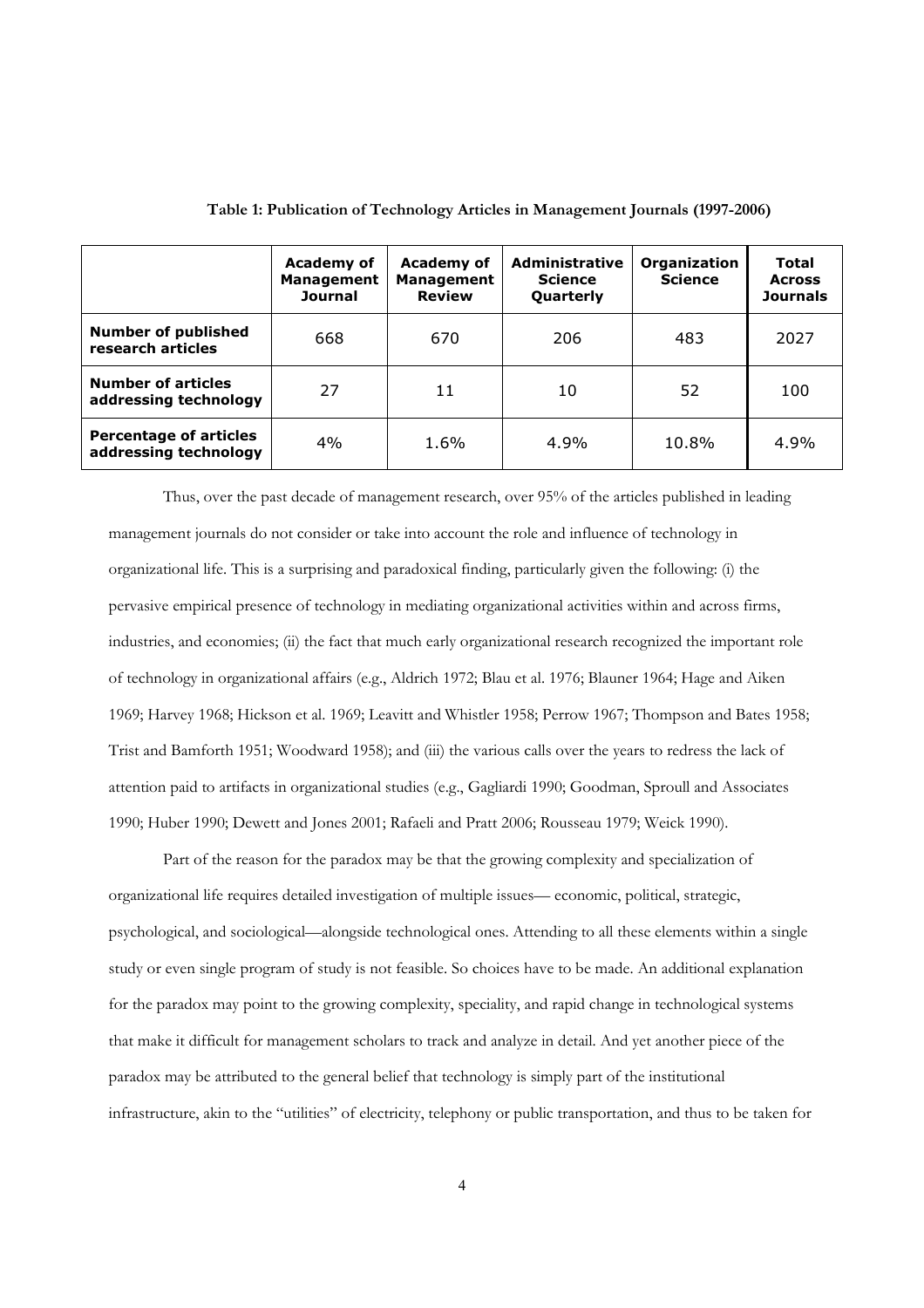granted and not requiring particular attention. Whatever the reasons, it leaves us with the apparent contradiction that while technology is everywhere to be found in organizational practice, it is largely absent from the recent research discourse within the management literature.

We believe such an oversight is problematic. Not only are technologies critical in contemporary organizing, but they will arguably continue to be so, as firms attempt to grow globally, as they move onto the web, as they deploy enterprise-wide infrastructure systems, and as they invest in new communications media to allow their members to work anywhere and anytime. Such technological entailments are far from simple, straightforward, certain, replicable, or predictable. And they are associated with a range of organizational outcomes, many of which are emergent and unanticipated. What do such technological mediations imply for organizations, their norms and forms of structuring, their capabilities to act and interact, their performance of current and future strategies, their possibilities for innovation and learning? Who decides what technologies get deployed in organizations, how are these designed, who gets to use and change them, and with what consequences? Given increasing technological dependence within organizations, these questions are highly salient and their answers profoundly affect the manner, quality, and outcomes of organizational realities.

Our aim in this paper is two-fold: to provide a broad overview of the research that has been done on technology in organizations, and to offer a programmatic proposal for future research that may be done in this area. In our review, we identify and discuss two streams of research on studying technology that are evident in the organizations literature, and for each, we consider key characteristics, contributions and challenges. Space constraints preclude an exhaustive review of all published articles on technology in organizations, so we focus our attention on key articles and reviews that have been particularly influential in the field. In our proposal for future research, we consider a third research stream on technology, one that is not much evident in the management literature but which has become quite prominent in the sociology of technology. We believe that some of the premises, concepts, and approaches in this stream may be especially useful in future research on technology in organizations. We draw on this perspective to illustrate some ways that future organizational studies may engage with questions of technology and work. We conclude by arguing that developing such additional and alternative approaches is particularly important given the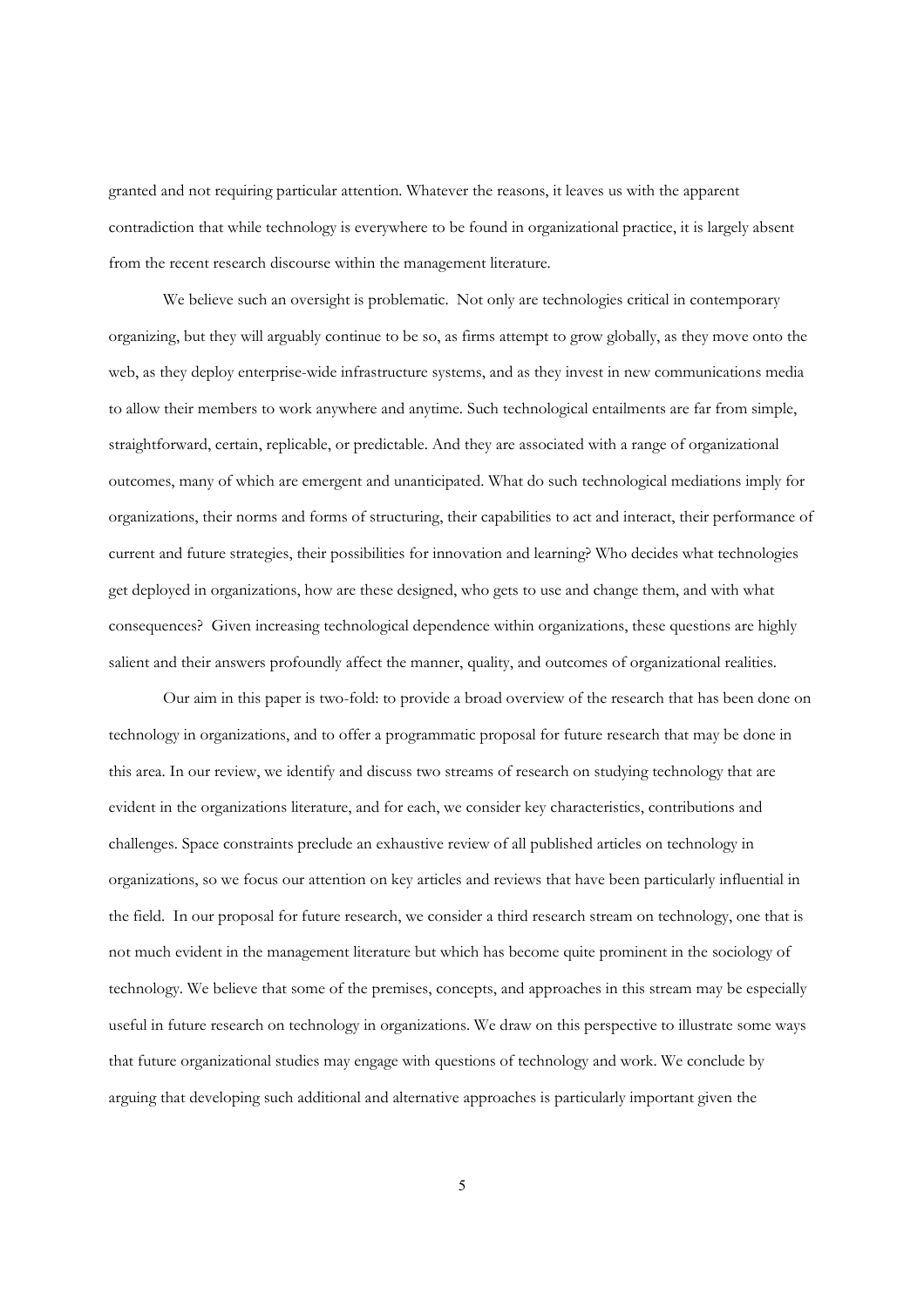emerging and interdependent nature of technologies in use today, and the dynamic and unprecedented ways in which they are shaping and will continue to shape organizational realities.

## **THE LITERATURE ON TECHNOLOGY IN ORGANIZATIONS**

Assumptions are central to all research. As Ackoff (1979) reminds us, they make the complex phenomena tackled by social science researchable. These assumptions shape what researchers do, why they focus on which aspects of the phenomena, what they see as more or less salient, how they design their study, and what they find (Morgan 1983). This is no more evident than in the studies of technology in organizations where over the years researchers have adopted and implemented a number of diverse approaches, reflecting quite different assumptions about the nature of technology and its role in organizations, the logical structure of theoretical accounts, the key empirical mechanisms at work, and the preferred methodological orientation. To understand this diverse literature, it is helpful to have a sense of the various approaches and the implications of their different choices.

We found it useful to identify two dominant research streams within the literature on technology in organizations, each with distinctive approaches to conceptualizing and analyzing technology, leading to differences in the research results obtained, the contributions made to knowledge, and the recommendations proposed for future research. The primary characteristics of these two research streams are depicted in Table 2. Broadly speaking, the first research stream reflects an ontological commitment to a world of individual entities that have some inherent and relatively stable characteristics. This is a focus on discrete, self-standing people and things that are seen to be largely independent, but linked through uni-directional causal relationships, and having largely determinate effects on each other. The second research stream is generally committed to an ontology of duality, assuming people and things are related through a reciprocal and emergent process of interaction, leading over time to interdependent systems. We consider each of these two research streams in turn.

6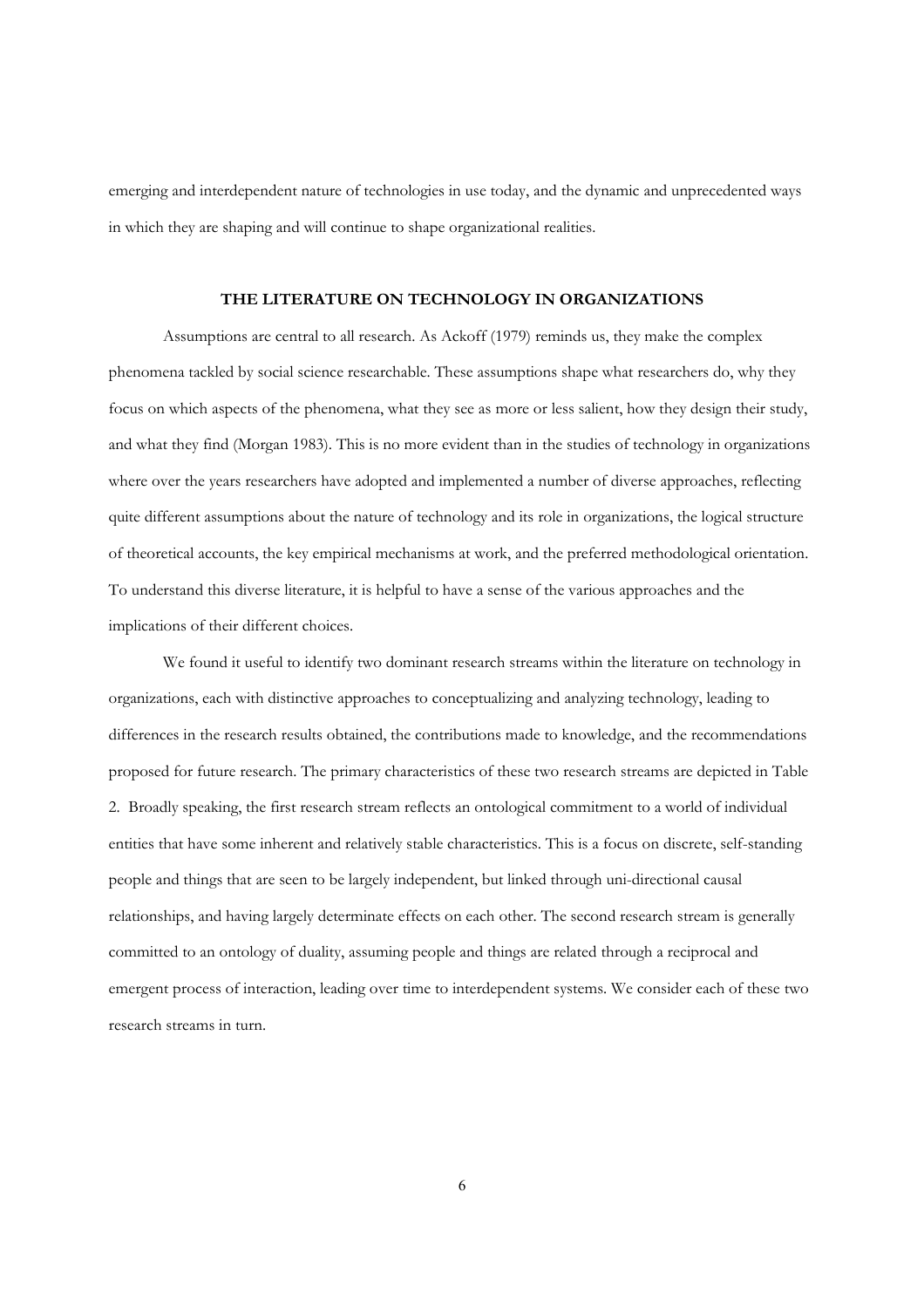|                                                       | <b>Research Stream I</b>                                                                                                       | <b>Research Stream II</b>                                                                                                          |  |
|-------------------------------------------------------|--------------------------------------------------------------------------------------------------------------------------------|------------------------------------------------------------------------------------------------------------------------------------|--|
| <b>Ontological</b><br><b>Priority</b>                 | Individuality                                                                                                                  | Duality                                                                                                                            |  |
| Key<br><b>Mechanisms</b>                              | Impacts                                                                                                                        | Interaction                                                                                                                        |  |
| Main<br><b>Concepts</b>                               | Technological Imperative<br><b>Technology Effects</b>                                                                          | Structurational perspectives<br>Social Constructivism                                                                              |  |
| Logical<br><b>Structure</b>                           | Variance                                                                                                                       | Process                                                                                                                            |  |
| View of<br>Social and<br>Technical<br>Worlds          | Humans/organizations and<br>technology are assumed to<br>be discrete, independent<br>entities with inherent<br>characteristics | Humans/organizations and<br>technology are assumed to be<br>interdependent systems that<br>shape each other through<br>interaction |  |
| Blau et al. (1976)<br><b>Examples</b><br>Huber (1990) |                                                                                                                                | Barley (1986)<br>Prasad (1993)                                                                                                     |  |

# **Table 2: Two Streams of Research on Technology and Organizations**

#### **Research Stream I:** *Individuality*

 In this stream of work, technology is treated as a specific and relatively distinct entity that interacts with various aspects of the organization, becoming particularly salient during moments of technology design, diffusion, implementation, deployment adoption, adaptation, or breakdown. Many of the studies in this stream posit technology as an independent variable (operationalized variously as number, type, or cost of machinery, devices, techniques, etc.) having a range of effects — at different levels of analysis (individual, group, enterprise, and inter-organizational) — on multiple organizational outcomes (the dependent variables). Other studies in this stream depart from treating technology as an independent variable, viewing technology instead as a moderating variable that influences in various ways the relationship between organizational variables (e.g., structure, culture, inter-organizational relations) and certain outcomes (e.g., efficiency, innovation, learning). Whether considering technology as an independent or moderating variable, studies in this stream tend to adopt a variance approach in their research designs (Mohr 1982).

Examples of this stream of work include the following: research into the meanings or attitudes towards computing at the individual level (e.g., Davis 1989; Griffith 1997; Rafaeli 1986; Rice and Aydin 1991); studies of changes in communication and decision making at individual or group levels related to technology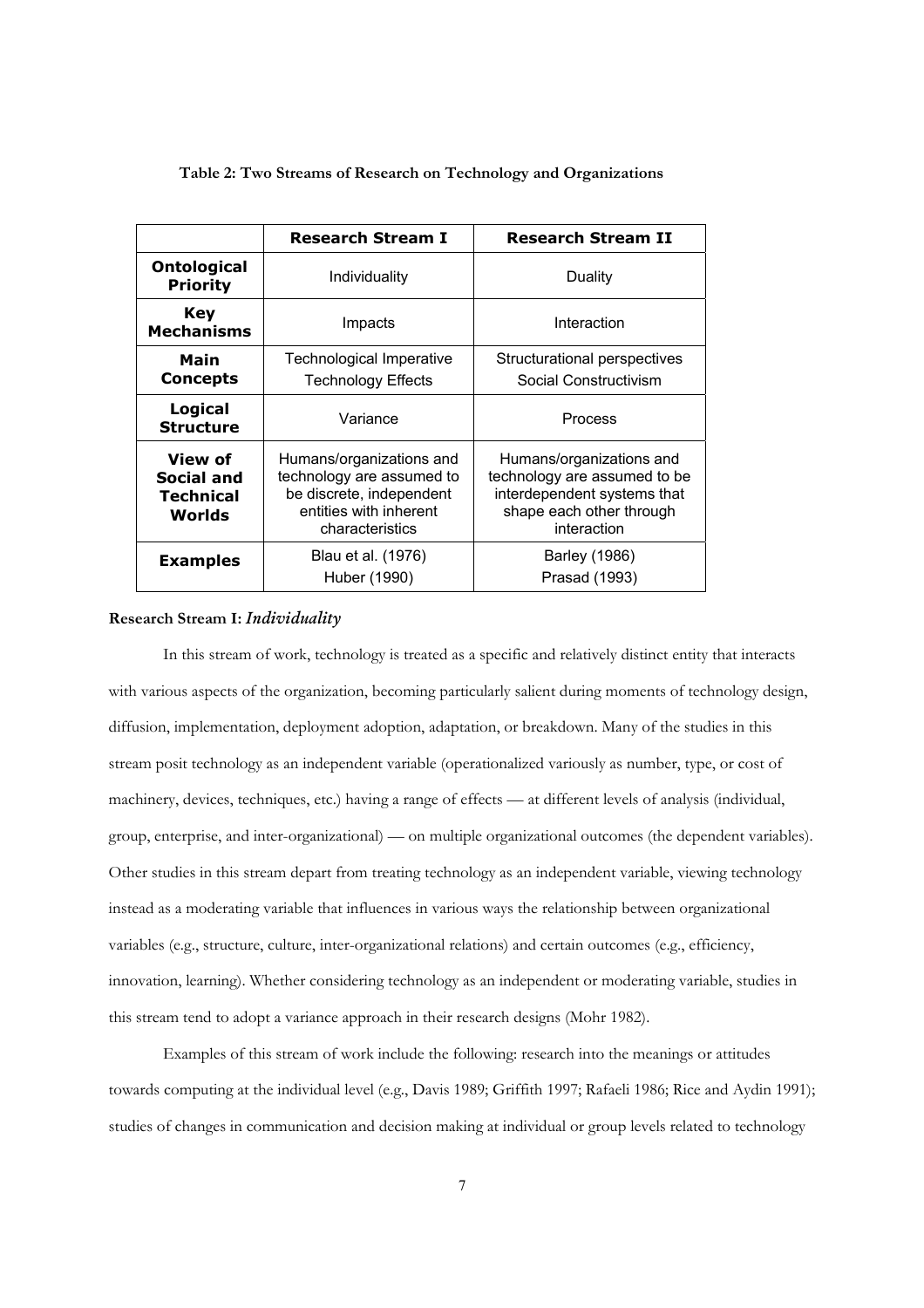use (e.g., Huber 1990; Hinds and Kiesler 1995; Trevino et al. 2000); investigations of productivity improvements at both individual and enterprise levels linked to the adoption or investment in new technologies (e.g., Brynjolfsson and Hitt 1998; Kraut et al. 1989); research into shifts in firm structure associated with technology (e.g., Blau et al. 1976; Burkhardt and Brass 1990; Fry 1982; Pfeffer and Leblebichi 1977); and examinations of transformations in market or industry conditions attributed to the widespread diffusion of new technological capacities (e.g., Malone et al. 1982; Tushman and Anderson 1986).

Given the broad scope of this literature, across multiple levels of analysis and multiple topics (from individual attitudes to market structures), it is not possible to do a comprehensive review of this work here. We decided instead to discuss three influential reviews of this literature (Attewell and Rule 1984; Huber 1990; Dewett and Jones 2001), which allow us to highlight the key rationales, problematics, views, logics, and recommendations of this stream of research. Table 3 provides a summary of these reviews of the literature. *Rationale for Studying Technology in Organizational Research* 

 All three of the reviews motivate the need to study technology in organization studies by appealing to the rapid and widespread deployment of technology (especially, information technology) throughout organizations and society. Attewell and Rule (1984) argue that the rapid diffusion of technology raises critical issues about such social impacts as skills and quality of work, shifts in balance of power among workers and managers, and changes in employment levels. Huber (1990) in turn, contends that organizations are increasingly adopting technologies that are substantially more varied and more sophisticated than earlier technologies, and that these can be expected to have profound effects on organizational design, intelligence, and decision-making. Dewett and Jones (2001) pick up on Huber's argument and extend it by pointing to the ubiquity and range of contemporary information technology that mediates organizational affairs at multiple levels (from individual aids to inter-organizational linkages). They also highlight the extensive investment in information technology evident among firms, noting that by 1991, US companies "spent more on information technology than any other form of investment: total spending on computers, and related services doubled from approximately \$80 billion in 1984 to over \$160 billion in 1998" (2001, p. 313).

8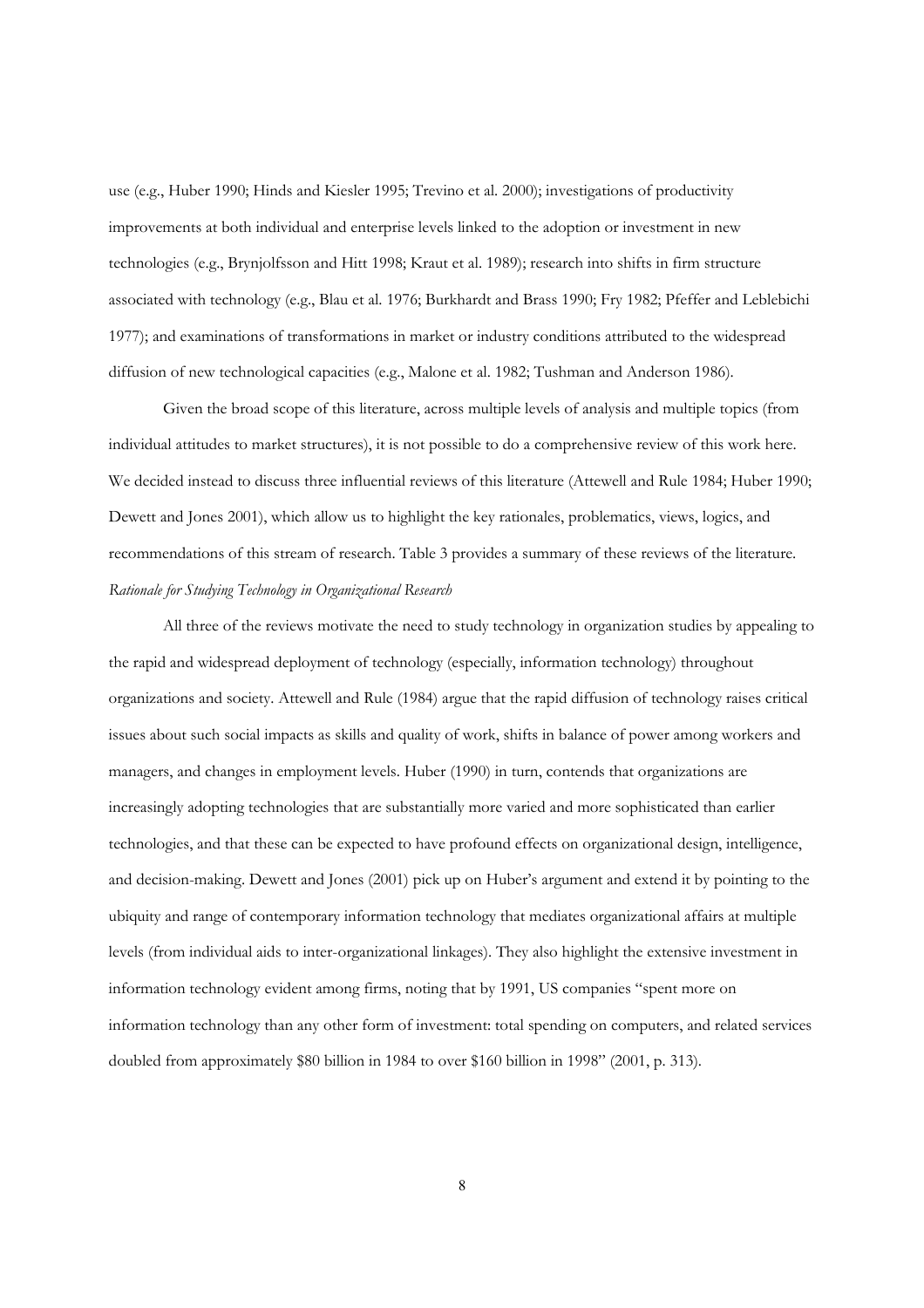| Table 3: Reviews of the Literature on Technology and Organizations - Research Stream I |  |  |  |
|----------------------------------------------------------------------------------------|--|--|--|
|----------------------------------------------------------------------------------------|--|--|--|

|                                                          | Attewell & Rule (1984)                                                                                                                                                                                                                                                                                                                                                                                                                                                                                                                                                                                                                                                                                                                                                           | <b>Huber (1990)</b>                                                                                                                                                                                                                                                                                                                                                                                                                                                                                                                                                                                                                                                                                                                                                                                                          | Dewett & Jones (2001)                                                                                                                                                                                                                                                                                                                                                                                                                                                                                                                                                                                                                                                                                                                                                                                                                                                                              |
|----------------------------------------------------------|----------------------------------------------------------------------------------------------------------------------------------------------------------------------------------------------------------------------------------------------------------------------------------------------------------------------------------------------------------------------------------------------------------------------------------------------------------------------------------------------------------------------------------------------------------------------------------------------------------------------------------------------------------------------------------------------------------------------------------------------------------------------------------|------------------------------------------------------------------------------------------------------------------------------------------------------------------------------------------------------------------------------------------------------------------------------------------------------------------------------------------------------------------------------------------------------------------------------------------------------------------------------------------------------------------------------------------------------------------------------------------------------------------------------------------------------------------------------------------------------------------------------------------------------------------------------------------------------------------------------|----------------------------------------------------------------------------------------------------------------------------------------------------------------------------------------------------------------------------------------------------------------------------------------------------------------------------------------------------------------------------------------------------------------------------------------------------------------------------------------------------------------------------------------------------------------------------------------------------------------------------------------------------------------------------------------------------------------------------------------------------------------------------------------------------------------------------------------------------------------------------------------------------|
| Rationale<br>for Studying<br>Technology                  | Widespread use of information<br>technology (IT) in society raises critical<br>issues about their social consequences.<br>Need to understand both socio-<br>economic impacts (e.g., employment,<br>efficiency, decision making) and social<br>experiences (e.g., how fulfilling is<br>computer-mediated work?).                                                                                                                                                                                                                                                                                                                                                                                                                                                                  | Organizations are increasingly adopting<br>"advanced information technology (IT),"<br>whose effects are more sophisticated and<br>more varied than those of earlier<br>technologies. We need to investigate the<br>impacts of such new technologies on the<br>nature of organizational design,<br>intelligence, and decision-making.                                                                                                                                                                                                                                                                                                                                                                                                                                                                                         | Information technology (IT) is ubiquitous and<br>multiple (ranging from enterprise-wide<br>systems and global databases, to personal<br>digital assistants and the fax machine).<br>Spending on technology amounts to the<br>largest investment made by firms (in billions<br>of dollars) and this is growing. We need to<br>understand what impacts these technologies<br>have on "strategic outcomes."                                                                                                                                                                                                                                                                                                                                                                                                                                                                                           |
| <b>Problems</b><br>with<br><b>Existing</b><br>Literature | Need to challenge the widespread view<br>that IT impacts are "foregone"<br>conclusions" (e.g., deskilling or<br>upgrading). Need to develop theories<br>that account for the fragmentary,<br>disparate, and seemingly conflicting<br>results associated with computing.                                                                                                                                                                                                                                                                                                                                                                                                                                                                                                          | The use of "advanced IT" in organizations<br>is associated with multiple empirical<br>findings that cannot be explained by<br>existing organization theory that was<br>developed in an earlier time, when<br>technological capabilities were simpler and<br>constant. Need a theory of the effects of IT<br>on organizations, which synthesizes,<br>integrates, and explicates the multiple<br>empirical results.                                                                                                                                                                                                                                                                                                                                                                                                            | The implications of IT for organizational<br>outcomes are significant and evolving, and<br>many of the basic building blocks of<br>organization studies will need to be<br>reexamined and rewritten. Need to enhance<br>Huber's (1990) model to develop an updated<br>and "theoretically plausible" account of IT's<br>role in strategic organizational outcomes.                                                                                                                                                                                                                                                                                                                                                                                                                                                                                                                                  |
| View of<br><b>Technology</b>                             | Focus on IT (also referred to as<br>"computing"), which is seen as an<br>impetus to organizational and societal<br>innovation, enhancing efficiency and<br>cost-effectiveness.                                                                                                                                                                                                                                                                                                                                                                                                                                                                                                                                                                                                   | Focus on "advanced IT," which are<br>devices that include (i) transmit,<br>manipulate, analyze, or exploit<br>information, (ii) in which a digital computer<br>processes information integral to the<br>user's communication or decision task,<br>and (iii) that have made their appearance<br>since 1970. In order to survive in<br>competitive environments, organizations<br>must adopt and properly use such<br>rationality-enhancing IT.                                                                                                                                                                                                                                                                                                                                                                                | Focus on IT which is seen to have certain<br>"useful properties," specifically: (i) information<br><i>efficiencies</i> (i.e., the cost and time savings<br>that result when IT enables increased task<br>performance and expansion of roles), and (ii)<br>information synergies (i.e., the performance<br>gains that result when IT enables individuals<br>or units to pool resources and collaborate<br>across roles or unit boundaries).                                                                                                                                                                                                                                                                                                                                                                                                                                                         |
| Logic of<br>Argument                                     | View IT as an independent variable<br>affecting: (i) number and quality of jobs<br>(i.e., job satisfaction, changes in skills<br>over time, alienation, unemployment,<br>worker productivity); (ii) management<br>decision-making (i.e., extent of<br>centralization of information and<br>power), and (iii) organizational<br>interactions with their environments<br>(i.e., how technology mediates dealings<br>with the public, clients, and customers).                                                                                                                                                                                                                                                                                                                      | Develop propositions that posit the use of<br>computer-assisted communication and the<br>use of computer-assisted decision-aiding<br>technologies as independent variables,<br>and posit the following as dependent<br>variables: (i) characteristics of<br>organization intelligence and decision-<br>making (e.g., more rapid and accurate<br>identification of problems and<br>opportunities), and (ii) aspects of<br>organization design (e.g., size and<br>heterogeneity of decision units, number of<br>levels).                                                                                                                                                                                                                                                                                                       | Build on Huber's (1990) account of IT as an<br>independent variable that enhances<br>organization intelligence and decision-<br>making, thus firm performance. But propose<br>IT as a moderating variable that links<br>employees, codifies the knowledge base,<br>increases boundary spanning, improves<br>information processing, and enhances<br>coordination. In doing so, IT moderates the<br>relationship between organization<br>characteristics (e.g., structure, size, culture,<br>inter-organizational relations) and strategic<br>outcomes (i.e., efficiency and innovation).                                                                                                                                                                                                                                                                                                           |
| Research<br>Agenda                                       | No simple set of theoretical<br>relationships can account for all the<br>data revealed through empirical inquiry.<br>While the social impacts of computing<br>are infinitely variable, the sources of<br>these variations are accessible to study.<br>Thus need large samples and extensive<br>replication so as to characterize the<br>effects of computing in their full variety<br>at multiple levels of analysis: skills,<br>jobs, workers, organizations,<br>unemployment, etc.<br>Recommend a two-pronged focus for<br>future research: (i) determine what<br>particular cause-effect relations prevail<br>in specific contexts, and (ii) locate such<br>cases within the larger ranges of cases<br>in which similar cause-effect relations<br>can be expected to prevail. | Organization theory has always been<br>concerned with processes of<br>communication, coordination, and control,<br>and the nature and effectiveness of these<br>processes are changing with advanced IT.<br>Organization scholars should thus accept<br>that IT fits within the domain of<br>organization theory, and that it will have a<br>significant effect on organization design,<br>intelligence, and decision-making.<br>Recommend researchers study advanced<br>IT as: (i) an intervention or jolt in the life of<br>an organization that may have<br>unanticipated consequences; (ii) a variable<br>that enhances the quality and timeliness of<br>organizational intelligence and decision-<br>making; and (iii) a variable that enables<br>organizations to be designed differently<br>than was possible before. | The full implications of IT for organizational<br>characteristics are still evolving and will<br>continue to do so. Need to recognize that<br>there are feedback loops as people learn<br>how to "optimally apply" the IT to its context<br>over time.<br>Recommend researchers focus on several<br>issues going forward: (i) how does IT<br>moderate the way strategy affects<br>performance and how does IT facilitate<br>competitive advantage; (ii) what is the<br>relationship between IT and firm performance<br>(may need to develop a contingency<br>framework to sort out the mixed and<br>ambiguous results); (iii) what is the role of<br>time in applying IT (how to deal with learning<br>and change over time); and (iv) what are the<br>different types of IT employed at different<br>levels of the organization, and what different<br>roles does IT fulfill at different levels. |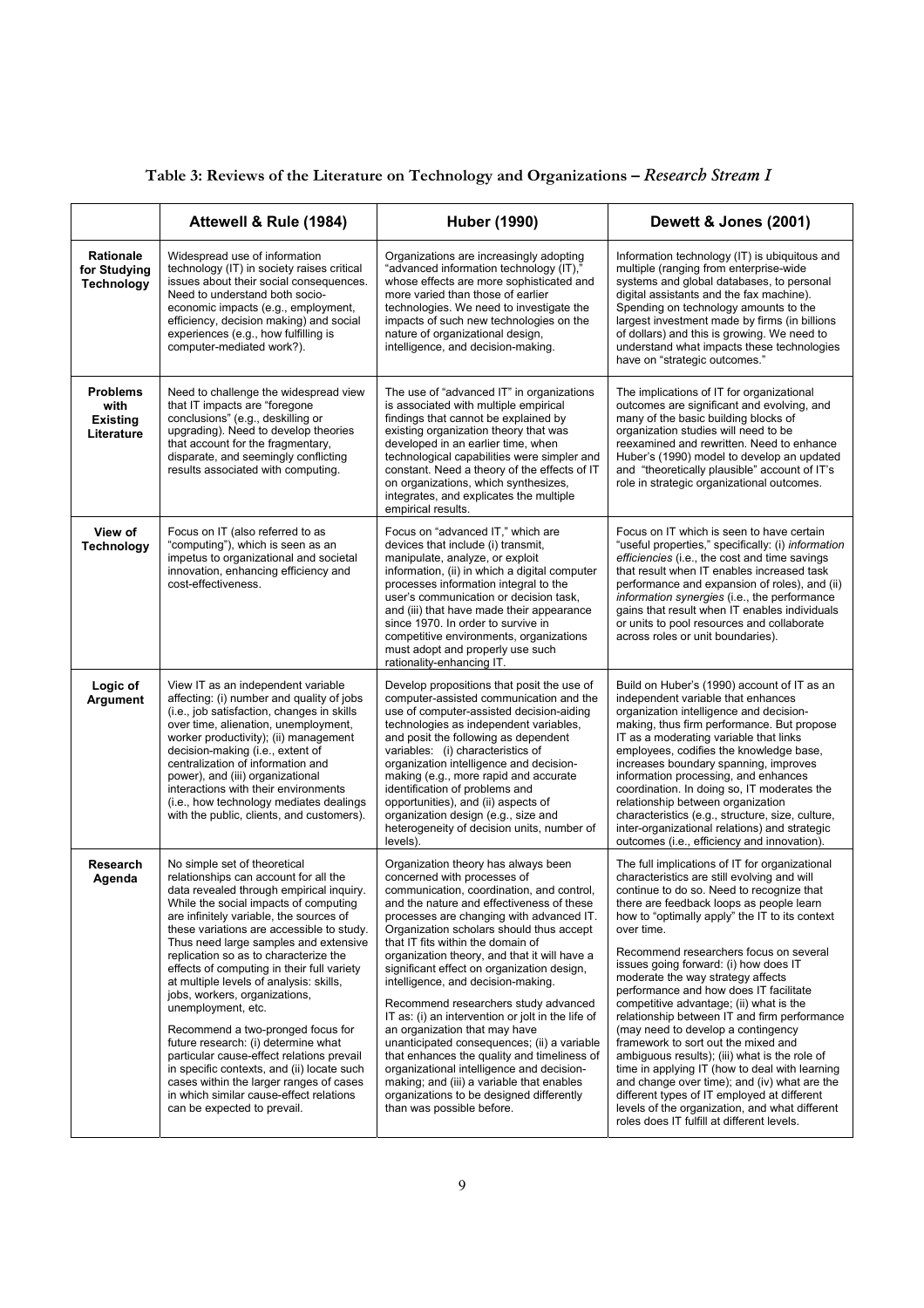#### *Problems with Existing Literature*

 Interestingly, the three reviews—spanning almost 20 years of scholarship—identify similar difficulties with the existing management literature in making their case for increased attention to technology in organization studies. All three point to the disparate, fragmentary, and apparently conflicting results reported by empirical research on the effects of technology. Attewell and Rule (1984) criticize what they see as a widespread perception that much is known about the consequences of computing and that these effects are "foregone conclusions" (1984, p. 1184). They argue that such *a priori* assessments are inappropriate given the mixed empirical record, and the range and variety of variables that are relevant. Huber (1990) also points to the mixed empirical results to argue that existing organization theory cannot account for these findings because it was developed in an earlier time when technologies were simpler and much less varied. Dewett and Jones (2001) likewise suggest that new organization theories are needed to more fully explain the implications of information technology (IT) for organizations. They write "We believe that the pace of IT change that has swept through the economy has left the academic community behind and that the definition, meaning, and current significance of many of the basic building blocks and theories of organizational studies need to be reexamined" (2001, p. 335). They call for the development of a more "theoretically plausible" account of IT and its role in a wide array of strategic organizational issues (p. 315).

# *View of Technology*

 The views of technology advocated by the three reviews are related in that they all assume technology is a distinct entity, but they also differ somewhat, reflecting perhaps the changing contours of and knowledge about technological artifacts over the years. In 1984, Attewell and Rule concentrate their attention on information technology, which they generically refer to as "computing" without indicating the particular features, dimensions, or properties designated by their term. Six years on, Huber (1990) emphasizes "advanced information technology," which he defines as devices having both "basic characteristics" (e.g., data storage capacity, transmission capacity, and processing capacity), and "advanced properties" (e.g., features that facilitate easier, less expensive, more precise, and more controlled communication and information access and retrieval). He argues that these latter properties are particularly typical of devices that entail the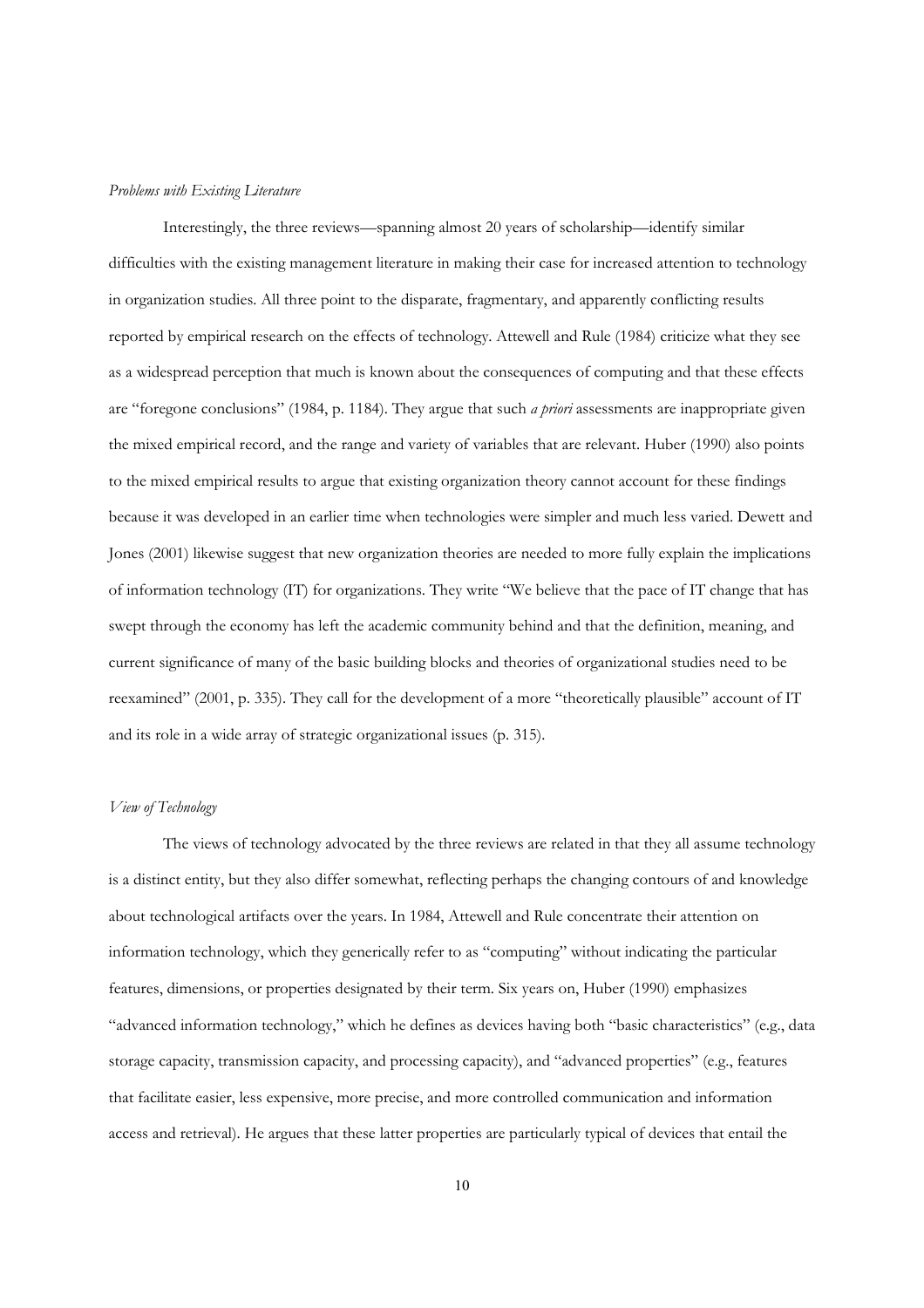following features: (i) they transmit, manipulate, analyze or exploit information; (ii) they include a digital computer which processes information integral to users' communication and decision-making tasks; and (iii) they were developed after 1970.

Eleven years later, Dewett and Jones (2001) focus on what they label "information systems and information technologies" (which they proceed to refer to as "IT"). With this term they encompass a wide variety of software and hardware platforms, from enterprise-wide accounting applications and interorganizational distribution systems to communication media such as intranets, voice mail, fax, email, and videoconferencing, as well as personal digital assistants and mobile phones. They follow Huber in claiming that these technologies have some important properties that are particularly useful in organizational affairs. They single out two such properties: (i) information efficiencies, which represent the cost and time savings that result when IT facilitates task performance and allows role expansion; and (ii) information synergies, which represent the gains in performance that follow from the pooling of resources and collaboration across roles or boundaries enabled by IT.

# *Logic of Argument*

 All three of the reviews privilege a variance approach in understanding the existing literature and in their characterization of the relationship between technology and organizations. Where they differ is in whether they posit technology as an independent or moderating variable. Thus, Attewell and Rule (1984) assume IT is an independent variable, which affects a number of outcomes at multiple levels of analysis, for example, the quality of work (assessed through studying changes in job satisfaction, alienation, and skills), the level of unemployment (measured as declines in jobs available across sectors) worker productivity), management decision-making (as observed in the extent of centralization/decentralization of information and power), and organizational interactions with their environments (examined in terms of how technology affects an organization's dealings with its publics and customers). Huber (1990) similarly posits IT as an independent variable that enhances organization intelligence and decision-making, thus firm performance. Distinguishing between the use of "computer-assisted communication technologies" and "computer-assisted decision-aiding technologies," he develops fourteen propositions concerning these independent variables and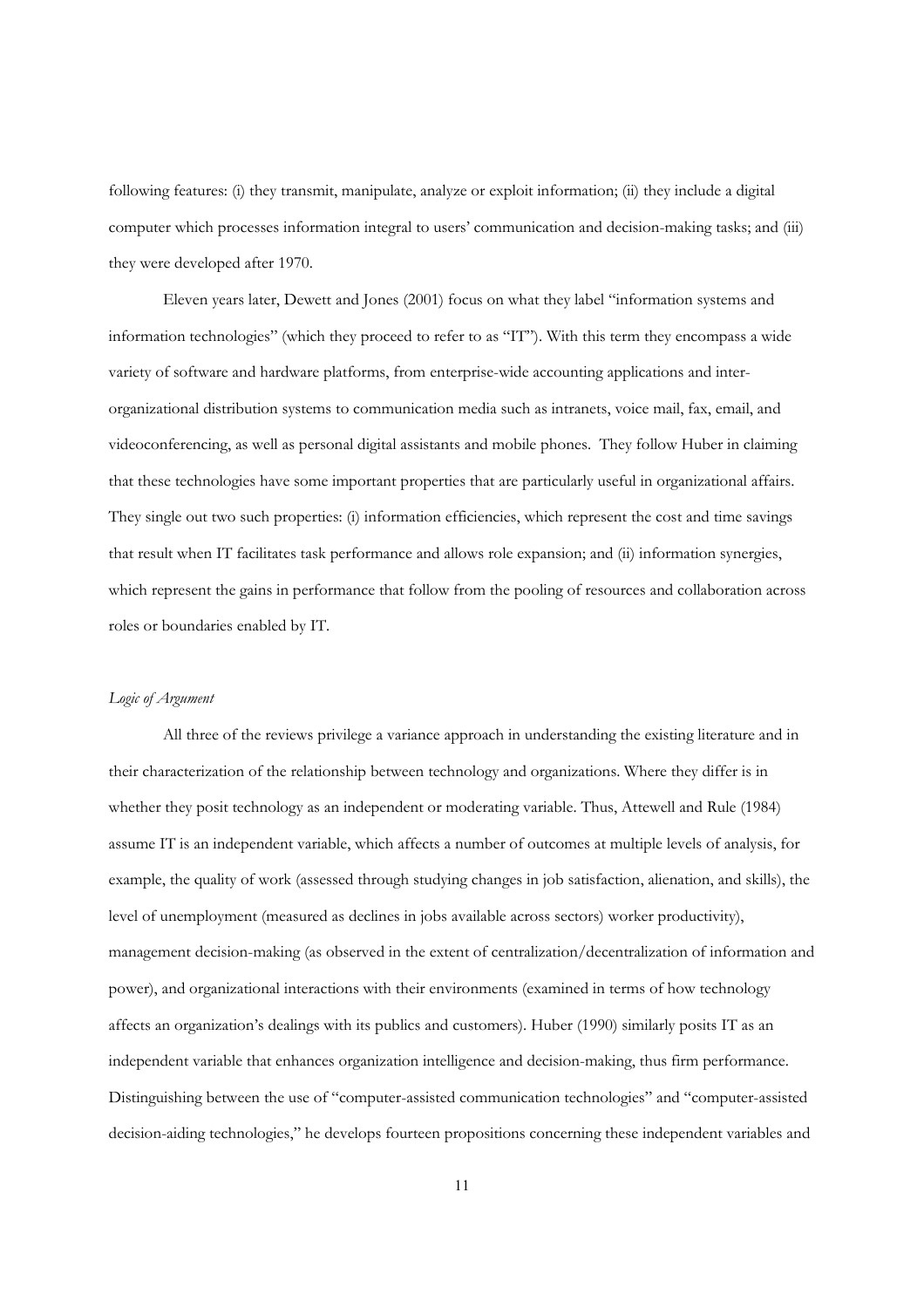a range of dependent variables related to the following: (i) characteristics of organization intelligence and decision-making (e.g., the speed and accuracy of problem identification, the quality of decisions made), and (ii) aspects of organization design (e.g., the size and heterogeneity of decision units, the number of organizational levels, the extent of centralization/decentralization, etc.).

While building on Huber's (1990) model, Dewett and Jones (2001) depart from it by positing IT as a moderating variable. In particular, they contend that IT offers five important benefits — linking and enabling employees, codifying the knowledge base, increasing boundary spanning, improving information processing, and enhancing collaboration and coordination — which moderates the relationship between organization characteristics (specifically, structure, size, culture, learning, and inter-organizational relations) and the strategic organizational outcomes of efficiency and innovation.

# *Research Agenda*

 In making recommendations for future research, each of the three reviews offers specific suggestions concerning what should be studied and how. Attewell and Rule (1984) note that while the social impacts of computing are infinitely variable, the sources of these variations are accessible to study. They thus advise the use of large samples and extensive replication so as to characterize the effects of computing in their full variety at multiple levels of analysis (i.e., skills, jobs, workers, organizations, and employment levels). They recommend that future research should proceed along two tracks, the first to determine what particular cause-effect relations prevail in specific contexts, and the second to locate such specific findings within the larger array of cases in which similar cause-effect relations might be expected. Huber's (1990) recommendations are aimed at the management literature more generally, urging organization scholars to pay more attention to IT. He argues that organization theory has always been concerned with processes of communication, coordination, and control, and that these are changing dramatically with the advent of advanced IT. He urges organization scholars to incorporate IT more centrally within the domain of organization theory as it is having and will continue to have significant effects on organization design, intelligence, and decision-making. He recommends researchers study advanced IT as: (i) an intervention or jolt in the life of an organization that may have unanticipated consequences; (ii) a variable that enhances the quality and timeliness of organizational intelligence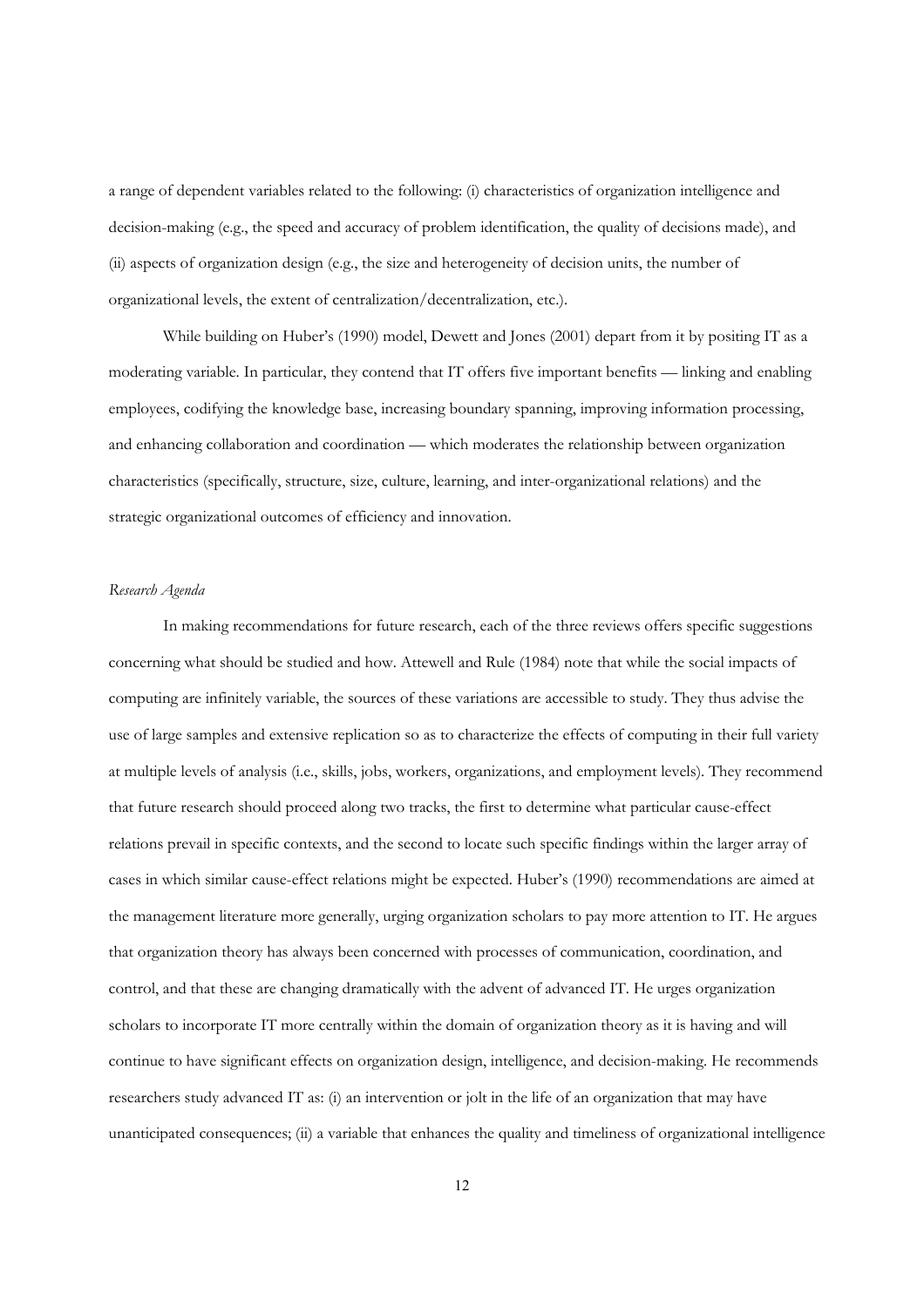and decision-making; and (iii) a variable that enables organizations to be designed differently than was possible before the advent of advanced IT.

 Dewett and Jones (2001) note that the full implications of IT for organizations are still evolving and will continue to do so. Researchers need to keep this in mind, while also recognizing the feedback loops that arise as people learn how to "optimally apply" the IT to its context over time. For future research, they recommend that researchers focus on the following sets of issues: (i) how does IT moderate the way strategy affects performance and how does IT facilitate competitive advantage (e.g., through reducing transaction costs, increasing quality or innovation, differentiation, leveraging knowledge, etc.)? (ii) what is the relationship between IT and organizational performance (for which they suggest that more fine-grained analyses and a contingency framework may be needed to sort out the range of mixed and ambiguous results)? (iii) what is the role of time in applying IT in organizations (as this will help address how to deal with learning and change over time)? and (iv) what are the different types of IT employed at different levels of the organization, how do these effects play out, and what different roles does IT fulfill at these different levels?

#### **Research Stream II:** *Duality*

 In this second stream of literature, technology is understood as part of the complex process through which organizational activities are accomplished. Departing from the individualist ontology of the first research stream, the focus here is on the dynamic interactions between people (or organizations) and technology over time. These interconnections are understood to be embedded and emergent, and thus as not fully determinate. Studies in this stream of work do not posit either independent or dependent variables, but rather adopt a processual logic where interactions and outcomes are seen to co-evolve over time.

Examples of studies here include research regarding the interplay between aspects of technology and various elements of organizational life, such as what meanings emerge to make sense of a new information system (e.g., Prasad 1993), how do technological implementations entail the mutual adaptation of technology and organization (Leonard-Barton 1988), how does the use of electronic media get shaped by existing cultural norms and practices (e.g., Markus 1984; Yates et al. 1999), how do technologies serve as boundary objects to afford knowledge sharing across disparate communities (e.g., Bechky 2003; Carlile 2002), how does the design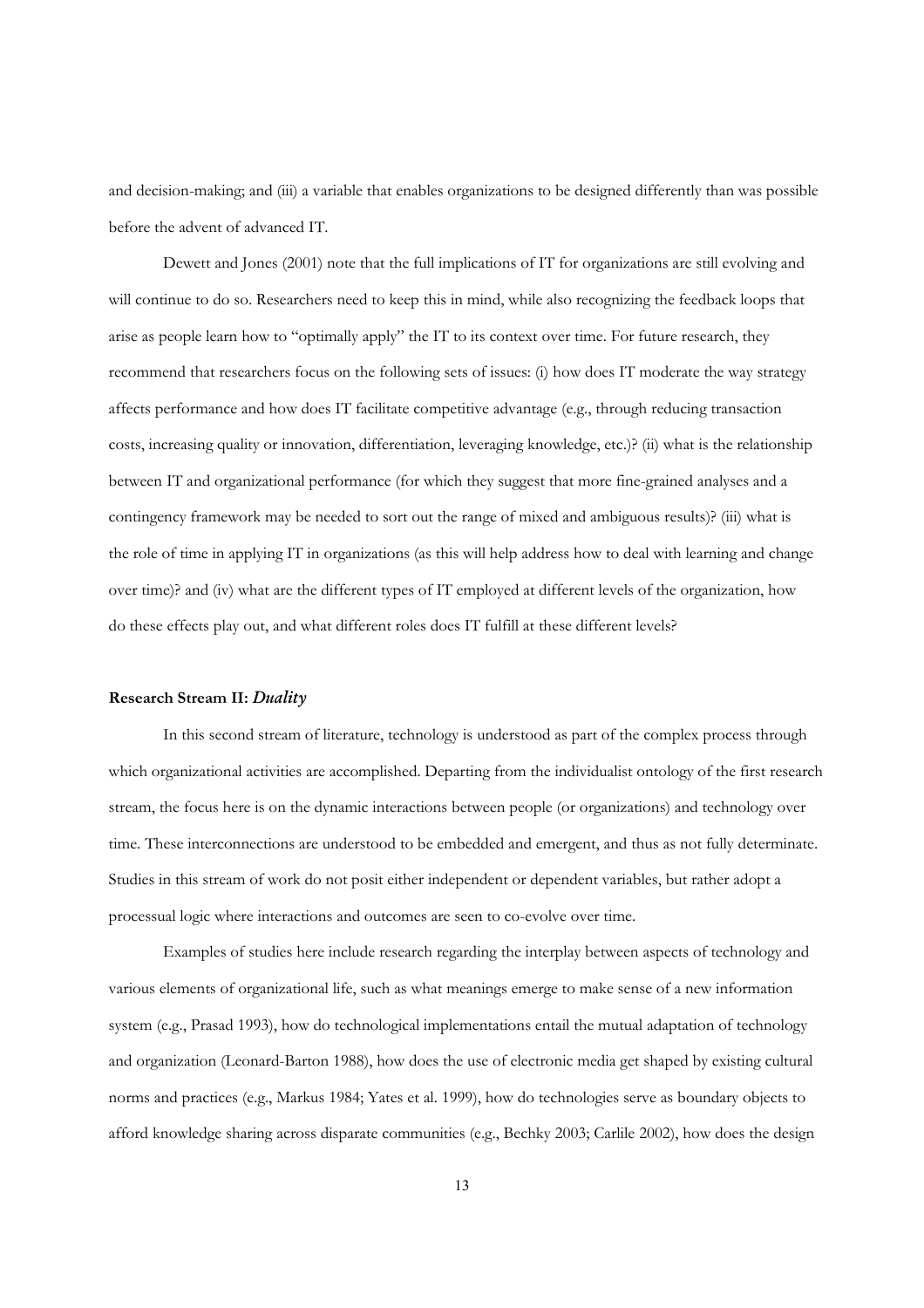and use of technology shift the nature of work (e.g., Boudreau and Robey 2005; Orlikowski 2000; Zuboff, 1988), how does the use of technology restructure organizational relations (e.g., Barley 1986, 1990; DeSanctis and Poole 1984), how do existing power positions shape the design of technologies over time (e.g., Thomas 1994), when and how does the design, implementation, and adoption of a new industry-wide information system shift relations among multiple players in a financial market (e.g., Barrett and Walsham 1999).

As with the first research stream, the wide range of issues and phenomena covered by this stream precludes an exhaustive review of the literature. We thus discuss three detailed reviews of this literature (Barley 1988; Orlikowski 1992; Roberts and Grabowski 1996), which allow us to highlight the key rationales, problematics, views, logics, and recommendations of work in this area. Table 4 provides a summary of these reviews of the literature.

# *Rationale for Studying Technology in Organizational Research*

 The rationale for why organizational scholars should study technology echoes many of the issues raised by the first research stream: an articulation of the widespread advance and use of complex technologies is following by a discussion of the lack of solid organizational knowledge to explain the empirical patterns. Barley (1988) suggests that given the many advances in technology (e.g., robotics, microelectronics, artificial intelligence, and genetic engineering), Western society is on the verge of a transformation on a similar scale to the industrial revolution. However, there is little or no consensus on the character and direction of these transformations. More focused research in organizational studies is needed if scholars are to tackle this important phenomenon. Orlikowski (1992) similarly notes that while technology has been a central variable in organizational theory since the late fifties, there is little agreement about the nature and definition of technology, and no compelling evidence of its distinctive role in and implications for organizational affairs. As a result, she suggests that the field needs to fundamentally re-examine current conceptualizations of technology so as to develop alternative constructions of its nature and role in organizations. Roberts and Grabowski (1996) also point to the rapid advances of technology in organizations, and the inability of management research to keep pace. They highlight a number of problems associated with existing views of technology in organizations, particularly with measurement and assessment, and argue for rethinking the utility of the technology construct within organization research.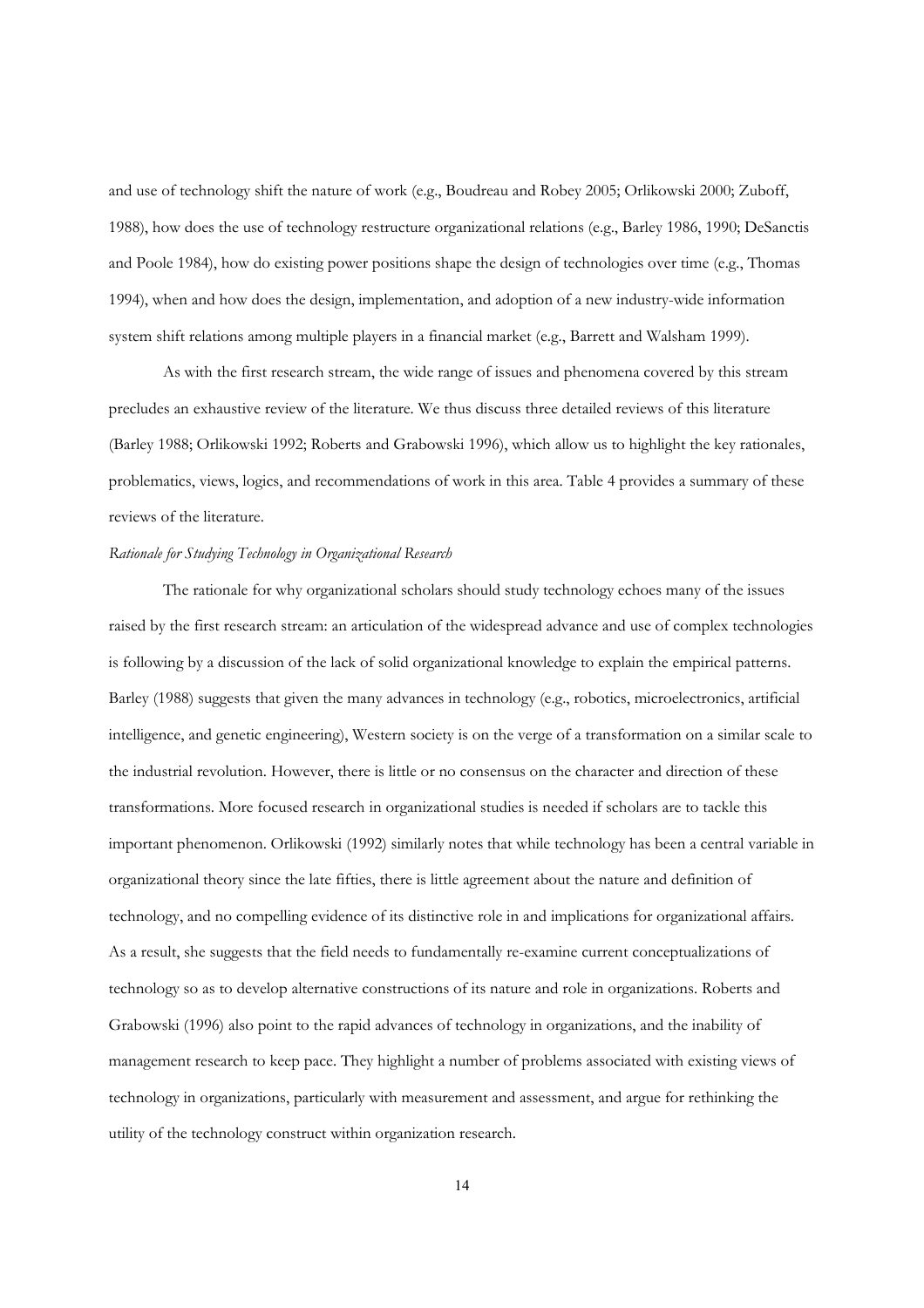| Table 4: Reviews of the Literature on Technology and Organizations - Research Stream II |  |  |
|-----------------------------------------------------------------------------------------|--|--|
|-----------------------------------------------------------------------------------------|--|--|

|                                                       | <b>Barley (1988)</b>                                                                                                                                                                                                                                                                                                                                                                                                                                                                                                                                                                                                                                                        | Orlikowski (1992)                                                                                                                                                                                                                                                                                                                                                                                                                                                                                                                                                                                                                                                                                                                           | Roberts & Grabowski (1996)                                                                                                                                                                                                                                                                                                                                                                                                                                                                                                                                                                                                              |
|-------------------------------------------------------|-----------------------------------------------------------------------------------------------------------------------------------------------------------------------------------------------------------------------------------------------------------------------------------------------------------------------------------------------------------------------------------------------------------------------------------------------------------------------------------------------------------------------------------------------------------------------------------------------------------------------------------------------------------------------------|---------------------------------------------------------------------------------------------------------------------------------------------------------------------------------------------------------------------------------------------------------------------------------------------------------------------------------------------------------------------------------------------------------------------------------------------------------------------------------------------------------------------------------------------------------------------------------------------------------------------------------------------------------------------------------------------------------------------------------------------|-----------------------------------------------------------------------------------------------------------------------------------------------------------------------------------------------------------------------------------------------------------------------------------------------------------------------------------------------------------------------------------------------------------------------------------------------------------------------------------------------------------------------------------------------------------------------------------------------------------------------------------------|
| <b>Rationale for</b><br>Studying<br><b>Technology</b> | Given advances in technology (robotics,<br>microelectronics, genetic engineering),<br>Western society is on the verge of a<br>transformation akin to the industrial<br>revolution. But there is no consensus in<br>the direction of these changes. Need an<br>alternative approach to studying<br>changes in this area.                                                                                                                                                                                                                                                                                                                                                     | Technology is a central variable in<br>organizational theory, but despite years<br>of research there is little agreement on<br>the definition of technology, and no<br>compelling evidence of its role in<br>organizational affairs. Need to<br>fundamentally re-examine the current<br>conceptualization of technology and<br>develop an alternative construction of its<br>nature and role in organizations.                                                                                                                                                                                                                                                                                                                              | Technology advances rapidly, yet there<br>are multiple problems with existing views<br>of technology in organizations,<br>particularly with its measurement and<br>assessment in a changing world. Need to<br>rethink the utility of the technology<br>construct in organization research, and<br>develop frameworks that afford<br>considering technology as both a<br>process and a product.                                                                                                                                                                                                                                          |
| <b>Problems</b><br>with Existing<br>Literature        | Scholars have been misled by the dual<br>status of technology as both physical<br>and social object. A focus on the former<br>leads to <i>technological</i> determinism,<br>while a focus on the latter results in<br>social determinism. The desire to<br>explain all events with a single logic has<br>discounted social complexity, distorted<br>the nature of technology, and led to<br>inappropriate claims that technology's<br>effects are foregone conclusions.<br>Consequently, current theories of<br>technology and work are too brutish or<br>too brittle to capture the multiple<br>ramifications of technical change.                                         | The organization literature is<br>characterized by three prevailing<br>perspectives on relations between<br>technology and organizations: (i)<br>technological imperative (where<br>technology is seen to have direct impacts<br>on organizations); (ii) strategic choice<br>(where technology is seen to be shaped<br>by human choices, meanings, and<br>actions); and (iii) trigger of change<br>(where technology is seen to intervene in<br>relations between people and structure).<br>None of these perspectives, however,<br>can adequately account for the ongoing<br>and mutual interaction of human agents<br>and technology in organizations.                                                                                    | Organizations and technology are<br>undergoing profound changes, resulting<br>in the growing inadequacy of existing<br>conceptions of technology. The literature<br>includes two separate views of<br>technology: (i) a <i>descriptive</i> view<br>(focusing on definitions and role of<br>technology in organizations), and (ii) a<br>relational view (focusing on relations<br>between technology and structure).<br>These views need to be integrated to<br>account for both what technology is and<br>how it develops, and how its relations<br>with organizations are changing in the<br>post-industrial age.                      |
| View of<br><b>Technology</b>                          | Restrict the term technology to objects<br>and actions that "admit the possibility of<br>ostensive definition."                                                                                                                                                                                                                                                                                                                                                                                                                                                                                                                                                             | Focus on information technology, and<br>restrict the scope to material artifacts<br>(i.e., configurations of hardware and<br>software).                                                                                                                                                                                                                                                                                                                                                                                                                                                                                                                                                                                                     | See technology as comprising the set of<br>mechanical (i.e., hardware), human (i.e.,<br>skills and human energy), and<br>knowledge (i.e., meanings and concepts)<br>systems.                                                                                                                                                                                                                                                                                                                                                                                                                                                            |
| Logic of<br><b>Argument</b>                           | Technology has a dual nature - as a<br>physical and social object. Propose an<br><i>interpretive materialism</i> that views<br>technology as a social object. This<br>perspective recognizes that<br>technologies are construed and<br>reconstrued as they are designed, built,<br>sold, and used, but also acknowledges<br>that this process of social construction<br>is limited by technology's physical<br>properties and by the larger socio-<br>economic context.                                                                                                                                                                                                     | Technology is a duality $-$ it is both the<br>medium and outcome of recurrent human<br>action. Propose a structurational model<br>of technology that includes four key<br>relations: (i) technology is constituted by<br>human action (interpreted, designed, and<br>used); (ii) technology constitutes human<br>action; (iii) institutional conditions shape<br>people's interactions with technology; (iv)<br>institutional consequences arise from<br>people's ongoing interactions with<br>technology.                                                                                                                                                                                                                                  | Technology has a dual nature - as a<br>product and a process. Propose adoption<br>of both positional and relational views of<br>technology drawing on structuration<br>theory. A positional view, focusing on<br>technological and structural constructs<br>(e.g., complexity, task definition,<br>workflow integration, etc.), should be<br>followed by a relational view that<br>examines the relations between<br>technology and structure in organizations<br>(understood to be continuous, changing,<br>and interactive).                                                                                                          |
| Research<br>Agenda                                    | Unidirectional patterns of change are<br>inappropriate when one examines a<br>technology's ramifications across a<br>range of occupations or organizations<br>(e.g., the same technology's capacity<br>can occasion contrasting social orders<br>in different contexts). Need to entertain<br>complex and equivocal trends in the<br>relations between technology and<br>organizations.<br>To understand how technology<br>restructures work, researchers need to<br>focus on actions and interpretations, as<br>well as relevant technical attributes,<br>characteristics of occupations and<br>organizations, and parameters of the<br>larger socio-economic environment. | Future analyses should focus on the<br>relationship between different<br>organizational forms and the interaction<br>of technology and human agency. Focus<br>analytically on how human action in<br>different organization contexts may<br>produce certain kinds of technologies,<br>and how use of these technologies in<br>turn may reinforce or transform existing<br>structural and work configurations over<br>time.<br>Need more empirical research to<br>examine the conception, development,<br>and use of technologies with different<br>degrees of interpretive flexibility, to<br>assess their interaction with social<br>practices in organizations, and examine<br>the resulting consequences, intended<br>and unanticipated. | Uniform or generalized descriptions of<br>technology and organizational<br>adaptability or utility are no longer<br>appropriate. Instead, need a contingency<br>framework, and more refined typologies<br>of technology. Also need more studies of<br>decision settings that are characterized<br>by increasing knowledge, complexity and<br>turbulence.<br>Need temporal and longitudinal studies<br>of organizations and technology, in<br>particular to account for the dual nature<br>of technology as process and product,<br>and the changing relations between<br>technology and organizations in a fluid<br>and changing world. |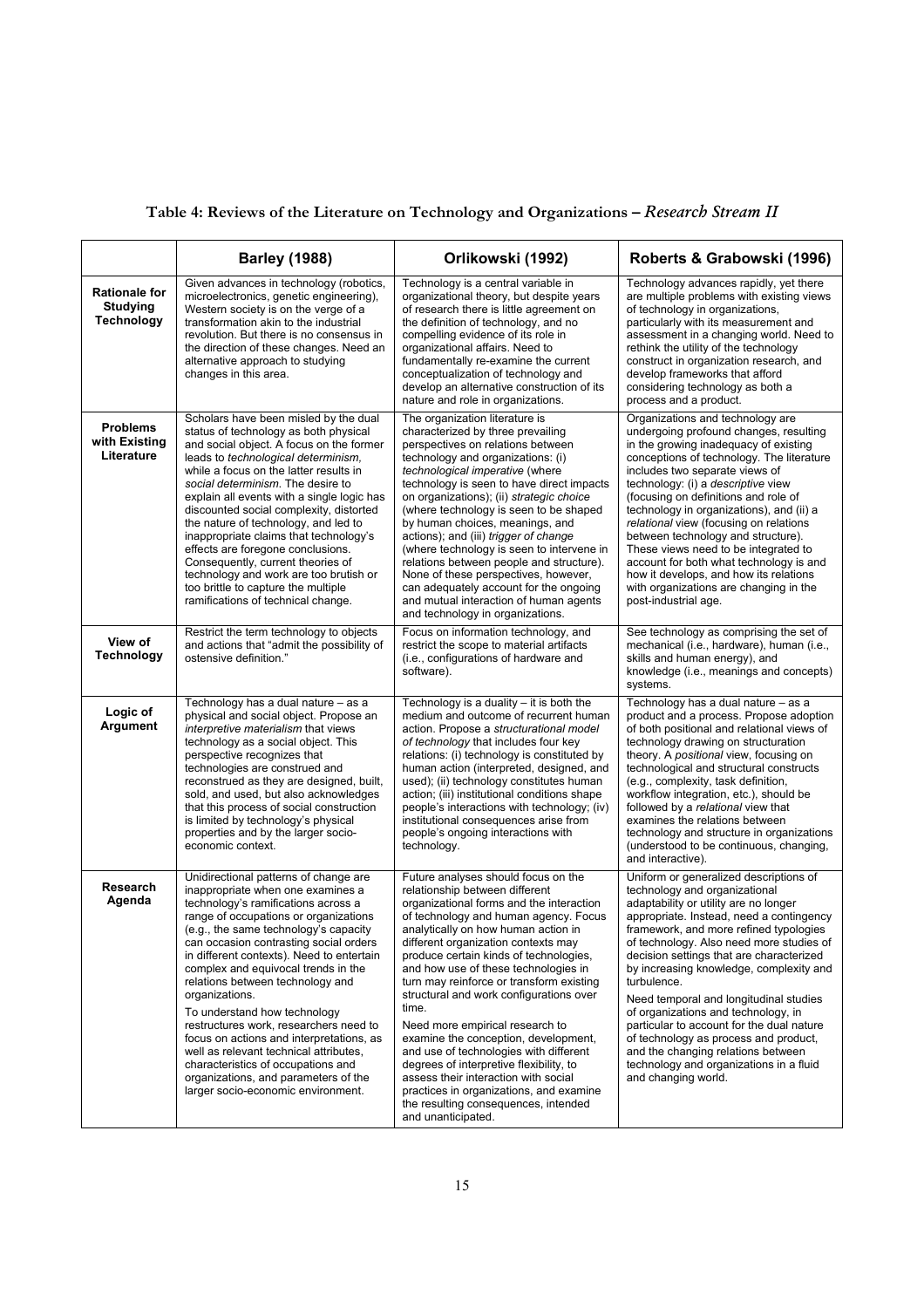# *Problems with Existing Literature*

 The three reviews highlight somewhat different concerns with the existing literature, concerns they suggest lead to the literature's difficulties in explaining existing technological phenomena. Barley (1988) for example, argues that scholars have been misled by assuming that technology is either a physical object or a social product. He observes that a focus on the physical aspects of technology has led researchers to an inappropriate materialism that often results in *technological determinism,* the view that technology's effects on social life are determining and inevitable. A focus on technology as a social production has led to an overreliance on culture as a primary driver, leading sometimes to a *social determinism.* Barley further criticizes the existing literature for seeking "to subsume all events under a single ethos," which has led to "visions that shortchange social complexity, distort the nature of technology, and lead ultimately to a claim that a technology's effects are foregone conclusions" (1988, p.34). As result, he contends, current theories of technology and work are too brutish or too brittle to capture the multiple and subtle ramifications of technical change.

 Orlikowski (1992), in turn, suggests that the organization literature on technology can be characterized in terms of three prominent perspectives on relations between technology and organizations: (i) *technological imperative* (where technology is seen to have direct impacts on organizations); (ii) *strategic choice* (where technology is seen to be shaped by human choices, meanings, and actions); and (iii) *trigger of change* (where technology is seen to intervene in relations between people and structure). She argues, however, that none of these perspectives can adequately account for the ongoing and mutual interaction of human agents and technology in organizations. Roberts and Grabowski (1996) note that both organizations and technology are undergoing profound changes and that these changes are leading to the growing inadequacy of existing conceptions of technology in the literature. They suggest that the organizations literature includes two distinct views of technology: (i) a *descriptive* view (which focuses on definitions and role of technology within organizations), and (ii) a *relational* view (which focuses on relations between technology and structure). They argue that these two views on their own are incomplete, and thus need to be integrated so to account for both the nature and development of technology, and for its relations with organizations, particularly as these evolve over time with the changes brought on by the post-industrial age.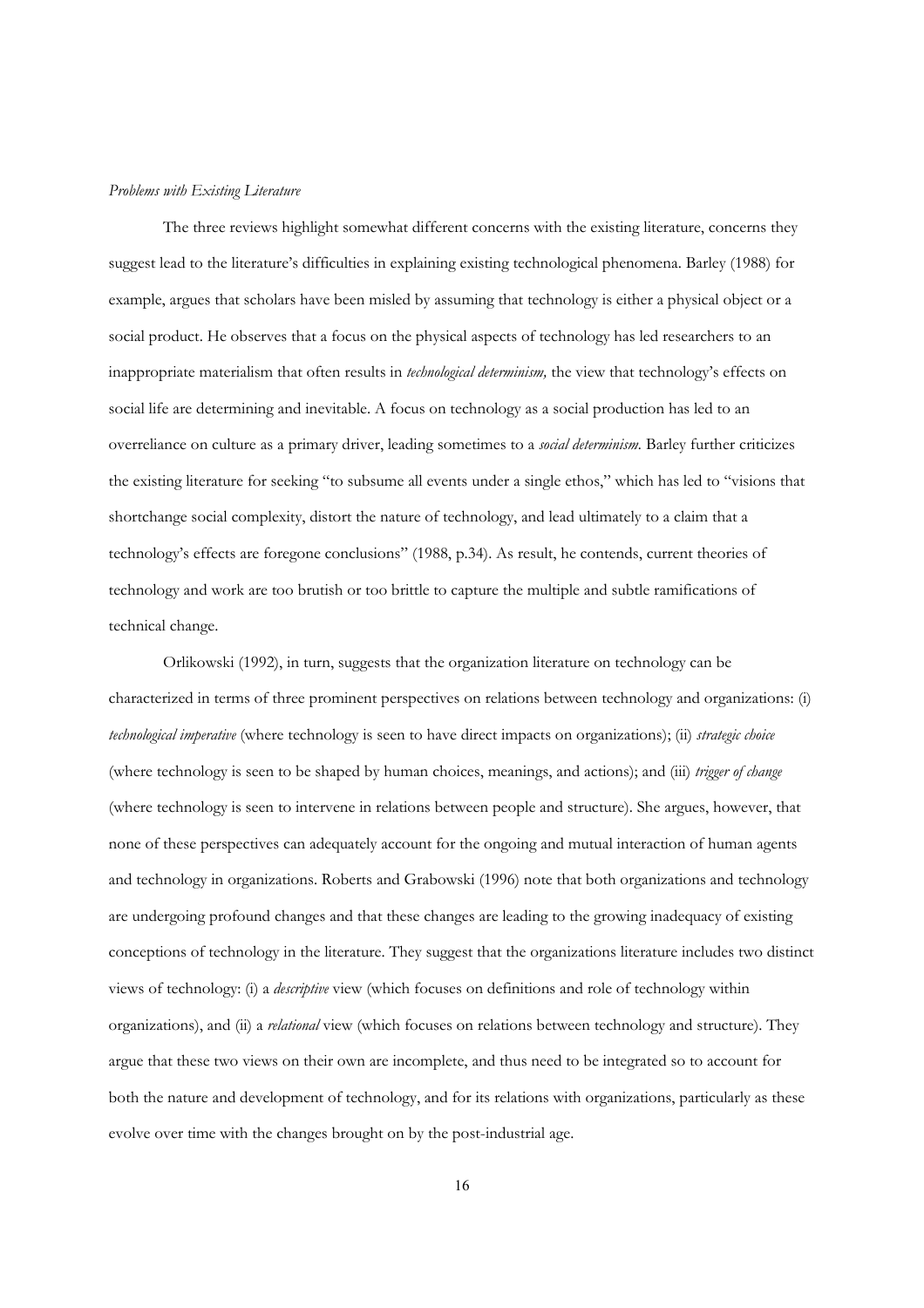## *View of Technology*

 The views of technology are somewhat different across the three reviews. Barley (1988) restricts the term "technology" to objects and actions that "admit the possibility of ostensive definition," while Orlikowski (1992) focuses specifically on information technology, and restricts the scope of this to configurations of hardware and software. Roberts and Grabowski (1996) discuss seven different definitions and views of technology evident in the literature, noting interesting and conflicting differences. They end with a broad view of technology, drawing on Collins et al.'s (1986) proposal, which includes three aspects in the notion of technology: mechanical systems (i.e., hardware); human systems (i.e., skills and human energy); and knowledge systems (i.e., abstract meanings and concepts).

# *Logic of Argument*

 All three of the reviews privilege a process approach in characterizing the existing literature, and propose a framework that incorporates such a view in their analysis. All three point to the "dual nature" of technology, although each frames the duality somewhat different. Barley (1988) points to technology's nature as both a social and physical object. He proposes an *interpretive materialism,* which recognizes that technologies are construed and reconstrued as they are designed, built, sold, and used, but also acknowledges that this process of social construction is constrained both by technology's physical properties and by the larger socioeconomic context in which the technology is situated. Orlikowski (1992) focuses on what—borrowing from Giddens (1984)—she calls the "duality of technology," referring to technology's role as both the medium and outcome of recurrent human action. She proposes a *structurational model of technology* that includes human actors, technological artifacts, and institutions and four key relations: (i) technology is constituted by human action (interpreted, designed, and used); (ii) technology constitutes human action; (iii) institutional conditions shape people's ongoing interactions with technology; (iv) institutional consequences arise from people's ongoing interactions with technology. Roberts and Grabowski (1996) focus on technology's status as a product and a process, and propose the adoption of both positional and relational views of technology to capture this duality (drawing on structuration theory). They suggest that a *positional* view that focuses on technological and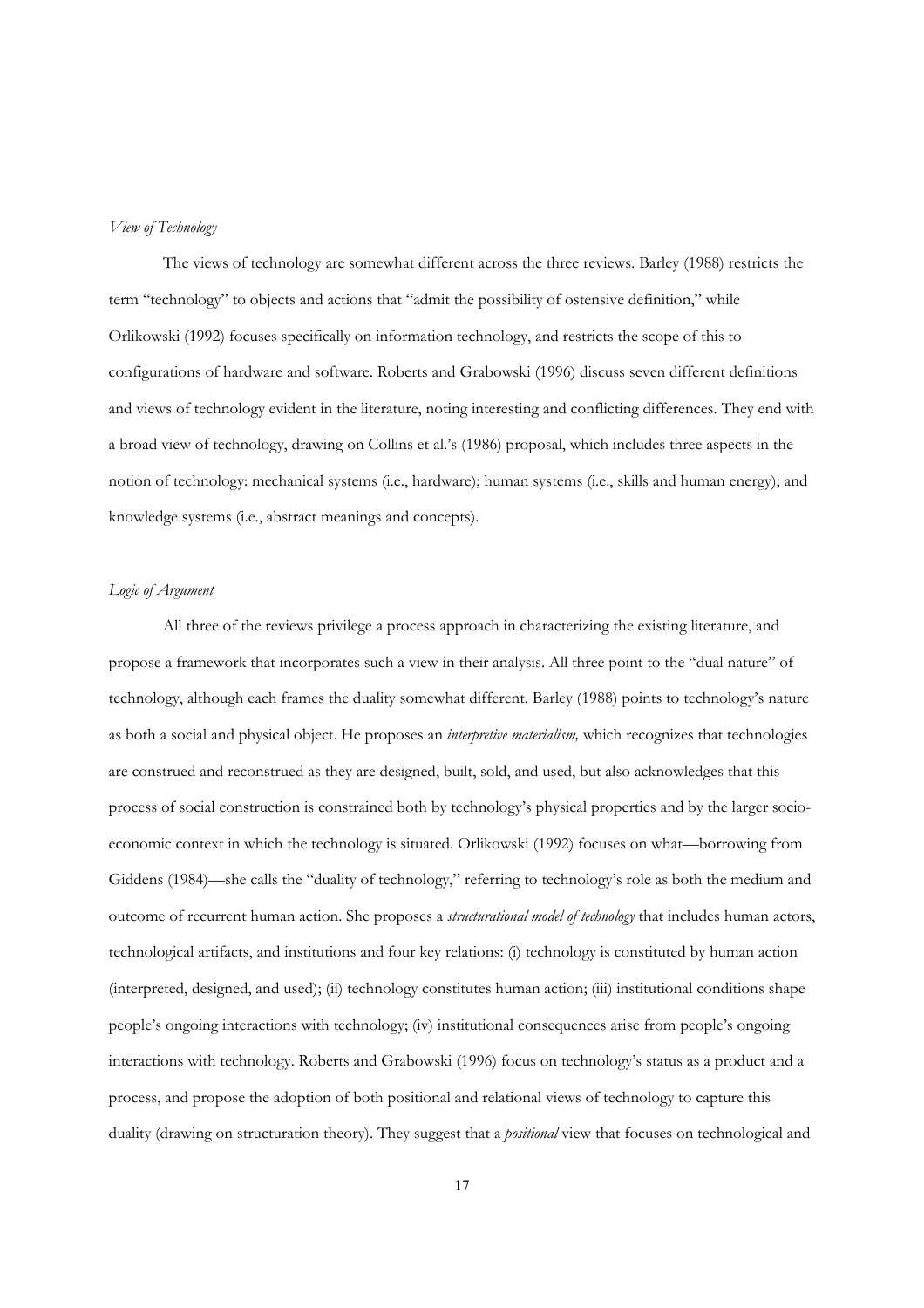structural constructs such as complexity, task definition, workflow integration, etc.) should be followed by a *relational* view that examines the fluid relations between technology and structure in organizations (understood to be continuous, changing, and interactive).

# *Research Agenda*

 In making recommendations for future research, each of the three reviews makes a number of specific suggestions for organization research. Barley (1988) cautions that unidirectional models of technical change are inappropriate, noting that examining a technology's ramifications across a range of occupations or organizations will reveal that single or invariant relationships do not apply. How a technology interacts with specific meanings, actions, cultures, structures, and institutional environments makes a difference, so that the same technical capacity may be used in multiple contexts to occasion quite different social structures. As a result, he suggests that researchers seek to engage (rather than reduce) the complexity and equivocality that are observed empirically in relations between technology and organizations.

In a similar vein, Orlikowski (1992) recommends that future analyses of technology in organizations should focus on the multiplicity of interpretive and institutional patterns that may be enacted in relations between different organizational structures, human actions, and technological artifacts. She emphasizes the value of attending to the structuring process through which people in particular organization contexts may produce certain kinds of technologies, and how use of these technologies in turn may reinforce or transform existing structural and work configurations over time. She also urges more focus on the unanticipated consequences that inevitably result from the interaction of technology and organizations.

Echoing Barley (1988), Roberts and Grabowski (1996) similarly caution that uniform or generalized descriptions of technology and organizational utility are no longer appropriate. Instead, they argue that what is needed is a contingency framework, along with more refined typologies of technology. They also recommend the production of more studies of decision settings characterized by increasing knowledge, complexity and turbulence. Reflecting their process orientation, they urge more temporal and longitudinal studies of organizations and technology, arguing that these are particularly necessary to account for the dual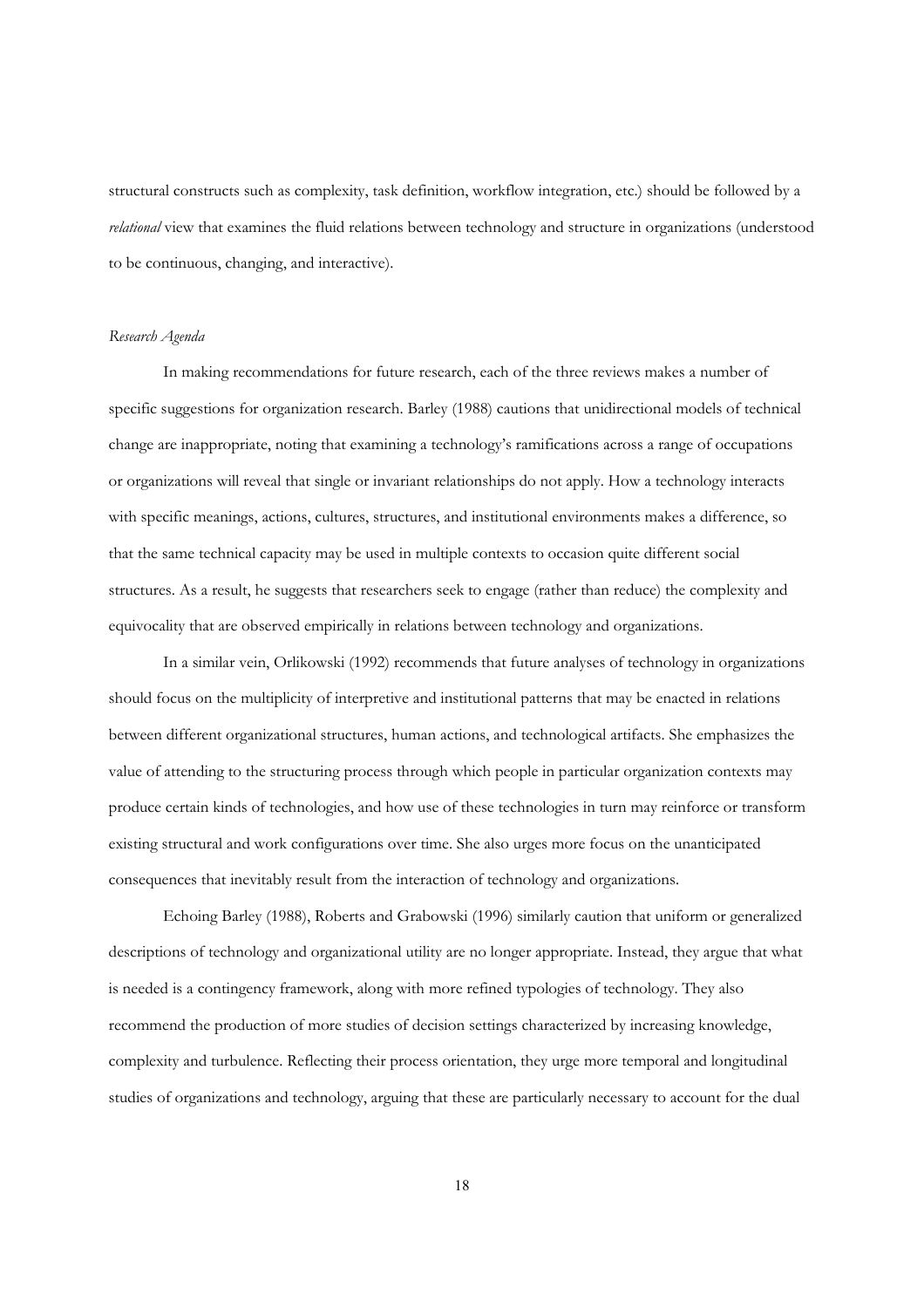nature of technology as process and product, and to accommodate the necessarily changing relations that exist between technology and organizations in a fluid and dynamic world.

#### **Difficulties with the Two Streams of Research on Technology in Organizations**

Whether emphasizing individual, stable entities or ongoing, interactive processes, these two streams of research have generated valuable insights into specific aspects of the relationships between technology and organizations. As with all perspectives, however, they also entail conceptual commitments that generate some distinctive blindspots in dealing with technology in organizational research. We suggest two such difficulties here.

The first difficulty concerns the focus on technology as causing or occasioning some organizational effect or change (e.g., development, diffusion, adoption, adaptation, improvement, etc.). This suggests that technology is relevant to organizational theorizing only as specific technological events or processes occur. As such, technology is seen to be of particular interest at certain times, in explicit places, and during special organizational circumstances. For example, studies of technology adoption or implementation examine the changes associated with introducing new technology into the workplace. Barley's (1986) study of the adoption and early use of CT scanning technology in the radiology departments of two hospitals is a case in point. So is Boudreau and Robey's (2005) research into the uptake of new enterprise resource planning (ERP) software within a government agency, and Sewell's (1998) study of the implications of electronic surveillance for team dynamics in a consumer electronics firm. Studies of technology design and development focus on the social dynamics associated with the production of new technology, as in Bechky's (2003) focus on occupational knowledge involved in machine fabrication in a manufacturing firm, Orlikowski's (1991) study of shifts in organizational control associated with software development in a consulting firm, and Thomas' (2004) multifirm study of how power and politics shape new product development. Similarly, technology adaptation or breakdown are seen as particularly valuable moments to understand social phenomena, as in von Hippel's (1988) work on lead users as sources of innovation, Orr's (1996) ethnography of photocopier repair activities, and Crozier's (1964) classic study of the influence of maintenance workers in factories.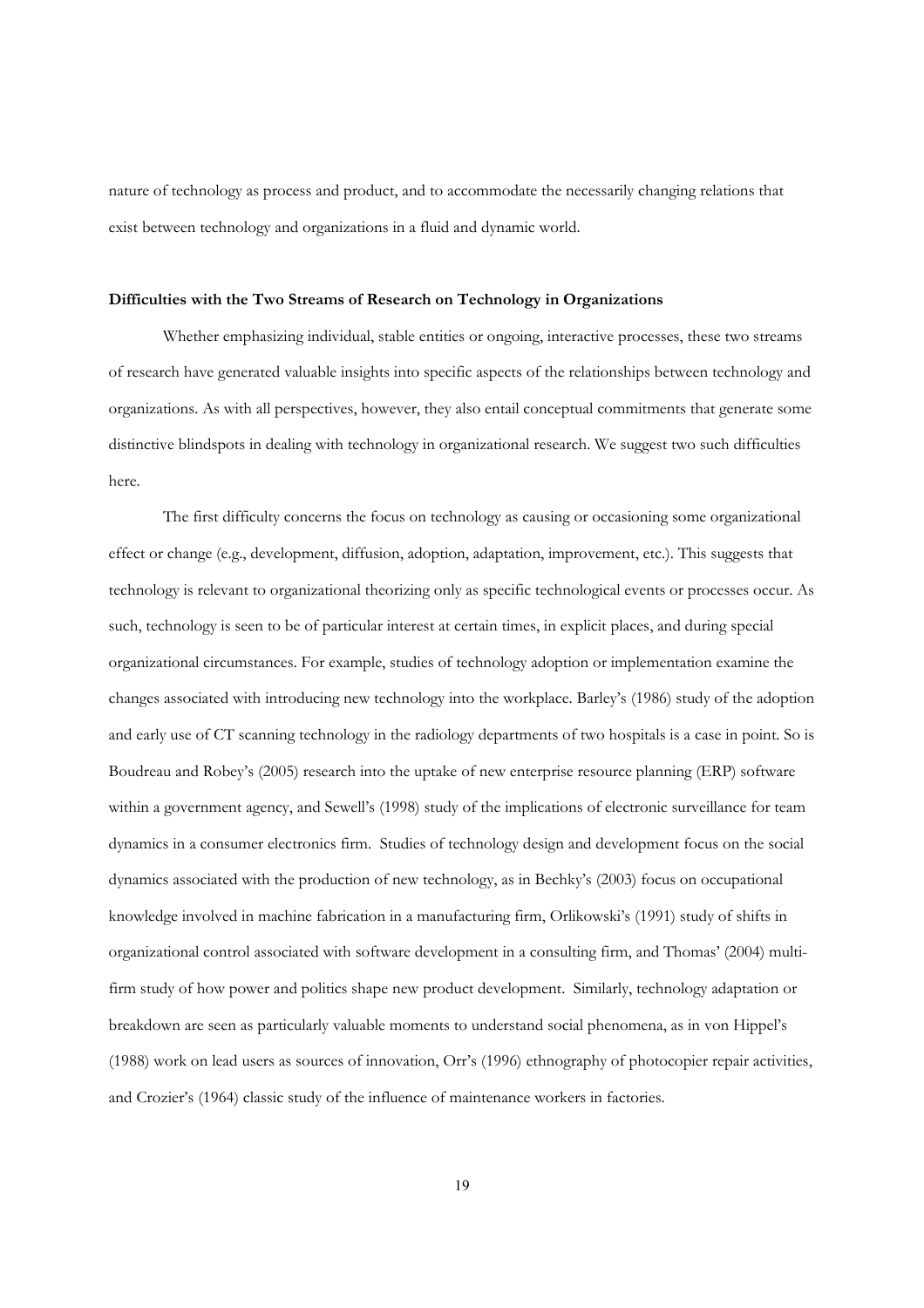While we learn much by considering technology as a specific organizational event or process, such a view also obscures ways of seeing how organizational practices *always* entail some sort of technological (or material) mediation. As we discuss below, to the extent that technology is treated as an occasional or specific organizational phenomenon, we lose the possibility of seeing how it is an integral part of all organizing at all times, places, and circumstances.

The second difficulty is associated with positing the technology–human (or organizational) relationship as involving distinct entities or processes that interrelate in some way. What becomes relevant to study in this logic is the nature of the relationship entailed, whether understood as a unidirectional causal influence (e.g., in the technological imperative or strategic design perspectives) or as a mutual interaction (as in the process perspective) (Markus and Robey 1988). For example, in studies of the business value of information technology (Bryjolfsson and Hitt 1996; Aral and Weill forthcoming), researchers conceptualize technology as the independent variable (measured in terms of dollars spent on hardware and/or software) and assess changes in these dollar expenses with changes in such dependent variables as firm performance and capabilities (e.g., revenues, profit, market valuation, digital processes, technical skills, open information environment, etc.). Other studies focus on technology as a malleable resource that can be shaped, deployed, and used in various ways with various effects depending on organizational strategies, managerial ideologies, or political dynamics (e.g., Child 1972; Noble 1984; Thomas, 1994; Zuboff 1988). Studies adopting a process perspective focus on how technology and organizations mutually influence each other over time. Thus, structurational studies of technology in organizations (e.g., Barley 1986; DeSanctis and Poole, 1984; Orlikowski 1992; Walsham 1993) explore how technology is shaped by the users who engage with it in the workplace, while also examining how users' work is shaped by the features inscribed into the technologies.

By studying how technology and humans (or organizations) influence each other, this set of studies has shed important light on the impacts, interactions, and unanticipated consequences of technology design and use in organizations. But what is not questioned in this logic is the assumption that technology and humans (or organizations) are separate in the first place. As we will discuss below, work in the sociology of technology challenges this presumption of ontological separation embodied in the two research streams,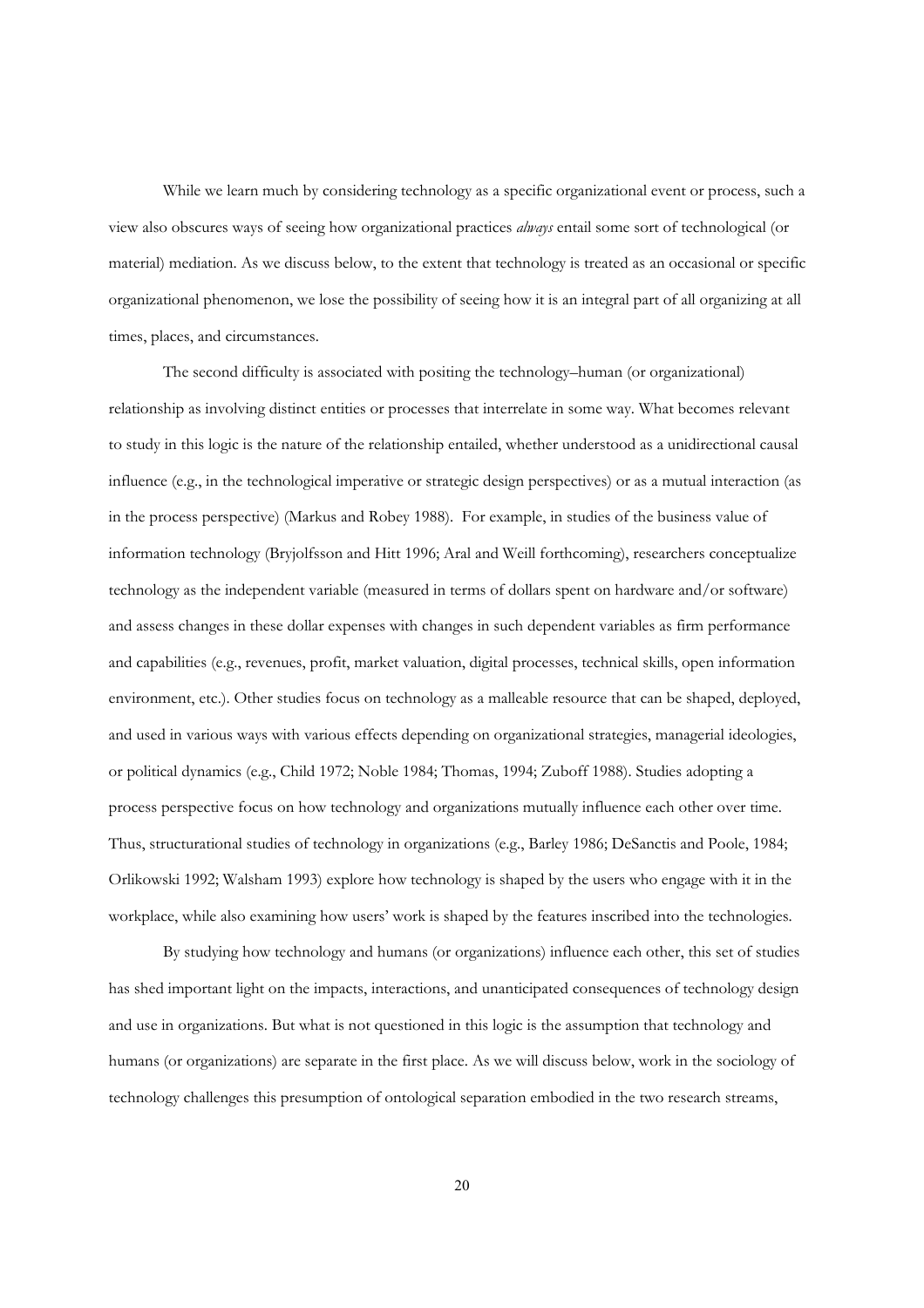arguing instead for a relational ontology that sees humans and technologies as inextricably entwined (Knorr Cetina 1997; Latour 2005; Pickering 1995).

#### **LESSONS FROM THE SOCIOLOGY OF TECHNOLOGY**

Initially born out of the science studies literature (Williams and Edge 1996), the sociology of technology shares a similar underlying tenet of "interpretive flexibility" (Pinch and Bijker 1984). Scholars uphold the premise that the development process of technological artifacts is multidirectional rather than linear, and constituted by processes of negotiation between social groups who vie to achieve specific outcomes during phases of controversy. Analyzing the relationships among these groups and the technological artifacts in which their interests are embroiled is presented as a way to understand the various meanings that shape emerging agendas and artifacts, and that result in contingent outcomes.

Over time, some of the scholars working with these ideas became convinced that the relationships of interest could not be neatly divided into the technological and the social because they represented achievements that were dependent on both. Hughes (1987), for example, maintains that it is the interaction of different mutually dependent agencies that we should find worthy of study. For him: "Technological systems also include organizations, such as manufacturing firms, utility companies, and investment banks, and they incorporate components usually labeled scientific, such as books, articles, and university teaching and research programs. Legislative artifacts, such as regulatory laws, can also be part of technological systems" (Hughes 1987, p.51). Recognizing the inherent inseparability of the technological and the social led scholars to search for an alternative ontology. What emerged was an ontological relationality, which posits that entities have no inherent properties, but acquire their form and attributes only through relations with others. It gives us our third research stream on technology.

## **Research Stream III:** *Relationality*

In this stream of research, people and things are not seen to be, first of all, self-contained entities, which then influence each other (Slife 2005), either through impacts (Research Stream 1) or interactions (Research Stream II). Rather, people and things only exist in relation to each other. As Slife (2005, p. 159)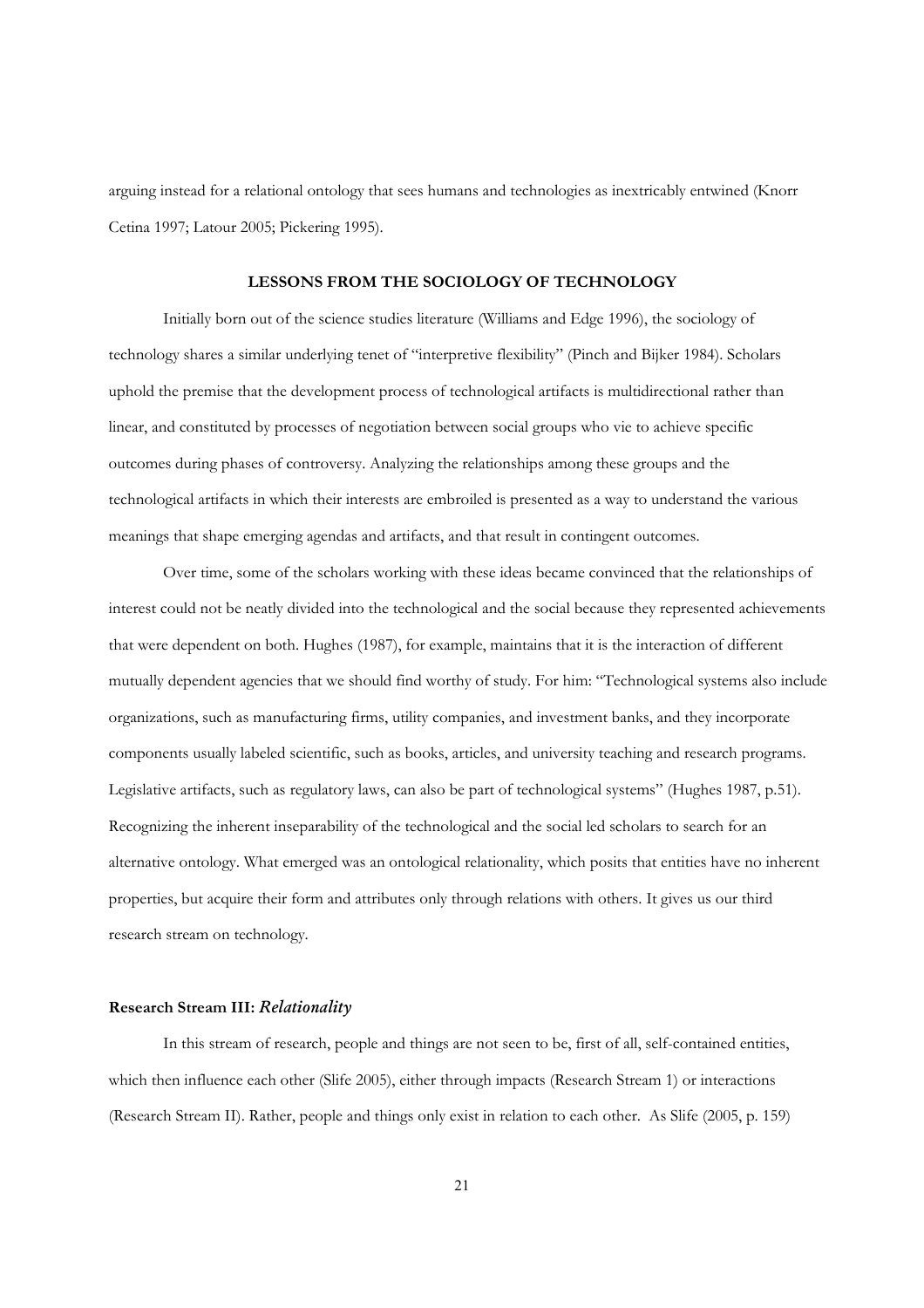puts it: "They start out and forever remain in relationship," a condition that Barad (2003) refers to as a constitutive entanglement. Within the sociology of technology, this ontological relationality produced a body of work that transcends both the individuality of the first research stream and the duality of the second. Table 5 depicts its primary characteristics in relation to the other two research streams.

|                                                     | <b>Research Stream I</b>                                                                                                       | <b>Research Stream II</b>                                                                                                          | <b>Research Stream III</b>                                                                                    |
|-----------------------------------------------------|--------------------------------------------------------------------------------------------------------------------------------|------------------------------------------------------------------------------------------------------------------------------------|---------------------------------------------------------------------------------------------------------------|
| <b>Ontological</b><br><b>Priority</b>               | Individuality                                                                                                                  | Duality                                                                                                                            | Relationality                                                                                                 |
| <b>Key</b><br><b>Mechanisms</b>                     | Impacts                                                                                                                        | Interaction                                                                                                                        | Performativity                                                                                                |
| Main<br><b>Concepts</b>                             | Technological Imperative<br><b>Technology Effects</b>                                                                          | Structurational perspectives<br>Social Constructivism                                                                              | <b>Actor-Network Theory</b><br>Sociomateriality                                                               |
| Logical<br><b>Structure</b>                         | Variance                                                                                                                       | Process                                                                                                                            | Relationships                                                                                                 |
| View of<br><b>Social and</b><br>Technical<br>Worlds | Humans/organizations and<br>technology are assumed to<br>be discrete, independent<br>entities with inherent<br>characteristics | Humans/organizations and<br>technology are assumed to be<br>interdependent systems that<br>shape each other through<br>interaction | Humans/organizations and<br>technology are assumed to<br>exist only through their<br>entangled intra-relating |
| <b>Examples</b>                                     | Blau et al. (1976)<br>Huber (1990)                                                                                             | <b>Barley (1986)</b><br>Prasad (1993)                                                                                              | Callon (1986)<br>Suchman (2007)                                                                               |

**Table 5: Three Streams of Research on Technology and Organizations**

A prominent example of a perspective that embraces a relational ontology with respect to technology is Actor Network Theory (ANT), originally developed by sociologists Michel Callon (1986) and Bruno Latour (1987). In this view, as Law (1999, p. 1) explains: "an object is an effect of an array of relations," in which humans and technologies are not only reciprocally interdependent, but also symmetrically relevant. From an ANT perspective, there are no distinct and separate social or technological elements that interact with each other; rather, technological artifacts are considered as equivalent participants in a network of human and nonhuman agencies that (temporarily) align to achieve particular effects.

In ANT studies, relationships are no longer seen as a concept with which to frame some aspect of the research, but instead become the theoretical foci and central explanatory vehicle of the research. The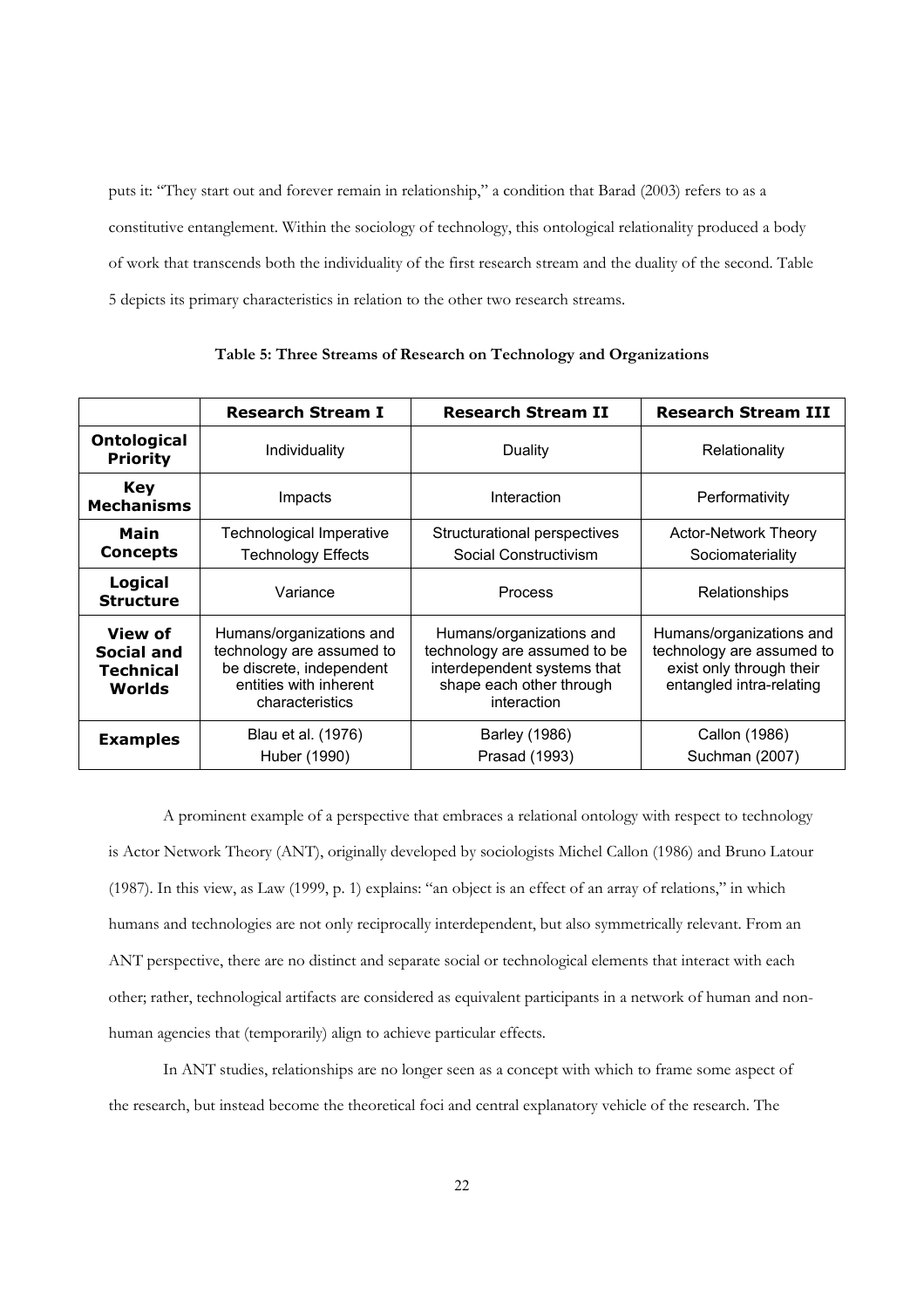analytical goal in such studies is to present "society, organizations, agents, and machines [as] effects generated in patterned networks of diverse (not simply human) materials" (Law 1992, p. 380). In one of the influential papers often cited in support of this approach, Callon (1986) famously blurs the human and non-human agencies at work on a beach: "Scallops make the fisherman do things just as nets placed in the ocean lure the scallops into attaching themselves to the nets and just as the data collectors bring together the fisherman and the scallops in oceanography."

In the area of technology and organizations, the use of ANT has been used to shed light on technological relations in the workplace (Monteiro and Hanseth, 1996; Walsham and Sahay 1999). For example, Scott and Wagner (2003) use ANT to discuss a case in which the ambitions of a university vice president to elevate his organization to the status of "gold standard" combined with the concerns of the financial controller regarding their top rated (AAA) audit compliance to drive the adoption of a particular technical accounting method during the implementation of an enterprise resource planning (ERP) package. This accounting method was written into the programming code during the customization of the ERP software and subsequently manifested in the graphical representation and calculative processes of reports that the university administrators were told they must use. In this way, the social life worlds of university ranking, claims regarding expert accounting knowledge, government regulation, and the practices of credit rating agencies were entangled with the technological agencies of the ERP package and routine conversations among administrators and academics about how much money they had left in their grants. In their paper, Scott and Wagner (2003) show that while these changes were presented by the human actors as "merely" a shift in the temporal features of work practices and "an inevitable and necessary part of switching to ERP," they triggered intense organizational controversies over values, identities, and community within the university.

# **Difficulties Associated with Actor-Network Theory**

ANT's symmetrical treatment of humans and technology has revealed some important insights that have been overlooked by other theoretical lens. As Suchman (2007, p. 268) notes this approach "has been tremendously valuable as a corrective for the entrenched Euro-American view of humans and machines as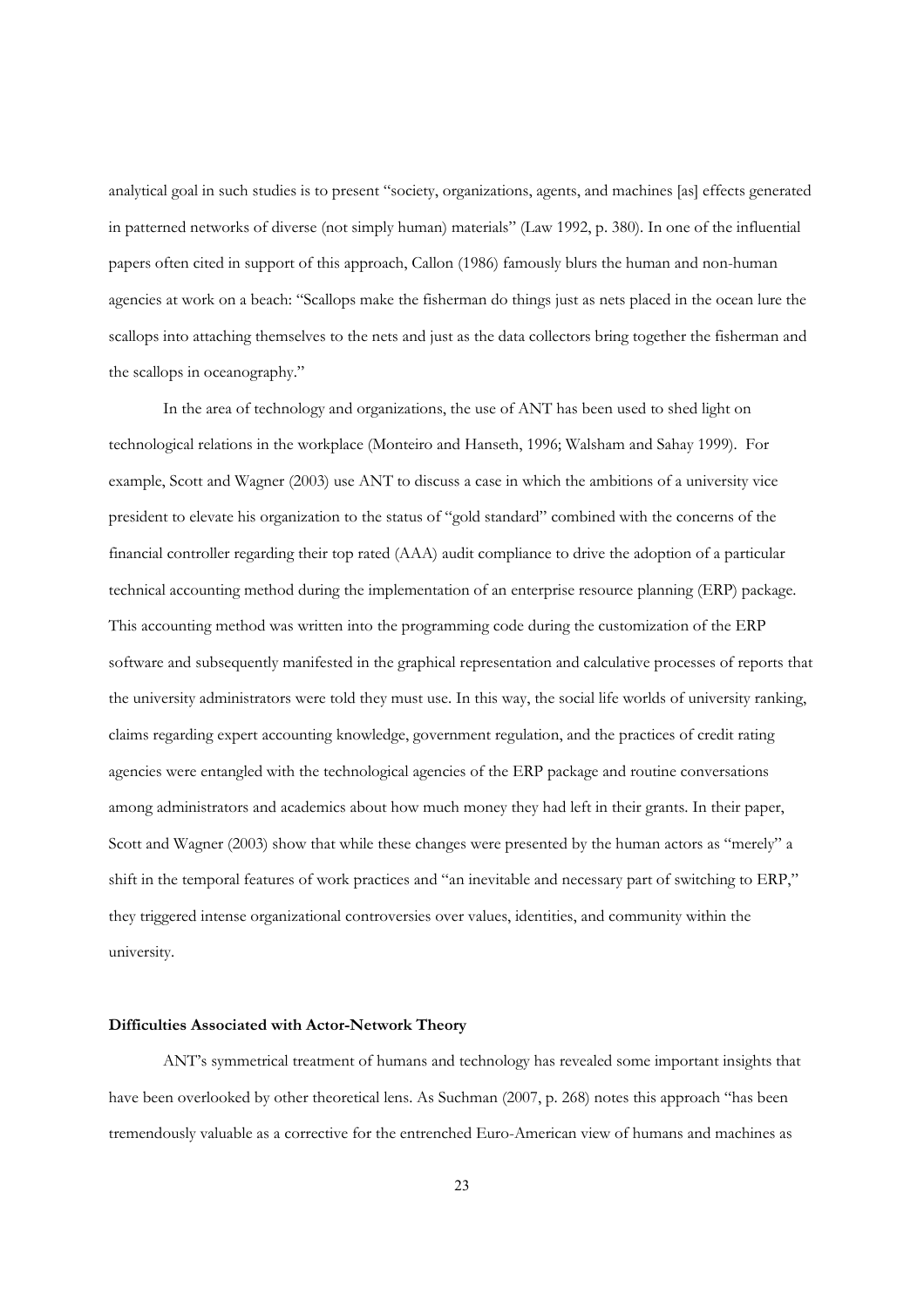autonomous, integral entities that must somehow be brought back together and made to interact." But the approach has also raised some difficulties, particularly for organization research. First, ANT does not account very well for the role and influence of institutions, in particular, for how institutional conditions shape recurrent action, even as they are constituted by them. Second, the nature of intentions and how they are to be treated is quite ambiguous within ANT. The principle of symmetry would require attributing intentionality to technological artifacts, a move that some critics (Collins and Yearley 1992; Pickering 1995; Schatzki 2002) find problematic. Extending this critique, Suchman (2007, p. 268; emphasis in original) observes that the notion of symmetry precludes seeing more generally that "persons and artefacts do not constitute each other *in the same way*."

Third, while ANT research claims to treat technological and social actors equally, many of the studies tend to privilege one form of agency over the other, thus defeating their founding goal. For example, Grint and Woolgar (1997) argue that in some cases ANT treats technologies as having "actual properties," thus reintroducing a "residual essentialism" emphasizing the technologies. Finally, there are some nontrivial methodological difficulties with attempting an ANT analysis. It often proves challenging to turn the methodological aim of tracing ties between social groups into a workable fieldwork design. What defines the formation of a network? Where does a network start or finish? As a consequence, we are presented with narratives from a subset of actors that the researcher may or may not define in scope. In particular, identifying delegates to represent technological agents takes us into less well-charted territory. The credibility of such data sets tends to be hard won.

Thus, while ANT represents an important part of the palette of ideas for studying technology and work, we want to develop the relational ontology of the third research stream in a somewhat different direction. In so doing, we acknowledge that these efforts do not represent a radical departure than those already forged in this research stream, but rather express a commitment to be part of the continuing scholarly effort to develop ways of overcoming the social/technological separations discussed above.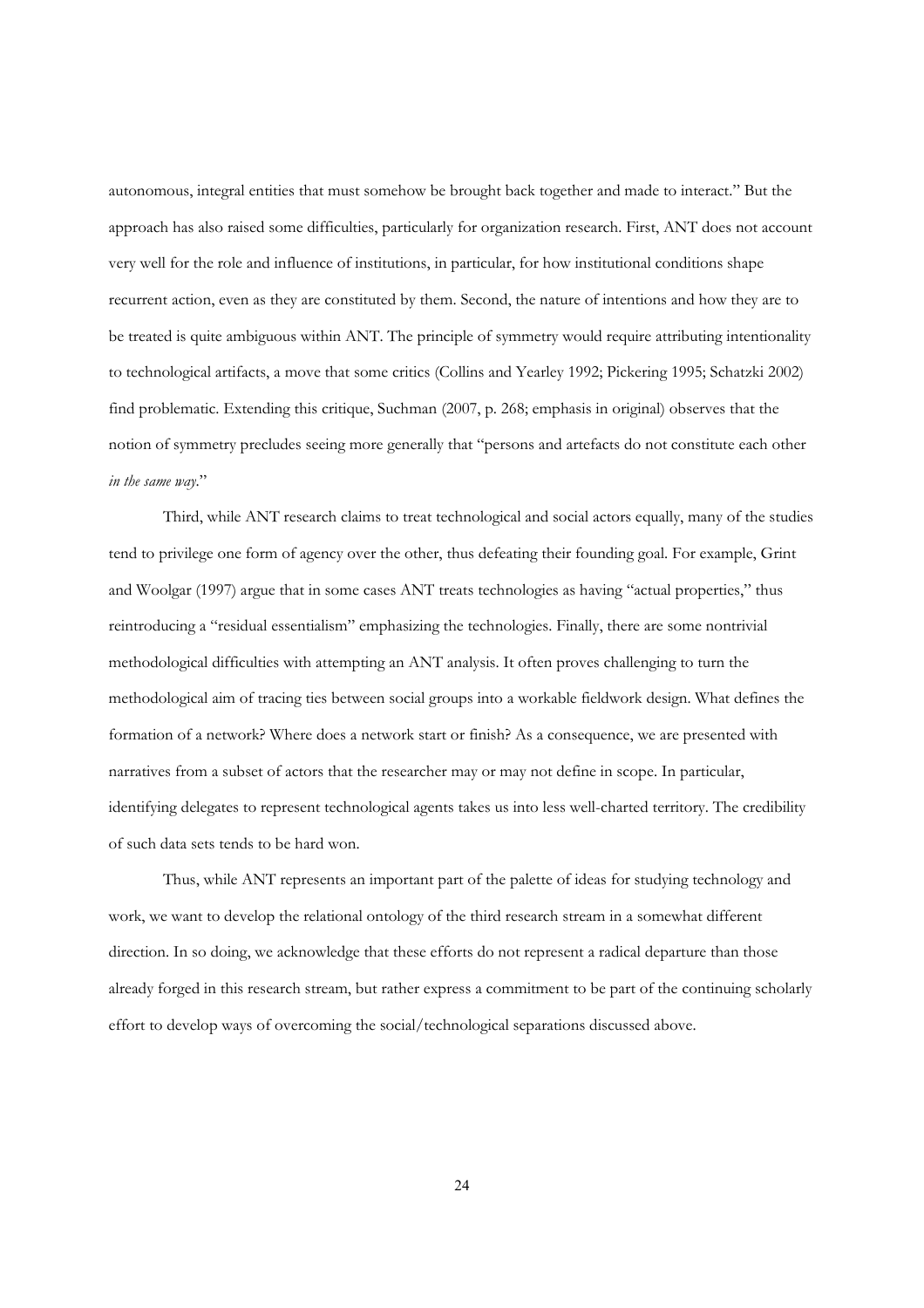# **TOWARDS A SOCIOMATERIAL PERSPECTIVE ON TECHNOLOGY AND WORK**

The approach that we propose here is grounded in an ontology of relationality, which like in ANT, emphasizes the "constitutive intertwining and reciprocal inter-definition of human and material agency" (Pickering 1995, p.26). However, rather then turning to the metaphor of networks as a way of ordering relational interactions*,* we seek to analyse them in terms of the *sociomateriality* (Mol 2002; Suchman 2007). This alternative framing shifts the epistemological and methodological orientation away from tracing ties in a network towards an examination of performativity and (re)configuration (Barad 2003; Suchman 2007) in situated practices. Furthermore, rather than treating human and material agency symmetrically, the focus is on recognizing their mutual (albeit different) constitution and the performed or enacted nature of the boundaries between them (Suchman 2007, p. 260). Thus, all practices are (re)configured by some specific sociomateriality. Consider, for example Figure 1, which shows at a glance how office work is inextricably, and at the same time, tied up with the social and material. We see the physical hub of a person's work practices composed of an array of materiality imbued with multiple logics and capabilities (programmes, reminders, sources, and connections) all poised to form part of the pattern of her work flow, ready to be actively configured into a situated work performance.



**Figure 1: Example of Sociomateriality in Office Work**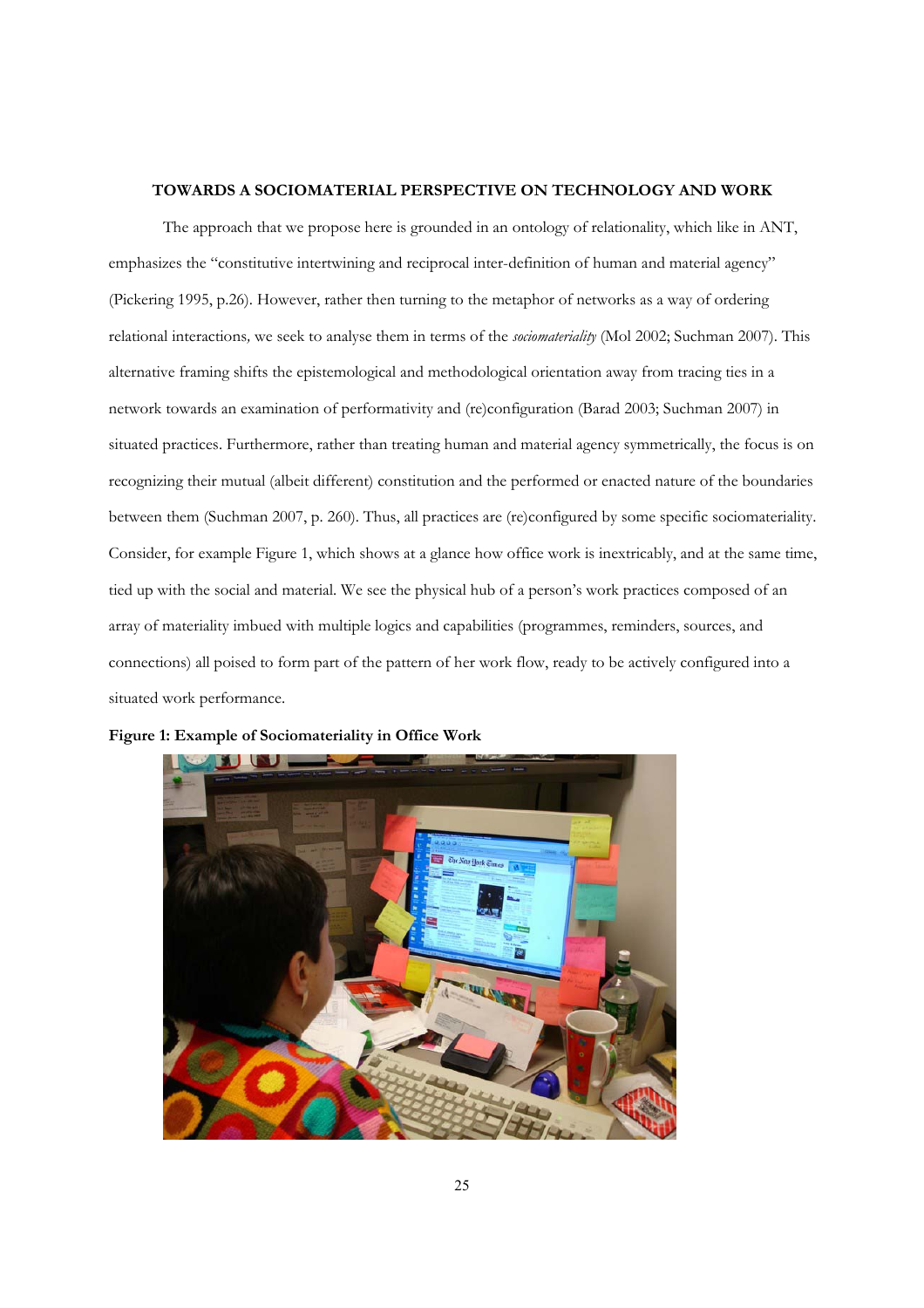The notion of sociomateriality posits the entangled relations between humans and technologies as performed, that is, not pre-given or fixed but enacted in practice. The practice lens is particularly helpful in grounding this notion of performed relations. Practice studies—or more accurately what has been referred to as "the practice turn" (Schatzki et al. 2001)—has received growing attention in recent management and organization studies research (e.g., *Organization Studies* 2006, volume 17, number 5). The term "practice" in this context does not refer to rendering pragmatic insights from management research for a practitioner audience, nor is it meant to imply separation of academic theory from practice. Rather, it is the scholarly effort of understanding how social orders (such as organizations) are produced through recurrent human activities. As Reckwitz (2002, p. 252) notes, the routinized way in which "bodies are shaped, objects are handled, subjects are treated, things are described, and the world is understood." In this view, an organization is held to be a recurrently enacted and patterned set of relations, reproduced over time and space. Attempts to identify a encompassing, systematic "practice theory" (Friedmann 1987, p.186) have largely given way to the suggestion that the concept of practice is most effectively used as a way of framing research (Schatzki 2001, p 4.).

The "practice lens" marks out a distinctive way of thinking about organizations and activities of organizing (Gherardi 2006; Orlikowski 2000; Whittington 2006). Organization studies that have adopted this approach analyze the flow of situated action as expressed through, for example, organizational routines (Feldman and Pentland 2003), global product development (Orlikowski 2002), interactive strategizing (Jarzabkowski 2005), and communities of practice (Wenger 1998). Ironically, as Duguid (2005) notes, once the unit of analysis has been framed, the idea of practice is theoretically bracketed by many scholars, As he put it when critiquing community of practice studies: there is often more emphasis on the community than the *practice*. Our observation is that, since technology is constitutively entangled with contemporary work practices, further effort to theorize practice must encompass technology in organizations. Our proposal for a way to achieve this is with the notion of sociomateriality.

Since any approach influences the way phenomena are framed from the outset of a study, it might help if we compare a sociomaterial framing to that of the previous research streams of work and technology discussed above. As we saw, both research streams I and II have tended (in different ways) to objectify the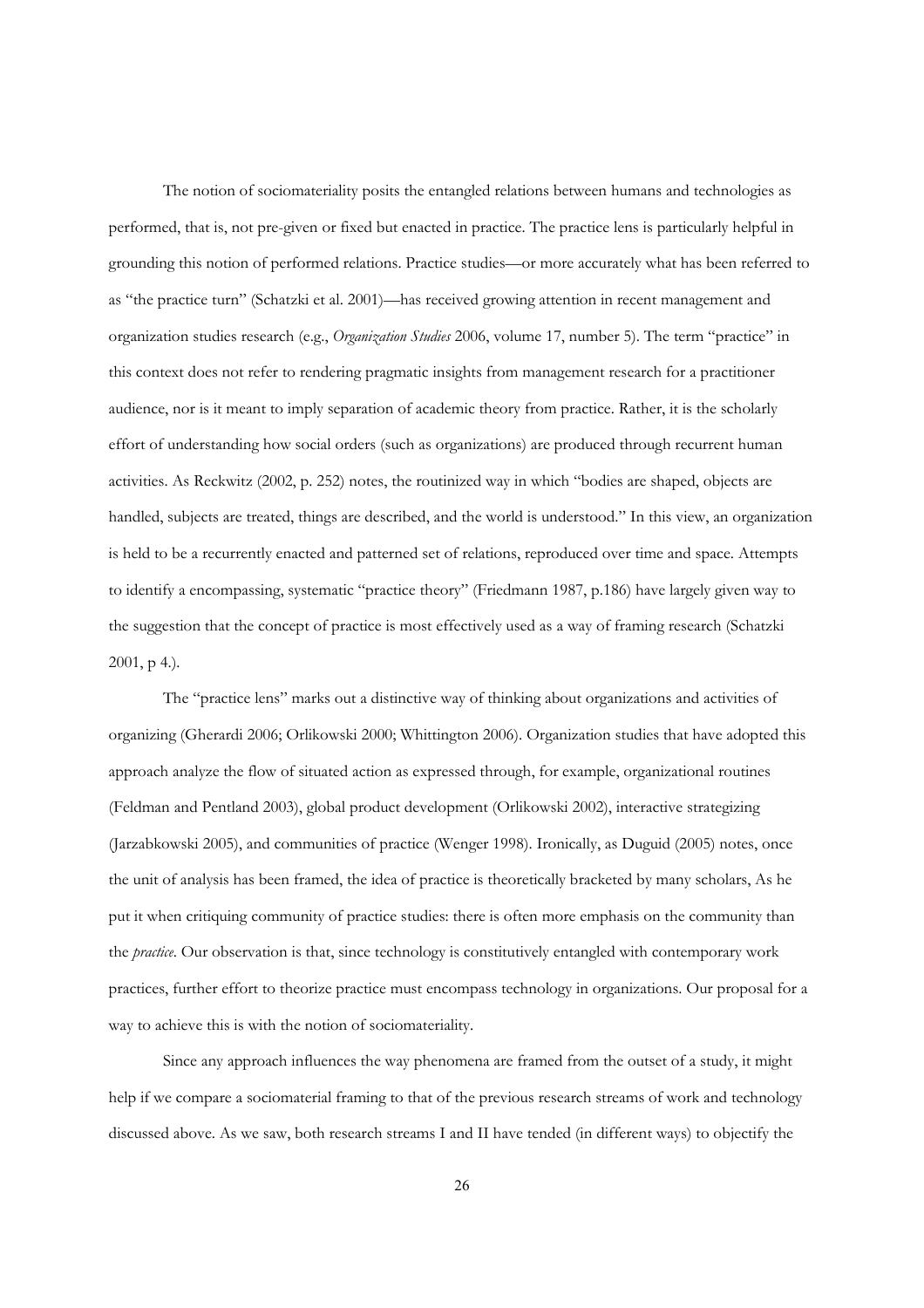technical and to sequestrate the social, creating two distinct domains within the research (whether conceived as a dualism or a duality). This presumption of separation is then inscribed in the priorities of the study and most importantly, in its analytical gaze, producing, for example, the following sorts of research questions:

*What are the impacts of the technology on organizations? How and why do people make sense of the technologies they design and use? What renders the technology available, meaningful, and knowable to people? What organizational outcomes are caused/enabled by the technology, and with what consequences?* 

This way of formulating research questions about technology and work guides the process of data gathering and analysis so that the findings are necessarily split between two categories: the technological artifacts and the social (context, activities, meanings, outcomes). Thus, the language and assumptions of separation lead conceptually and methodologically to a realm of possible findings that are already configured. That is, by design, the questions and findings entail impacts or interactions of the social and the technical. We lose the possibility of seeing the technical and social as inextricably intermingled. Part of the problem, as Suchman (2007, p. 263) points out is that "our language for talking about […] persons or artefacts presupposes a field of discrete, self-standing entities."

The notion of sociomateriality attempts to preclude the possibility of seeing the social and material worlds as distinct. By definition, they are constitutively entangled, and such a conceptual configuration leads to a different set of research questions, for example:

*When and why is sociomateriality (re)configured? How is sociomateriality performed in practice? When do people make sense of the sociomaterialities of which they and their practices are a part? What consequences arise out of the multiple sociomaterial (re)configurations performed in ongoing practices?* 

In this framing of the phenomenon of interest, there is no separation of the technical and the social. Rather all practices are always sociomaterial, and this sociomateriality is integral, inherent, and constitutive, shaping the contours and possibilities of everyday organizing. As Barad (2003, p. 818) puts it, "Agencies are not attributes [of either humans or nonhumans] but ongoing reconfigurations of the world."

As a way of outlining the kinds of research studies entailed by a sociomaterial perspective, we discuss two cases that illustrate the forms of sociomateriality that constitute part of the fabric of socio-economic life: searching the web and making financial decisions. These entanglements are particularly important because they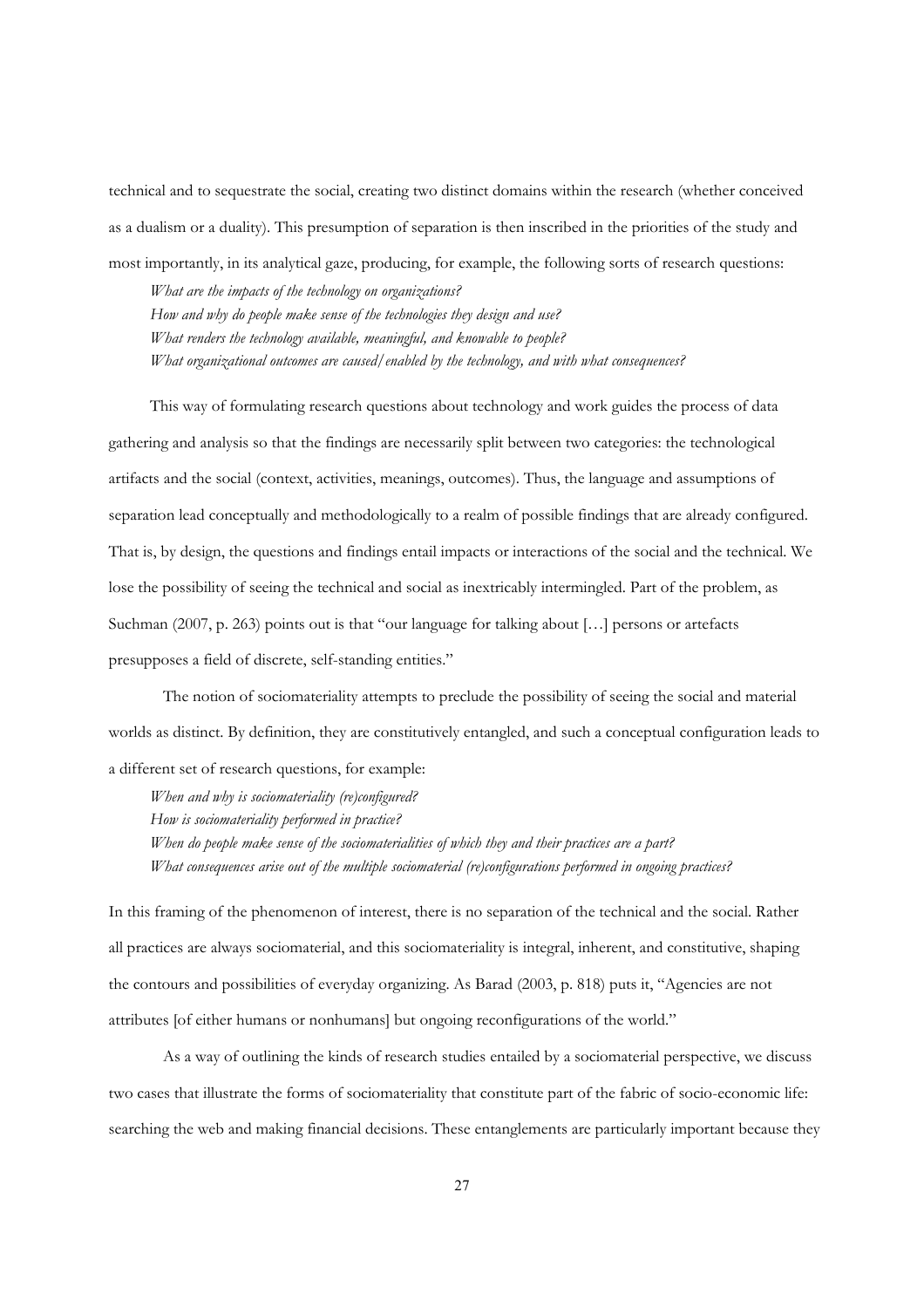are taken for granted in the processes of knowing and organizing, and yet they are profoundly influential in patterning contemporary work practices. After briefly describing each case, we use the research questions posed above to offer a sociomaterial analysis.

# **The Sociomateriality of Web Search:** *Google Search Engine*

Searching the world wide web has become a commonplace activity. A recent estimate suggests that about 213 million web searches are performed on a typical day in the United States (Sullivan 2006). A central technology with which this activity is accomplished is the web search engine, and the activity of web searching with a search engine represents a particularly interesting example of sociomateriality, as it is performed through an ongoing entanglement of human and technological activities.

The process of designing and managing a search engine service (such as that provided by Google, Yahoo!, or Ask) involves making a number of choices about what data to include and exclude in the reference database, and how to sort and rank these data in the database. These choices then become embedded in the design specifications and program code of the search engine software such as the web crawling heuristics and webpage ranking algorithms. When this software "runs" or is executed, these choices-as-embedded-in-code shape the operation of the search engine, the databases and indexes that are built and maintained, and the results that are returned to users.

Let us look at this in a little more detail by examining the case of Google. Google, by most estimates, is the most popular search engine in use today. A recent study found that 43 percent of the searches performed on a typical day in the US are done on Google, with Yahoo! coming in second at 28 percent (Sullivan 2006). One of the reasons for Google's popularity is that its searches tend to yield more precise results for most queries than many of the other search engines (Butler, 2000). Google is able to achieve this because of a particular algorithm—the PageRank algorithm—that sorts the billions of records in its database. This algorithm was created (and subsequently patented) by the two Google founders, Lawrence Page and Sergey Brin when they were doctoral students in computer science at Stanford University (Brin and Page 1998a). In operation, the PageRank algorithm assesses the importance of a web page based on the number of other web pages that link to it, as well as their relative importance. Thus, for each page in Google's database, the algorithm computes a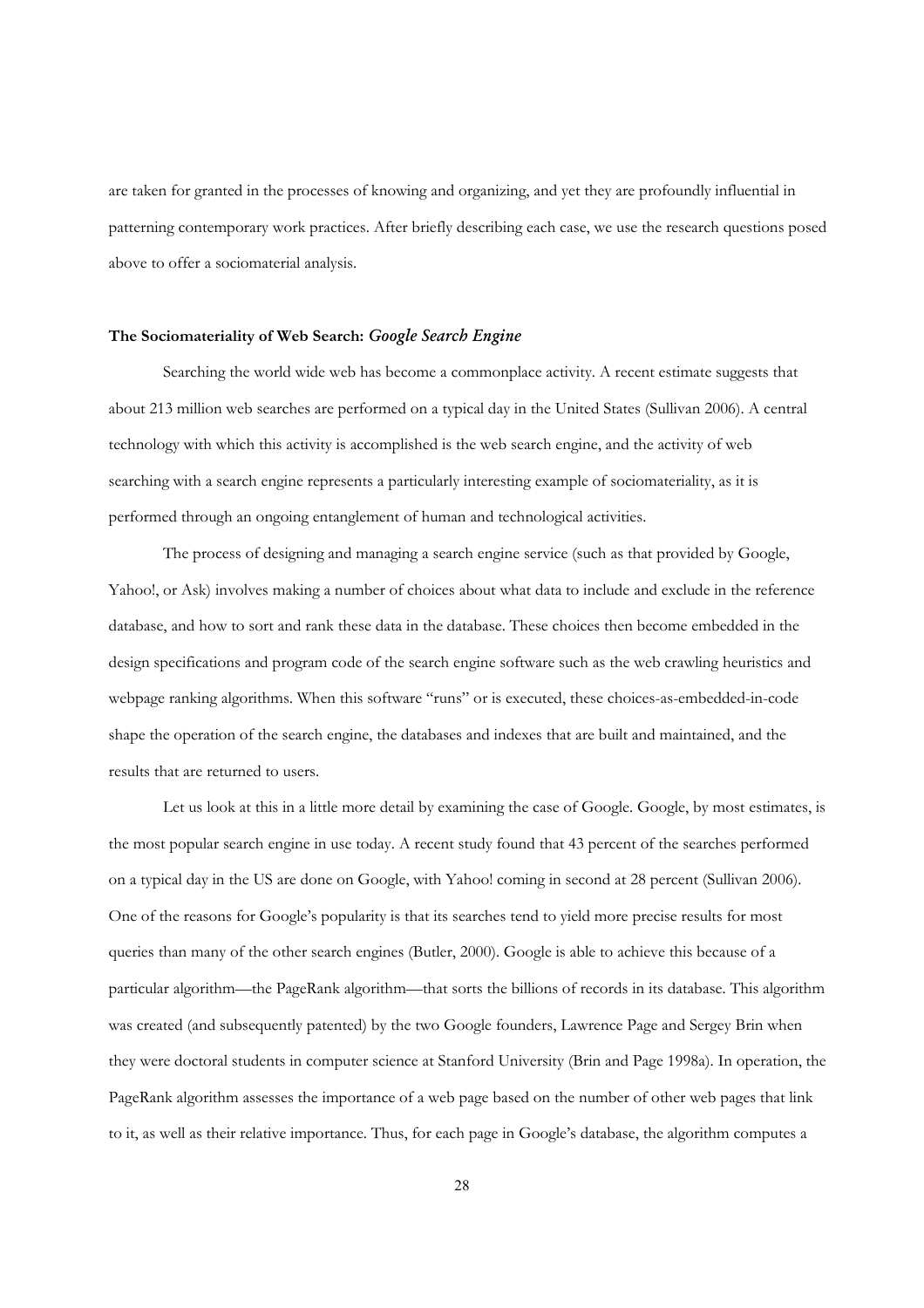score (known as a "page rank") based on the number and kind of links that point to that particular webpage (its incoming links, or "backlinks"). And this score is then used to rank the page within Google's indexes, and to order the results returned to users in response to a query (see Figure 2). Google describes the PageRank algorithm on its website in this way:

PageRank relies on the uniquely democratic nature of the web by using its vast link structure as an indicator of an individual page's value. In essence, Google interprets a link from page A to page B as a vote, by page A, for page B. But, Google looks at considerably more than the sheer volume of votes, or links a page receives; for example, it also analyzes the page that casts the vote. Votes cast by pages that are themselves "important" weigh more heavily and help to make other pages "important." (http://www.google.com/technology/)

#### **Figure 2: PageRank Algorithm (Bin and Page 1998b)**

# Actual PageRank Model

$$
W_j = (1-d) + d \sum_{i=1, i\neq j}^N l_{i,j} \frac{W_i}{n_i}
$$

- $\bullet$  Calculated using iterative method
- · Makes graph fully connected
- · *d* parameter approximates "random surfer" path lengths
- $\bullet$  Personalization and Spam

#### p<del>oplessia forded</del>u http://googlastanford.adu/

 $14$ 

Google's page ranking system has been compared to the citation count analysis produced for published articles in academia. Pages with many backlinks—akin to articles that are heavily cited—are seen as "more important" and are ranked higher in the search results. Web pages that have few or no links pointing to them—akin to poorly cited articles—are not seen as "important," and are thus poorly ranked in the Google ranking system. Google thus relies on the web itself to rank the importance of pages. And as the web is continually changing (with content, links, and pages being added, changed, and deleted daily), Google's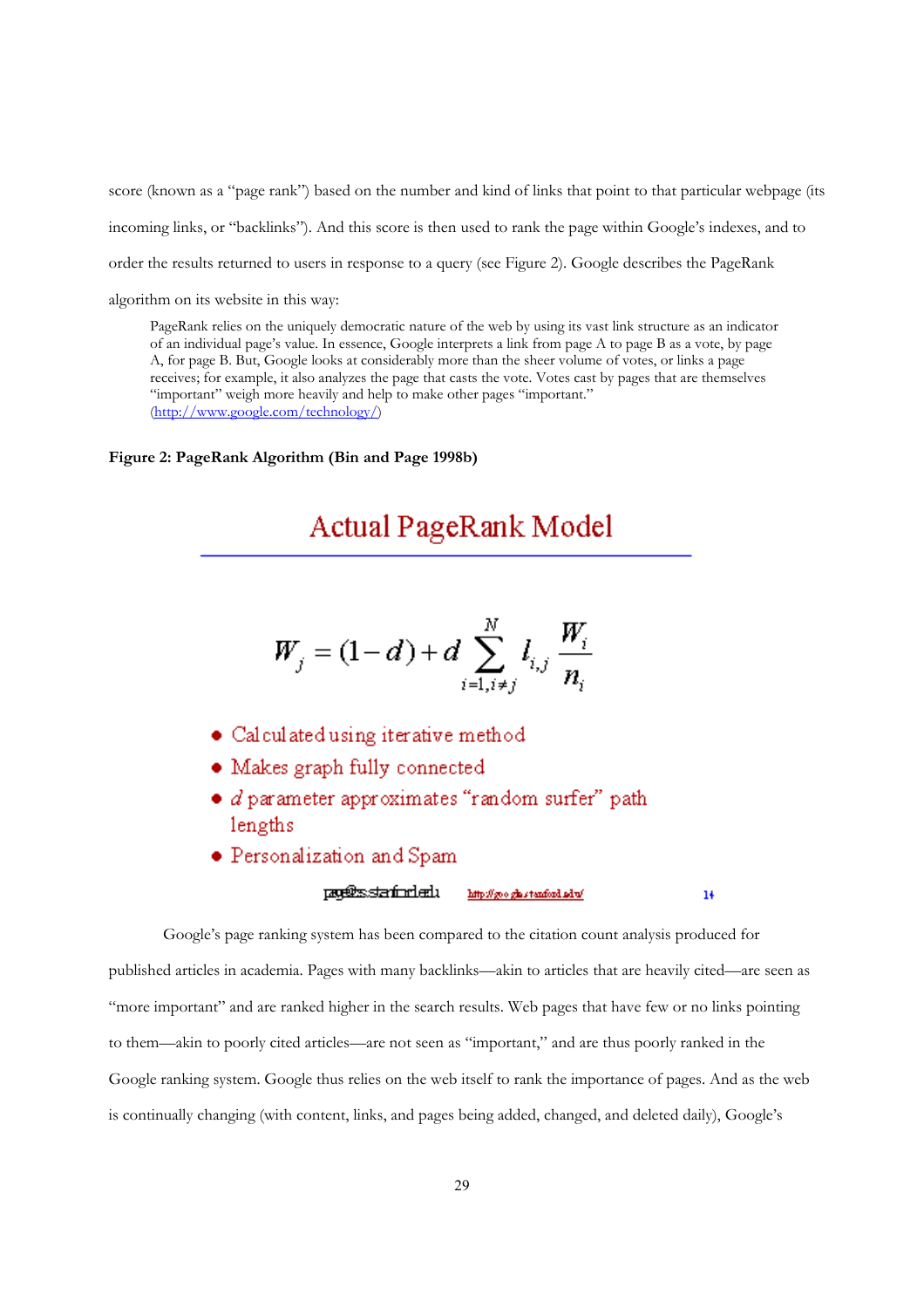assessment of the importance of web pages is also changing, as the Google software constantly updates its databases, indexes, and page rank scores to reflect the changing content and link structure of the web. Thus, a particular Google query posed today may yield quite different search results when posed tomorrow or next week. The operation of Google is dynamic, or in Pickering's (1995) terms, "temporally emergent" in ongoing practice.

Using the research questions we proposed above, we now offer a (necessarily brief) account of the web search phenomenon from the perspective of sociomateriality.

#### *When and why is sociomateriality (re)configured?*

The performance of web search via search engines cannot be simply understood as people "using" a given or instrumental technology to get some work done. Google's performance and any search results it returns are not dependent on either the technical aspects of the search engines or on the human choices and actions that design and operate the software and submit search criteria. Neither do they depend on some interaction between the putative social and technical domains. A web search conducted with the Google search engine is sociomaterial "all the way down," entailing computer code written and updated by software engineers, executing on computers (configured with particular hardware and software elements which were designed and built by computer engineers and production workers), and whose operation depends on the millions of people who use computers to create and update web pages everyday, and the millions of people around the world who enter particular search criteria into their web browsers running on still other computers designed and built by yet other people, and so on. The resulting sociomaterial configuration represents the dense and dynamic entangling of the material and social in many different places and times, and in various ways. And this configuration is actually a reconfiguration because the web is dynamic and emergent, and these ongoing changes in web content and structure are reflected in Google's continually updating databases and indexes.

The sociomateriality that configures any particular web search is thus never given or stable, but always performed. That is, it is an enacted accomplishment, which can and does change. Thus, when Google engineers change their views about how best to do web searching and update their crawling heuristics and ranking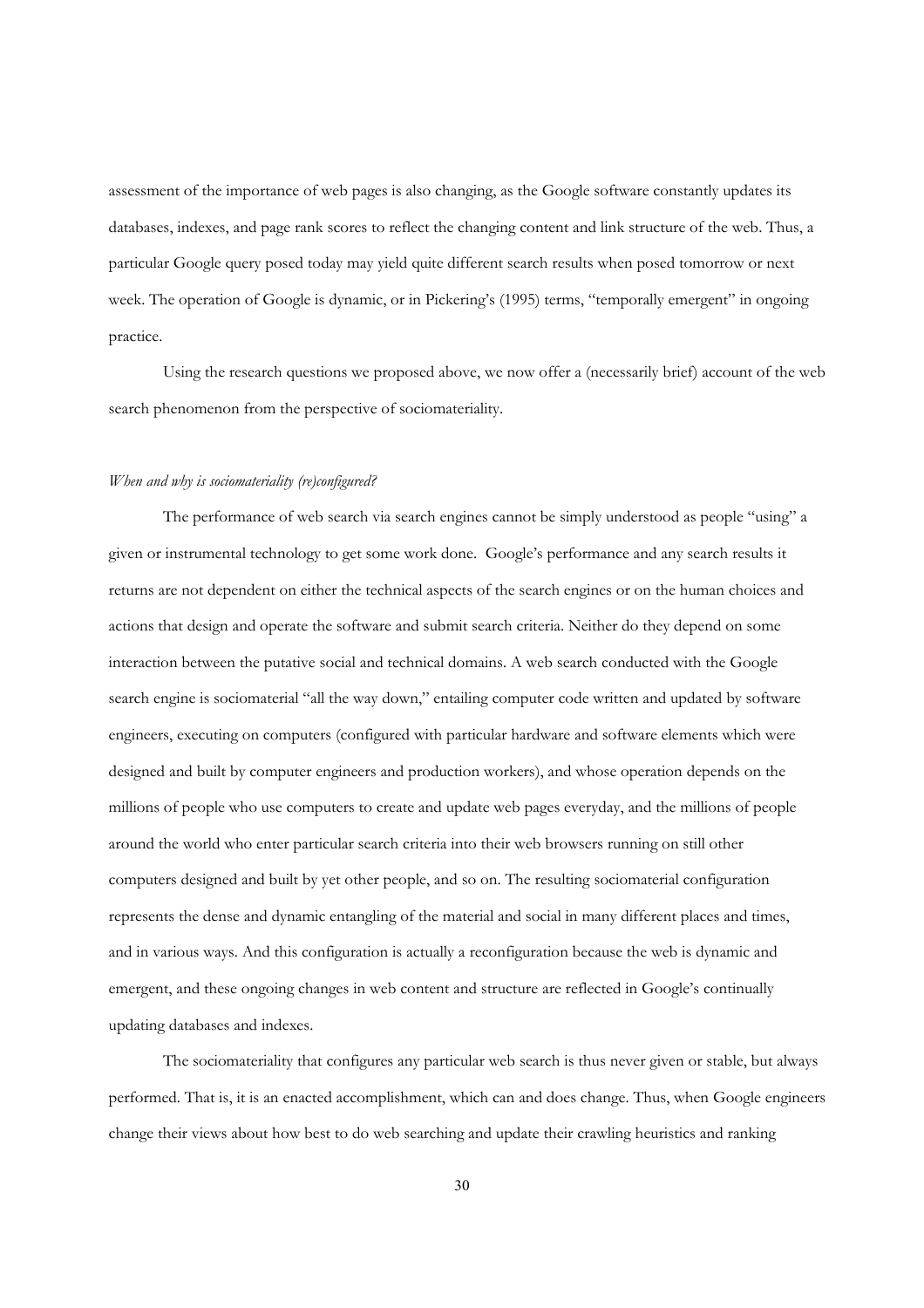algorithms accordingly, the sociomateriality of the performed web searches will change. For example, given the popularity of the Google search engine, getting a good "page rank" on Google has become highly coveted by people owning websites and seeking to "increase traffic" to them. In practice, the PageRank concept has proven vulnerable to manipulation, and websites have sprung up promising to "improve your Google ranking" (http://www.opentracker.net/en/articles/improve-google-ranking.jsp). PageRanks may also be manipulated, often for humorous or political intentions, via "Google bombs," a technique that artificially influences the rankings of the webpages that Google returns when people search for certain phrases. For example, the first known Google bomb was the one that led the search term "more evil than Satan himself" to bring up the Microsoft homepage as the top result (http://en.wikipedia.org/wiki/Google\_bomb). Initially defending its algorithms against the disruptive influence of such manipulation tactics, Google now claims that they have developed algorithms to minimize the impact of these techniques. Each of these moves, attacks, and responses represent reconfigurations of the particular sociomateriality that is performed when accomplish web searching.

## *How is sociomateriality performed in practice?*

In practice, Google's "page rank" score is dynamically computed by an algorithm executing in one of Google's computers that reflects the (ongoing) choices that millions of web users make in deciding what set of web pages they want to link to from their own web pages. It also reflects the relative status of websites within the web, as links from popular or official websites such as portals (e.g., MSN, AOL) or institutional sites (e.g., the UK Government, The New York Times) are weighted more heavily by the algorithm than links from other web pages (e.g., individuals' personal home pages). In this, as Introna and Nissenbaum (2000) point out, the search engine gives preference to larger, wealthier, and more prominent sites, affording "systematic prominence for some sites, [… and] systematic invisibility for others." As a result, many pages in the web are not indexed at all, or appear so far down in the ranking results that they are rarely "found" through a web search.

The performance of web search sociomateriality is thus both inclusive and exclusive—including welllinked and highly-connected web sites, and excluding poorly-linked and less-connected web sites. This has considerable political and epistemic implications because it means that a part of the world wide web is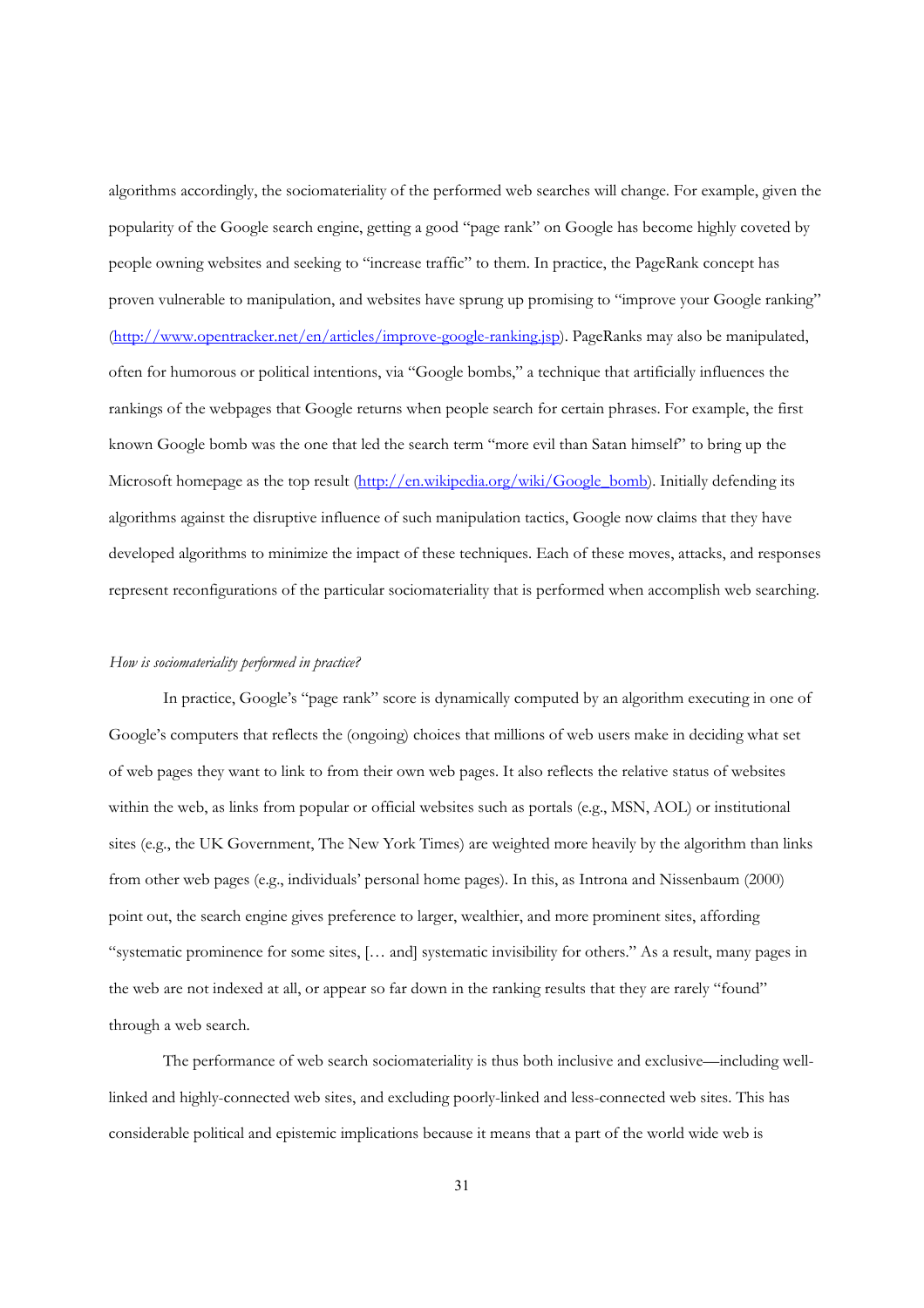completely unavailable to most people. A study conducted by researchers from IBM (Butler 2000) found that the web includes considerable constellations of web sites that are difficult to navigate and thus inaccessible by links. Known as the "bow tie theory" of the web (referring to the four distinct regions that make up approximately 90 percent of the web — the "bow tie"), the researchers found that about 10 percent of the web is completely disconnected from the entire bow tie, and thus not reachable via conventional web searches. As such, the performativity of web search engines powerfully shapes how the web is configured for the users. And as Introna and Nissenbaum (2000, p. 170) note, in this way search engines "are political … constitut[ing] a powerful source of access and accessibility within the Web."

# *When do people make sense of the sociomaterialities of which they and their practices are a part?*

In the discussion above, we have already drawn attention to times when the sociomateriality of a web search is of interest for economic or political reasons. However, this perspective also draws attention to the way in which sociomateriality slips from view and dissolves into everyday practices. Introna and Nissenbaum (2000, p.176) note that not only are most users are unaware of the biases patterning their searches on the web, they also seem to be "unaware that they are unaware." This invisibility is compounded when a particular search engine is set as default and textures the sociomateriality of both corporate intranets and personal sensemaking at home. Search engine providers respond by arguing that they do not operate a monopoly and "participants are free to express their preferences through the choices they make among alternatives" (Introna and Nissenbaum 2000, p.176). Although know-how does circulate among communities, there is a certain matter-of-fact-ness achieved when 43 percent of searches are conducted with a particular engine and it is not clear that most people understand how search engines work or by what means they yield their results, nor do many know how to reset a default option. In the context of such sociomaterial taken-forgrantedness, sensemaking is only disrupted when there is a controversy or breakdown, during which time we are made aware of the implications of a particular configuration or performance of sociomateriality. *What consequences arise out of the multiple sociomaterial (re)configurations performed in ongoing practices?* 

The performed sociomateriality of web searching has important consequences. Consider for example, the controversy that surrounded Google's entry into China in January 2006 (BBC News 2006). In order to gain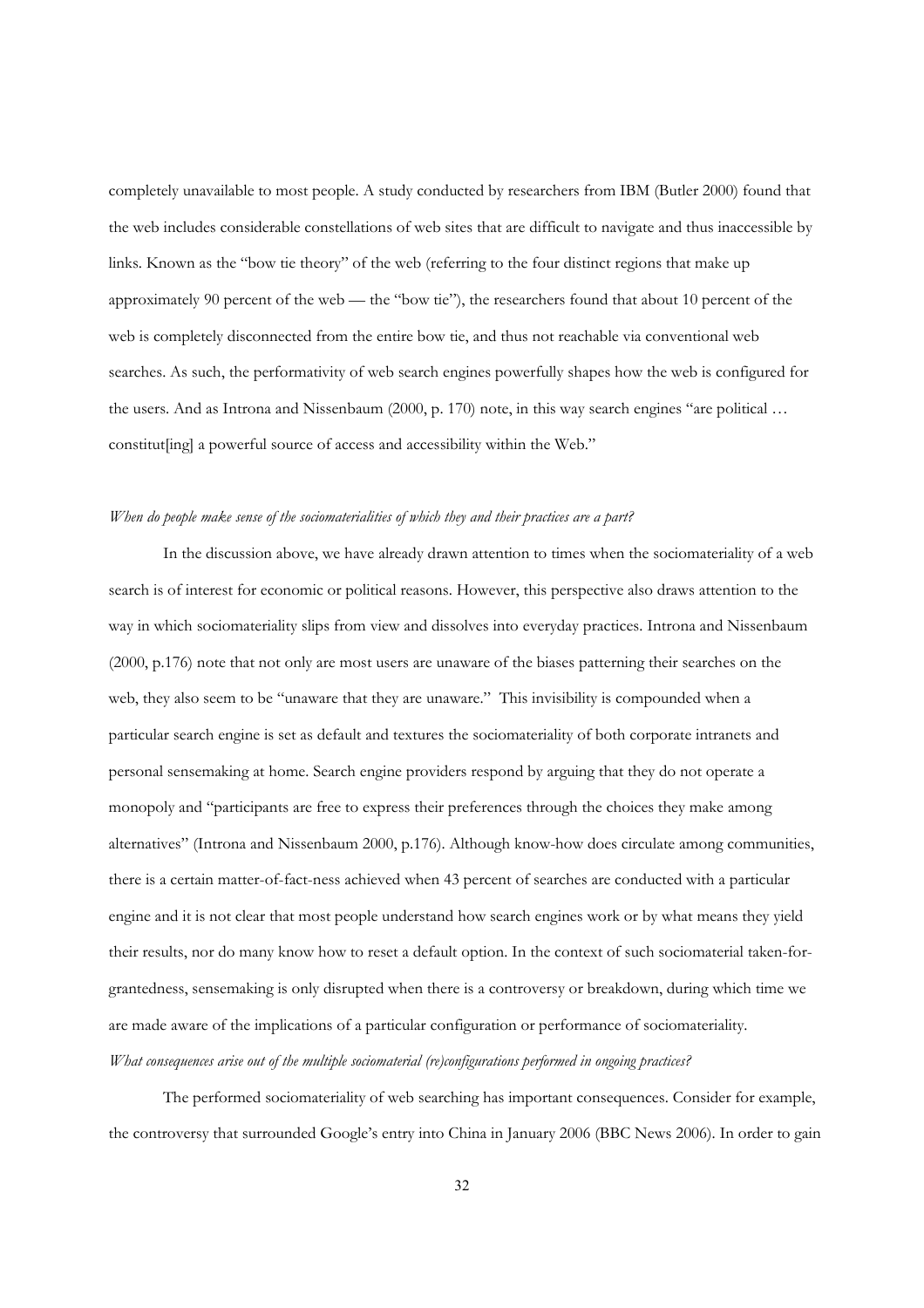greater access to the fast-growing Chinese market, Google agreed to censor the search services it made available within China. This censored version—Google.cn—is strongly regulated by the Chinese authorities and restricts access to thousands of sensitive terms and web sites. For example, the BBC news website is unavailable; so too are any websites related to the Taiwanese independence movement and the 1989 Tiananmen Square protests. A search for the banned Falun Gong spiritual movement produces only web pages that denounce it (e.g., articles such as "Outlawing the Falun Gong Cult" and the "Campaign against the Falun Gong"). And Chinese residents cannot simply access other Google search services (e.g., Google.com) to bypass these restrictions. The so-called "Great FireWall of China" blocks access by Chinese residents to many sites on the web, including alternative Google search services.

As it turns out, similar albeit less visible restrictions are occurring elsewhere on the web. For example, as Zittrain and Edelman (2002) highlight, the French and German versions of Google omit search results deemed inappropriate or unlawful by the respective governments. Censorship and its inscription within technologies is not new, but the Google example powerfully highlights how the sociomateriality of web searches is (re)configured in real time depending on the location of the web users, and how this significantly shapes the resulting information that people rely on to do their work. And as we have noted, this is potentially quite insidious because most users are not even aware that the results returned to them have been censored or are biased towards particular web sites.

For many of us, web search engines have become part of our everyday sensemaking and acting whether because they are now integral to an internal organizational intranet or are used as a reflex during our personal information gathering on the Internet. Our next field study provides an example of how sociomateriality is bound up in the way contemporary economic life is conducted through the routine work practices that pattern how core business competencies are accomplished.

#### **The Sociomateriality of Financial Decision-Making:** *Lending Advisor*

Scott (1998) describes the historical development of corporate lending practices within a major UK retail bank. The origins of the bank in the study (referred to as "UK Bank") date back to 1896 when twenty family-owned, private banks amalgamated. The bank's prosperity was founded on the private wealth of the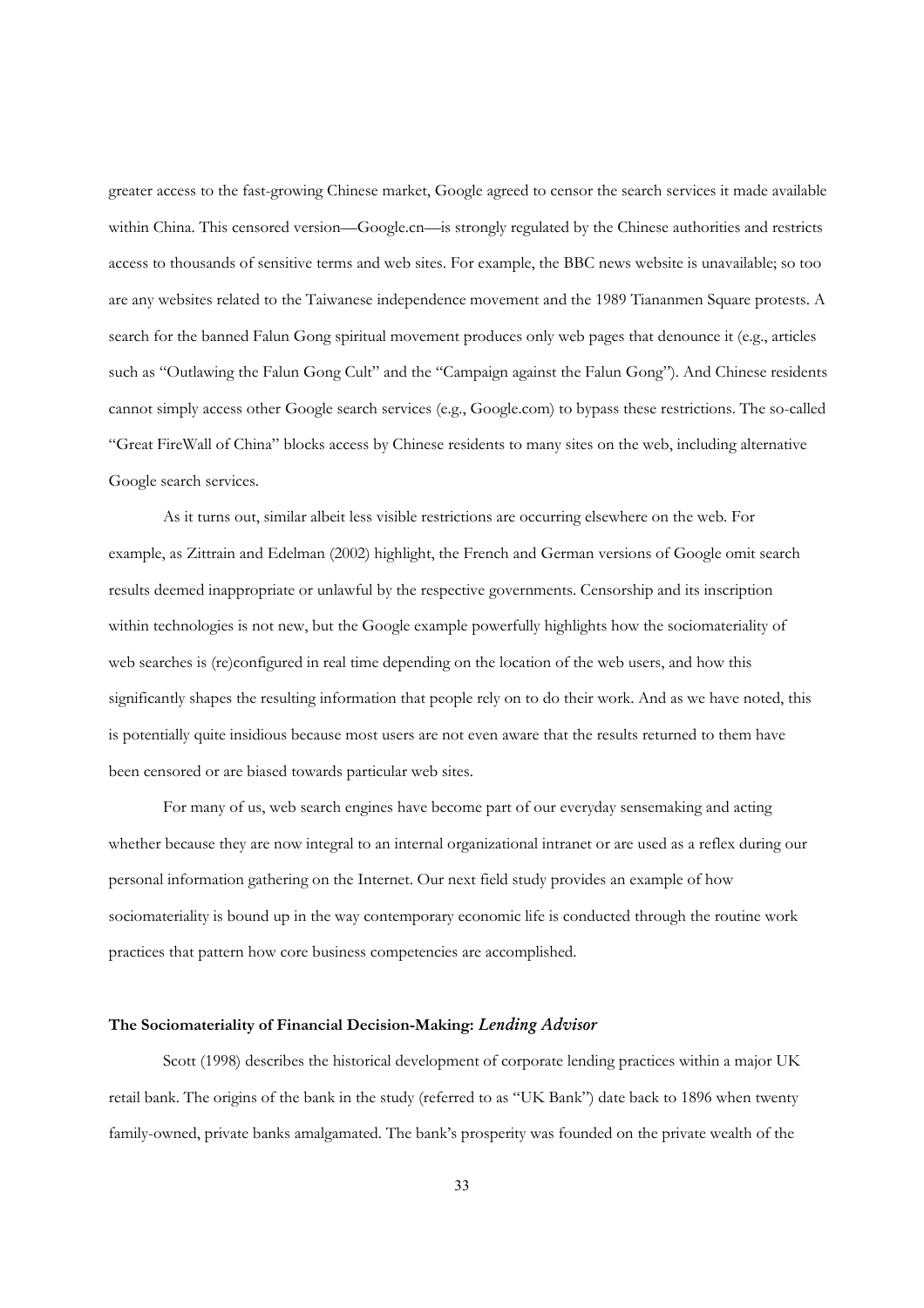families involved and profitable credit arrangements. The latter were based on personal connections with members of the banking families and the capacity of applicants to convince the bank that they had both the material means and character to warrant a loan.

 After World War II, lending practices changed as centralised "professional training" began to slowly overtake the norm of inherited positions. Lenders developed a variety of formats in which risk assessment experience could be formed into formulae, empirical heuristics, methods for interpreting categories on balance sheets, policy guidelines, regulatory criteria, *aide memoires*, notes or "crib sheets" for specialist areas (such as agriculture). As a retired bank manager explained:

Every branch manager was required to keep an information sheet. The front side would have details of the company and a summary of the balance sheets produced by their accountant. The other side would have a narrative, often hand-written, at the end of which the loan or overdraft facilities undertaken were noted…The outcome was all very much contingent on how you performed as a manager and how each business that you had on your books performed. That was the stuff of our daily lives.

In the early 1990s, UK Bank experienced major losses due to loan defaults and made a very public commitment to improving both lending practices and organizational portfolio analysis capability. In the past, loan defaults on this scale had resulted in fingers being pointed at various individuals or groups deemed to have accumulated an unacceptable level of "bad and doubtful debts," The managing director appointed to address the crisis reflected on this and decided to take a different approach. Instead of, as he put it, "Wearing a hair shirt and blaming the management of four years ago," he explored options for systematic change by incorporating a decision support system called Lending Advisor (LA) into the work practices of bank managers.

The knowledge engineering process that ensued focused on gathering "best practices." The basis for

this was "mutual education" in which internal and external lending specialists translated the processes and

procedures involved in a loan into weighted criteria scored out of 100. As a programmer explained:

The experts very rarely agreed completely, but small deviations were not a problem as the knowledge engineers were still able to make a judgement on what represented the modal point...The system was calibrated between experts.

The project fused together insights into how professional lenders worked with a variety of new resources (information sources from rating agencies, catalogues of business industry codes) and the algorithms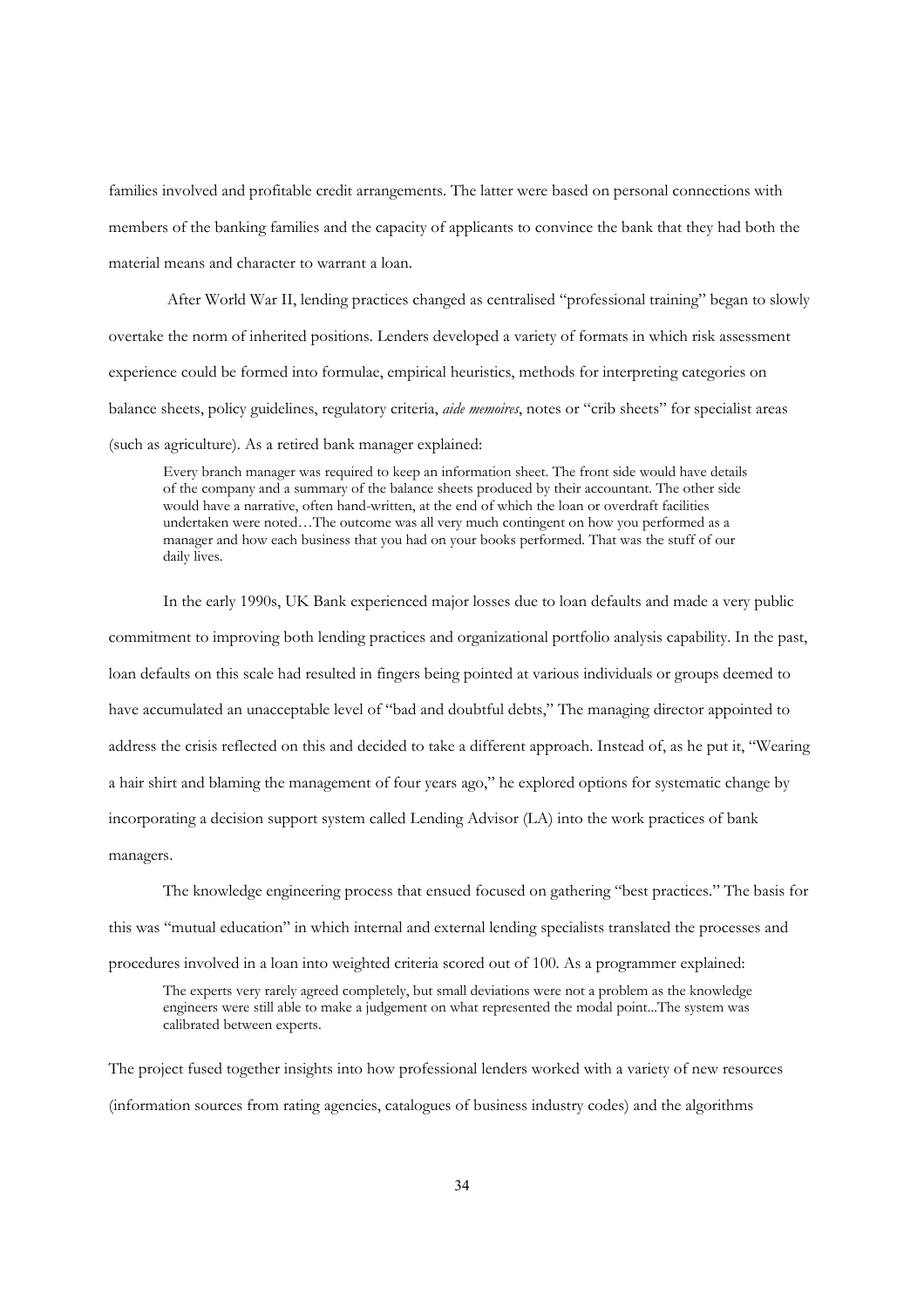associated with the LA inference engine to form a probability-based system that would become part of decision-making on corporate loans. The form chosen to represent this combination of logics for the new loan assessment was a meter (see Figure 3).

**Figure 3: Lending Advisor Assessment Meter** 



The 1995 training manual to the Lending Advisor describes the assessment meters as follows:

Meters are designed to illustrate a measure of risk and to indicate how confident the system is in its assessment. The system does this by showing meters ranging from **–** (or unacceptable) on the left, to **+** (or excellent) on the right [as shown in Figure 3]. All meters have seven points ... shaded with black, dark grey and white. The shading corresponds to different degrees of certainty; the wider the segment of shading, the greater the degree of doubt, conversely, the narrower the shading the greater the certainty.

During training sessions, some trainers handed out "pathways" through the 52 screens of the system, however, as one noted: "this was just to get them started…after a year's use of the system, they will develop their own pathway…[and] use of Lending Advisor will become almost subliminal, second nature." Scott's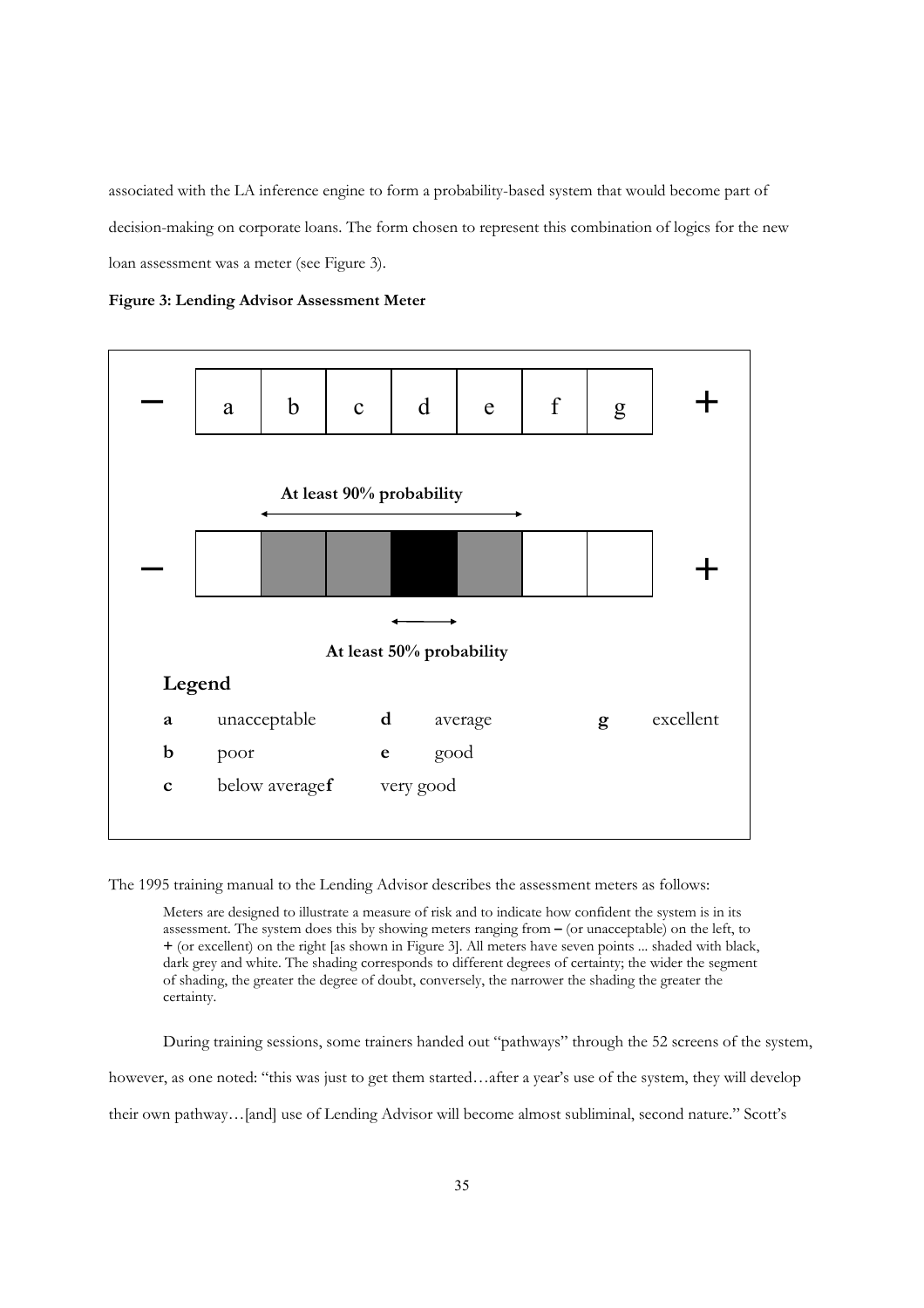(1998) study describes how at first when managers got back to their branch, they "played" with these meters, altering their input to move the meters and overriding them with lengthy "footnotes" to correspond with the decision they would have recommended using the former method of assessment. However, this changed over time, and when asked twelve months later if the Lending Advisor assessments still corresponded to the decisions they would have made using the paper-based method, managers replied, "It's difficult to say now because these days I'm actually thinking LA rather than paper, and I've lost the ability to compare my decision making processes between the two." The lending professionals had moved beyond translating from the paper to the electronic work practice in an effort to equate them, and had begun appropriating Lending Advisor into the sociomateriality of their professional performance. This had become so much the case that, as one manager observed: "When you talk to analysts at regional level, they discuss cases more in terms of meters and [UK Bank] business grades, nowadays."

Scott (2000) concludes by noting that whereas the interpretation of previous revisions to lending practices had been managed locally, the implementation of new credit risk assessment and portfolio management practices associated with Lending Advisor achieved a different level of system-ness, a globality. The implications of this are considerable when the portfolio in question represents approximately 23 percent of the UK domestic market (as in the case of UK Bank). Such a percentage has the potential to shift the trajectory of national economic development. As above, we now offer a brief analysis of this case in terms of the research questions about sociomateriality posed earlier.

## *When and why is sociomateriality (re)configured?*

UK Bank's loans assessment and portfolio management are now both the subject of and subject to the new form of sociomateriality that has emerged and continues to be performed. The knowledge engineering undertaken during the Lending Advisor project fused the qualitative judgement of human managers with the expert system inference engine. Typically, these rational and non-rational components of decision-making have been framed as two very different categories. However, Callon and Law (2005) suggest re-framing this duality within the term "qualculation," and we maintain that the sociomateriality of the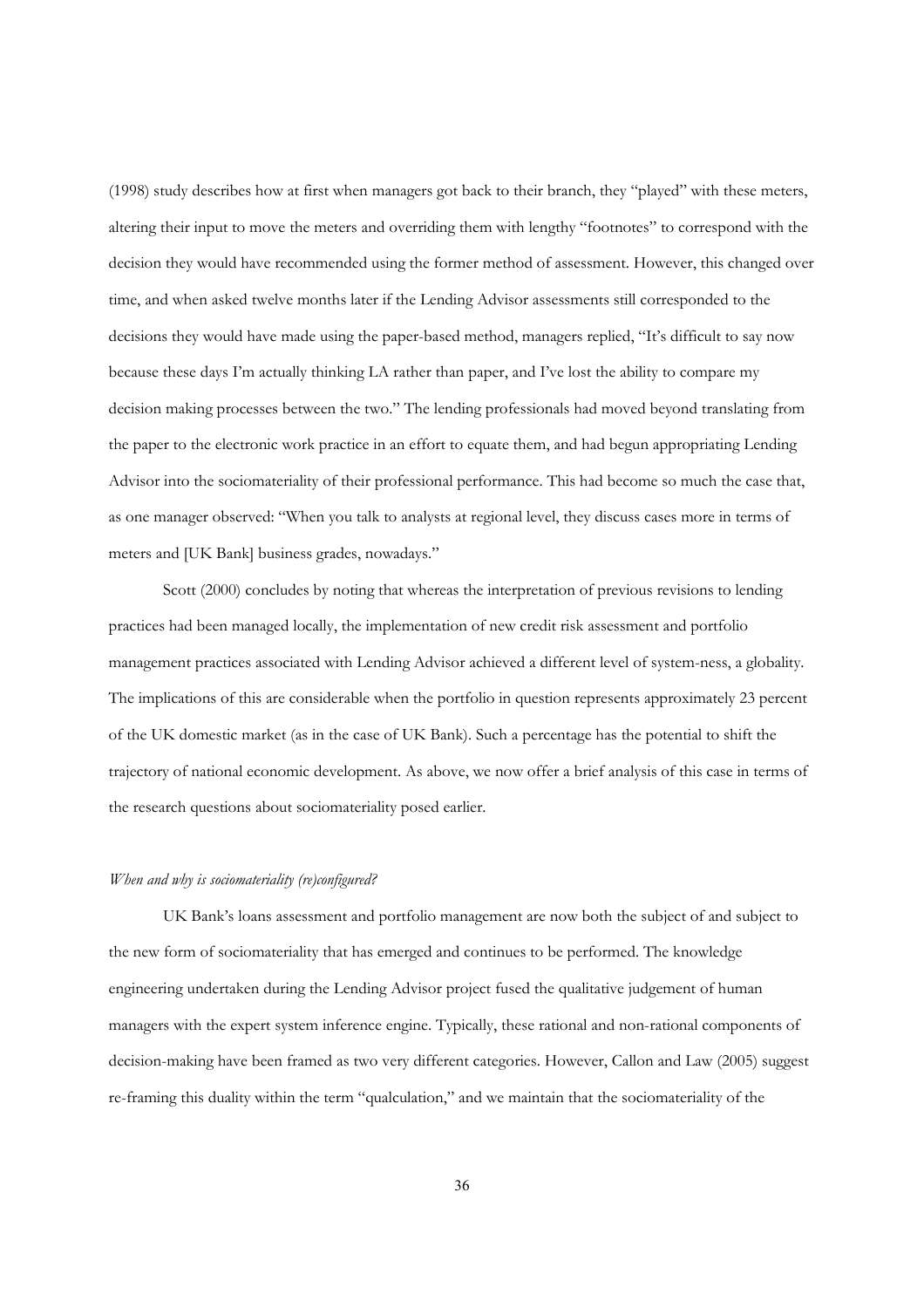lending practices described here illustrates this well. In the revised work practice, the loan assessment is neither purely technical, nor solely subjective; it is a fusion of both.

#### *How is sociomateriality performed in practice?*

Reflexivity is an important part of the mutual configuration at work in forms of sociomateriality. As customer cases are loaded onto Lending Advisor they become part of a cumulative reasoning feedback; they are not static data buried in a file, they perform a key role in the on-going configuration of work practices. For example, the ability of one plastic goods producer to have its corporate loan approved is dependent upon the performance of all the other businesses located within the same business industry code. Its bid thus becomes entangled in the skill level of multiple elements: the specialists producing business industry codes; the lending professionals within UK Bank; the managers at other plastics companies; the experts producing industry reports; and the updates to the weightings and algorithms of the Lending Advisor to bring them in line with corporate strategy and regulatory policies. If any one of these under-perform, for example, if a prosthesis producer is put in the same category of assessment as a household gutter moulding company, the loan outcome will be compromised. As a consequence of all these interdependencies, the resulting performance of UK Bank's lending decisions is temporally emergent from ongoing practice.

# *When do people make sense of the sociomaterialities of which they and their practices are a part?*

By the end of Scott's (1998) study, some managers had taken early retirement, while others relished this new way of articulating their professional performance, both to customers and at home. Lending Advisor had been appropriated into lending managers' situated performances to the extent that they were thinking and talking "meters." This level of familiarity was an achievement, but it was hard won in the case of some managers who experienced what might be seen as breakdowns in the version of sociomateriality that they were being told to integrate into their work practices. For example, there were managers who accepted thinking in meters, but who refused to "do data entry," which they regarded as "for the girls and boys in the back office." As one manager put it: "I dictate, giving the secretary the name of the case and my [Lending Advisor] password... The only one [screen] that she needs to know is the Credit Analysis Comments screen.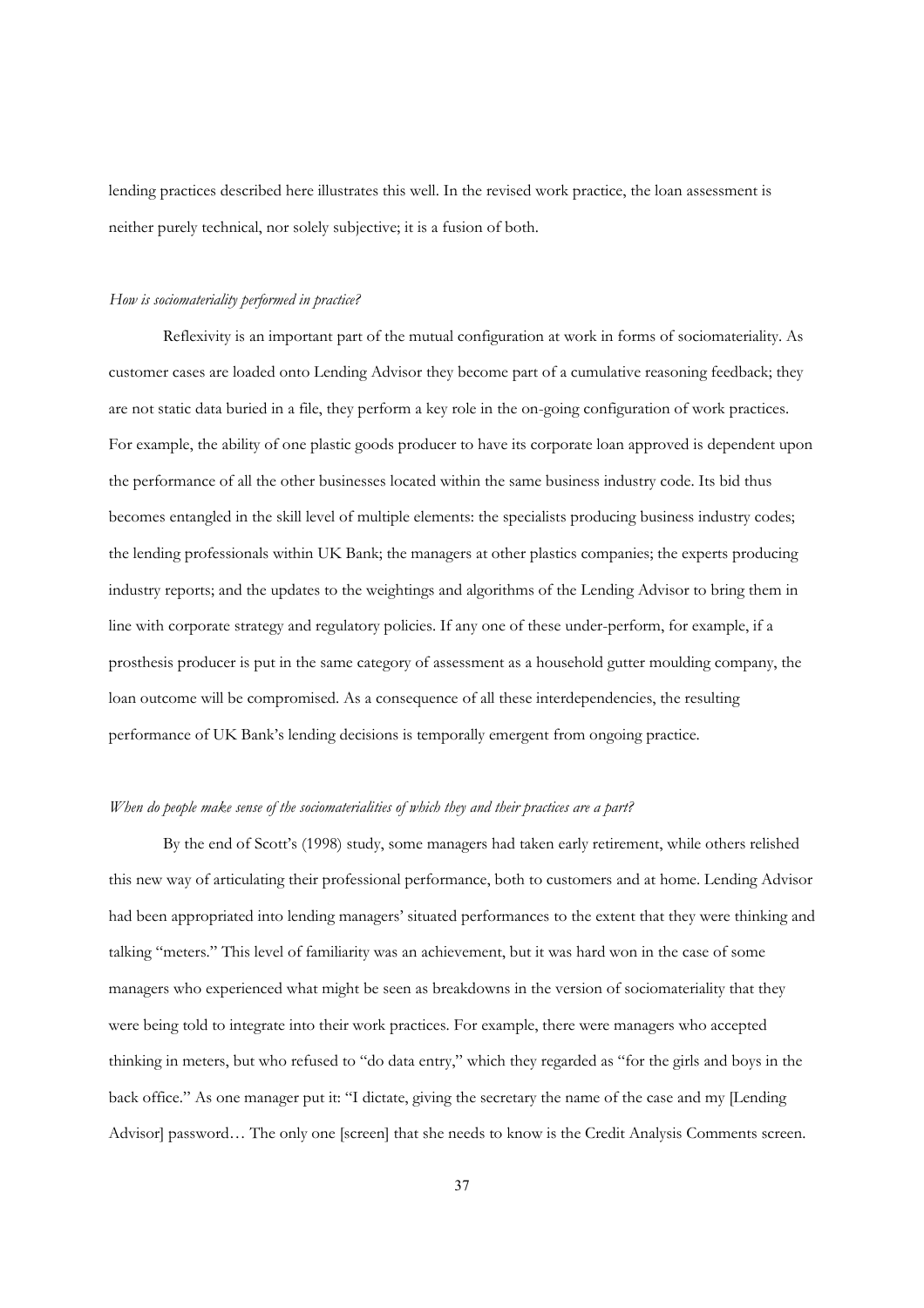So, I sat down and wrote an idiot's guide for her." Although some lending professionals attempted to insert distance between parts of the loan application process, eventually the two became seen as inseparable. In follow-up interviews, attitudes had shifted. As one manager noted:

Lending Advisor input is not delegatable. When you are loading or working on a case, you are going through an inter-related thought process. I am a two-finger typist, advancing to being a three-finger typist. Despite that, I don't let anyone type my input. I am familiar with what I want to say, so I'm more focused and end up with less waffle. I have found that the end result is better if I work on it myself.

#### *What consequences arise out of the multiple sociomaterial (re)configurations performed in ongoing practices?*

When the Lending Advisor project began, the design and development team envisioned it as augmenting human expertise and went to considerable lengths to differentiate "decision support" from "credit scoring." The training courses that managers went on were designed around this principle: trainers told managers to "find their own best practice" and discover the most effective way through the 52 screens as they constructed the loan application for themselves. They encouraged lending professionals to "look behind the figures… [because] unless you do this, Lending Advisor is just a number cruncher. It relies on the user challenging the figures and knowing where they come from. Lending Advisor gives the numbers context" This strategy, however, was later revised and a programme of major organizational restructuring took place. A third of the managers in Scott's study were made redundant or given early retirement. A younger generation of bank personnel with global job titles (for example "corporate loans manager" rather than "Mettleton branch manager") and performance related contracts arrived, and for them meters were just the way loans were done, rather than an interpretive challenge to an already existing stock of knowledge. Scott (2000) raises concerns about this organizational re-calibration and notes that in effect the definition, assessment and management of credit risk in a major financial services institution had been changed without debate. She points to the problems that the design and development team had with particular modules and the compromises that were made to meet deadlines in order to alleviate the crisis of confidence in UK Bank during the economic recession of the early 1990's. This was all the more significant because the modules in question affected sectors that many regarded as critical in the British economy: small businesses, media/film companies, and agriculture. Scott (2000) concludes by suggesting that through the everyday routinizing of the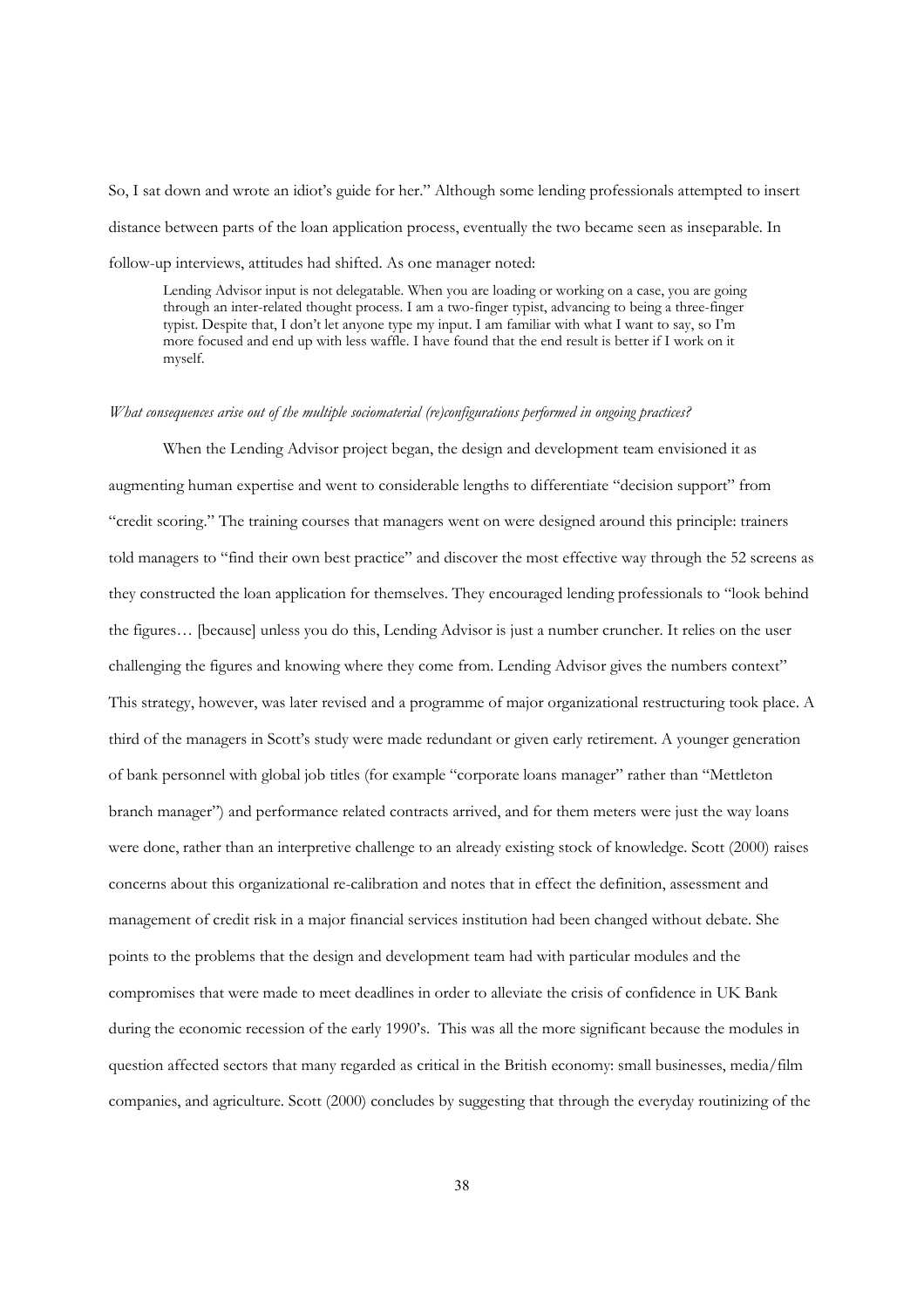Lending Advisor's sociomateriality, the future British economic landscape may have been changed without anyone's consent.

# **CONCLUSION: WHITHER TECHNOLOGY IN MANAGEMENT RESEARCH?**

We began this paper by highlighting a paradox in the management literature. Despite the considerable empirical evidence of technology's central role in organizational affairs, technologies remain largely understudied in organizational research. Whatever the reasons, we believe that such an absence of attention to technological issues in organizational research is a serious concern.

It is important that we appreciate that it is not a question of whether technology forms part of organizing or not; technology is an integral part of the fact of work and its performance in the world. If we do not take this into consideration in the way that we study organizations, we may not arrive at an understanding of how work is "made to work." Indeed, we believe that to the extent that the management literature continues to overlook the ways in which organizing is critically bound up with material forms and spaces, our understanding of organizational life will remain limited at best, and misleading at worst.

We have proposed sociomateriality as part of a palate of approaches that we believe may advance the way we study technology. We do not intend this as a successor theory. We believe a range of different tools is appropriate when studying such an important, dynamic, and emergent phenomenon. There will be studies for which existing theory and approaches will be suitable, but there will be many more that necessitate a fresh perspective. Our call for research to move on from atomized variance studies or perpetual dualities makes the research challenge ahead of us a richer one. This is a fast moving field; just as what we study changes over time, so the theoretical lens or tradition that we use to approach it needs to be develop over time. The approach that we have proposed resonates with the status and nature of technologies in contemporary organizations. These are increasingly multiple, emergent, dynamic, and unprecedented. To understand these we will need a flexible array of notions and approaches. As Weick (1996) reminds us, we should "hold our concepts lightly and update them frequently."

39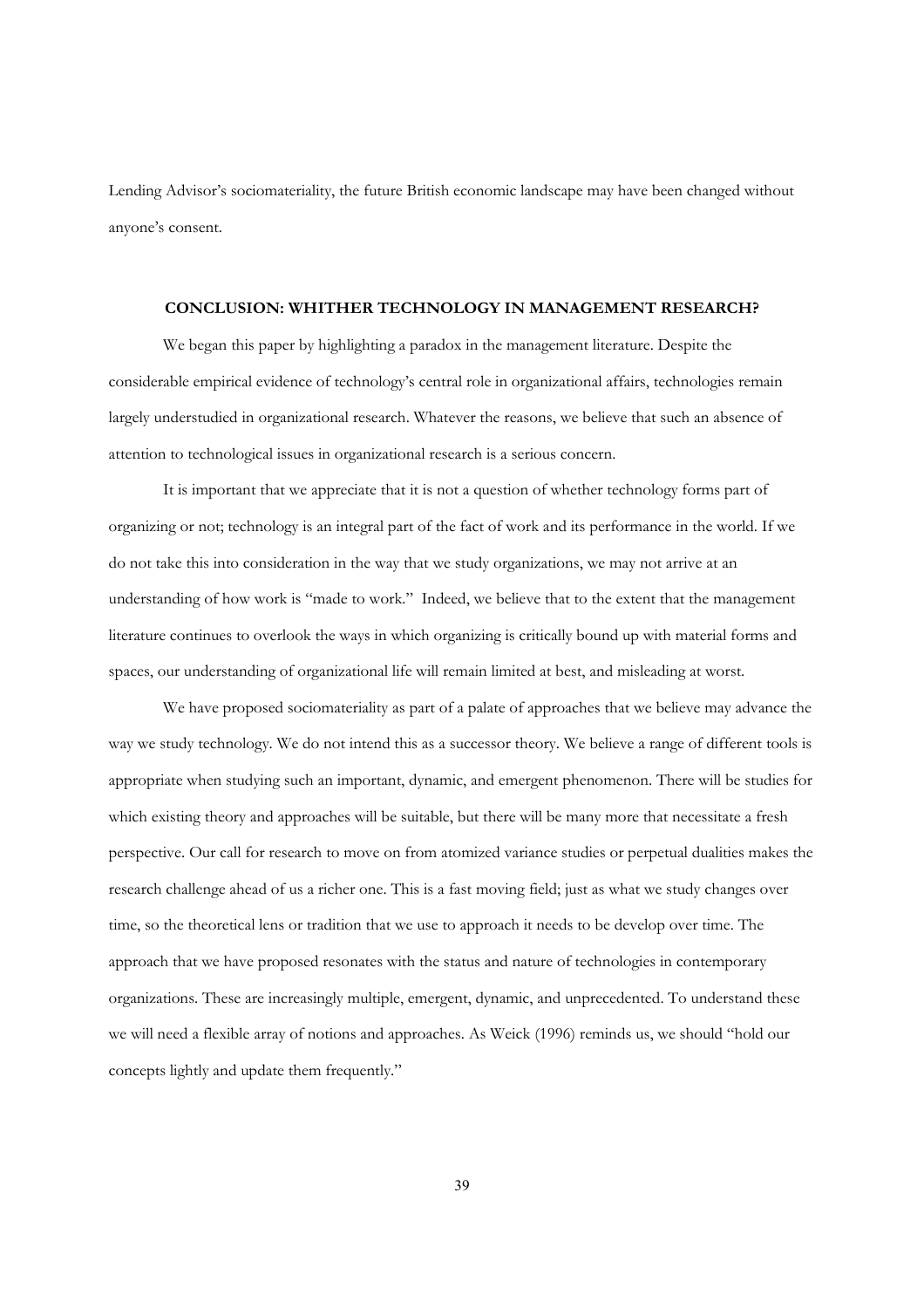While the significance of management instruments and canonical practices (Brown and Duguid 1991) has been recognized in organization studies, attention has tended to focus on technological effects, occasions of change, or processes of sensemaking and interaction with little recognition of the deeply constitutive entanglement of humans and organizations with materiality. The evidence from the field studies that we presented depicted work practices as composed of an array of agencies, including configurations of space, technical heuristics, algorithms, qualitative expert judgement, physical mechanisms, categories, and so on. As a thought experiment, consider doing anything in the world (whether at home or in an organization) that does not in some way or another entail material means (e.g., bodies, clothes, food, spectacles, buildings, classrooms, devices, water pipes, paper, telephones, email, etc.). Latour's (2004, p. 227) provocative quote makes this point particularly well:

To distinguish a piori "material" and "social" ties before linking them together again makes about as much sense as to account for the dynamic of a battle by imagining, first, a group of soldiers and officers stark naked; second, a heap of paraphernalia – tanks, paperwork, uniforms – and then claim that "of course there exists some (dialectical) relation between the two." No! one should retort, there exists no relation whatsoever between the material and the social world, because it is the division that is first of all a complete artefact. To abandon the division is not to "relate" the heap of naked soldiers with the heap of material stuff, it is to rethink the whole assemblage from top to bottom and from beginning to end.

We make our proposal for the way forward in the spirit that ideas have currency and we use them when they help us to explicate the world around us. It has become commonplace for studies of technology in organizations to combine metaphors of networks and infrastructures with the language of mediation and enabling. However, if we let go of the methodological assumption that we should think of relationships as moulded into networks and frame our analysis in terms of practices instead, we can more effectively examine the specific forms of sociomateriality that are entailed in performing everyday work. We suggest that this is a particularly relevant perspective in an era when sociomateriality is so much part of our everyday organizational experience that it becomes taken-for-granted. Work practices are inherently sociomaterial, and so to understand work, we must understand its sociomaterial configuration. The implications for organizations are particularly important; these practices don't just mediate work, they perform organizational realities.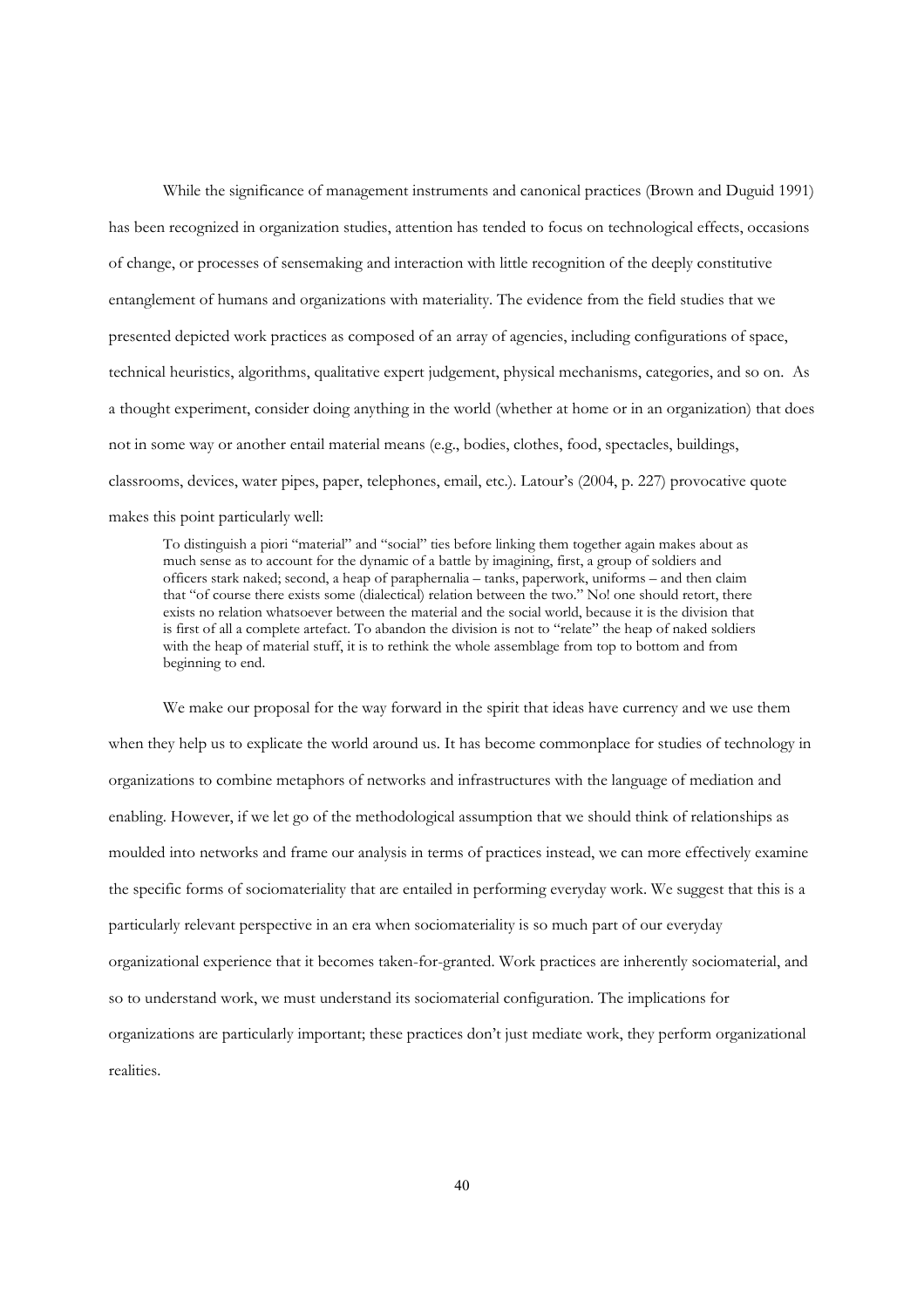In exploring the sociomaterial perspective, we re-worked some specimen research questions to show the pivotal conceptual shifts we are proposing. The cases that we have worked with here point to a subtly different range of phenomena. In both the financial decision support system (Lending Advisor) and the web search engine (Google), we have shown how different forms of sociomateriality in practice not only increase the capacity for transactions to be disembedded from time and space, but also disappear from the attentions of users and observers. Such increased invisibility in the technological entailments of everyday work practice are troubling, as they limit our capacity to understand, monitor, reflect on, and change them. It suggests that additional and alternatives ways of examining these are urgently required in organization studies. We believe that a sociomaterial perspective may offer one promising approach for reconsidering the status of technology in organizational research, and that a grounding in relationality (rather than either individuality or duality) may afford some empirical and conceptual innovations that will increase our understandings of the practices of contemporary organizational life.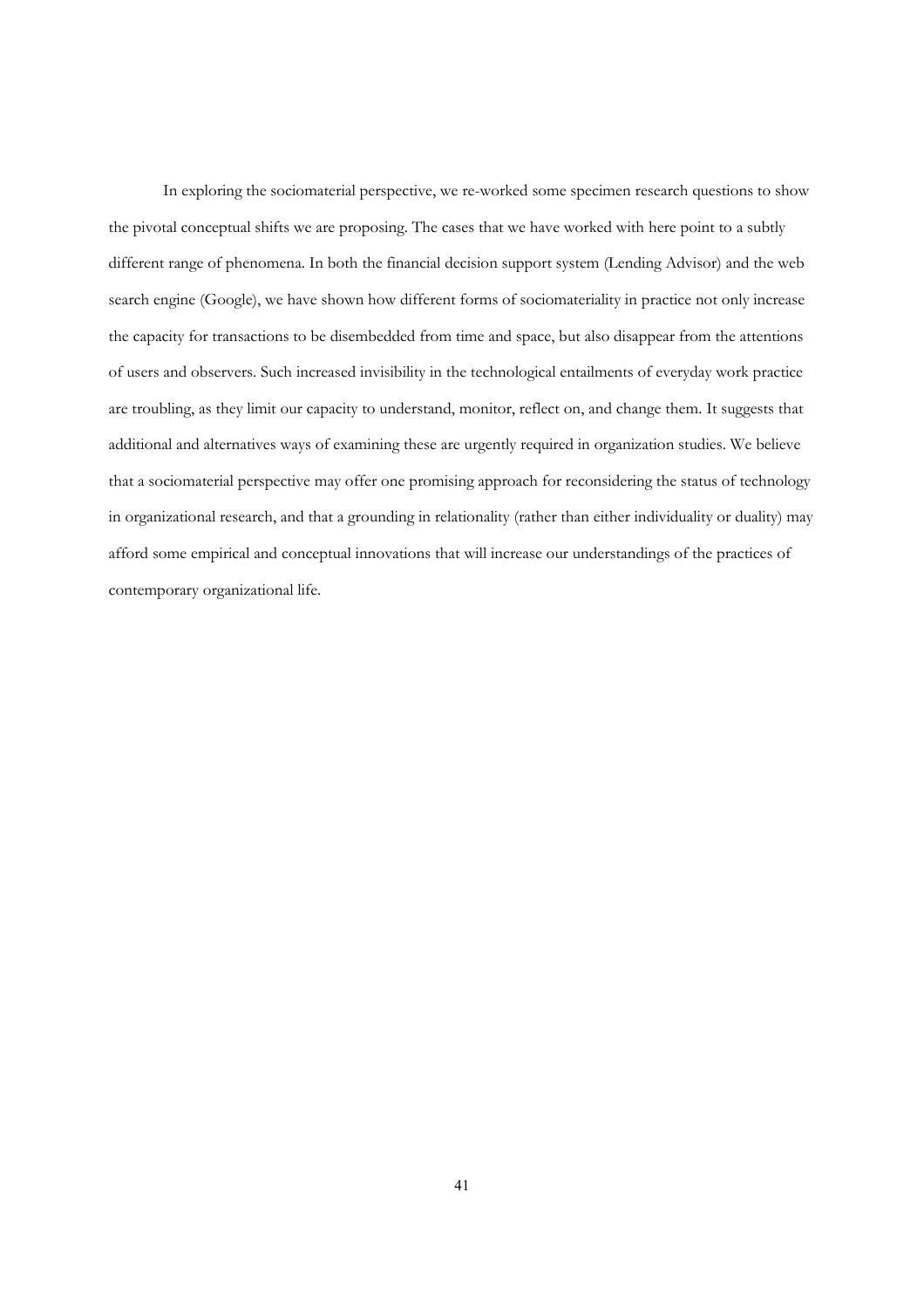#### **REFERENCES**

- Ackoff, R.L. 1979. "The Future of Operational Research is Past." *The Journal of the Operational Research Society,* 30, 2: 93-104.
- Aldrich H.E. 1972. "Technology and Organizational Structure: A Reexamination of the Findings of the Aston Group." *Administrative Science Quarterly*, 17, 1: 26-43
- Aral, S. and Weill, P. Forthcoming. "IT Assets, Organizational Capabilities and Firm Performance," *Organization Science.*
- Barad, K. 2003. "Posthumanist Performativity: Toward an Understanding of How Matter Comes to Matter," *Signs,* 28, 3: 801-831.
- Barley, S.R. 1986. "Technology as an Occasion for Structuring: Evidence from Observation of CT Scanners and the Social Order of Radiology Departments." *Administrative Science Quarterly*, 31, 78-108.
- Barley, S.R. 1988. "Technology, Power, and The Social Organization of Work," *Research in the Sociology of Organizations*, 6: 33-80.
- Barley, S.R. 1990. "The Alignment of Technology and Structure through Roles and Networks." *Administrative Science Quarterly,* 35: 1-8.
- Barrett, M. and Walsham, G. 1999. "Electronic Trading and Work Transformation in the London Insurance Market," *Information Systems Research*, 10, 1: 1-22.
- BBC News. 2006 (January 25). "Google Censors itself for China." <http://news.bbc.co.uk/2/hi/technology/4645596.stm>
- Bechky, B.A. 2003. Object lessons: Workplace Artifacts as Representations of Occupational Jurisdiction. *American Journal of Sociology,* 109, 3: 720-752.
- Blauner, R. 1964. *Alienation and Freedom: The Factory Worker and His Industry.* Chicago, IL: University of Chicago Press.
- Boudreau, M.-C. and Robey, D. 2005. "Enacting Integrated Information Technology: A Human Agency Perspective." *Organization Science*, 16, 1: 3-18.
- Bowker, G.C. and Star, S.L. 1999. *Sorting Things Out: Classification and its Consequences.* Cambridge, MA: MIT Press.
- Brin, S. and Page, L. 1998a. "The Anatomy of a Large-scale Hypertextual Web Search Engine." *Computer Networks and ISDN Systems*, 30: 107-117.
- Brin, S. and Page, L. 1998b. "Google: A Large-Scale Hypertextual Web Search Engine." Archived Presentation. <http://dbpubs.stanford.edu:8091/diglib/pub/slides/berkeleydlijan98/berkeleygoogle2/>
- Brown J.S. and Duguid, P. 1991. "Organizational Learning and Communities of Practice: Toward a Unified View of Working, Learning, and Innovation." *Organization Science,* 2, 1: 40-57.
- Brynjolfsson, E. and Hitt, L. 1996. "Paradox Lost? Firm-level Evidence on the Returns to Information Systems Spending." *Management Science,* 42, 4: 541-558.
- Burkhardt, M.E. and Brass, D.J. 1990. "Changing Patterns or Patterns of Change: The Effects of a Change in Technology on Social Network Structure and Power." *Administrative Science Quarterly,* 35: 104-127.
- Butler, D. 2000. "Souped-up Search Engines." *Nature.* 405, 6783: 112-115.
- Callon, M. 1986. "Some Elements of a Sociology of Translations: Domestication of the Scallops and the Fishermen in St Brieuc Bay," in J. Law (ed.) *Power, Action, and Belief: A New Sociology of Knowledge*. London: Routledge.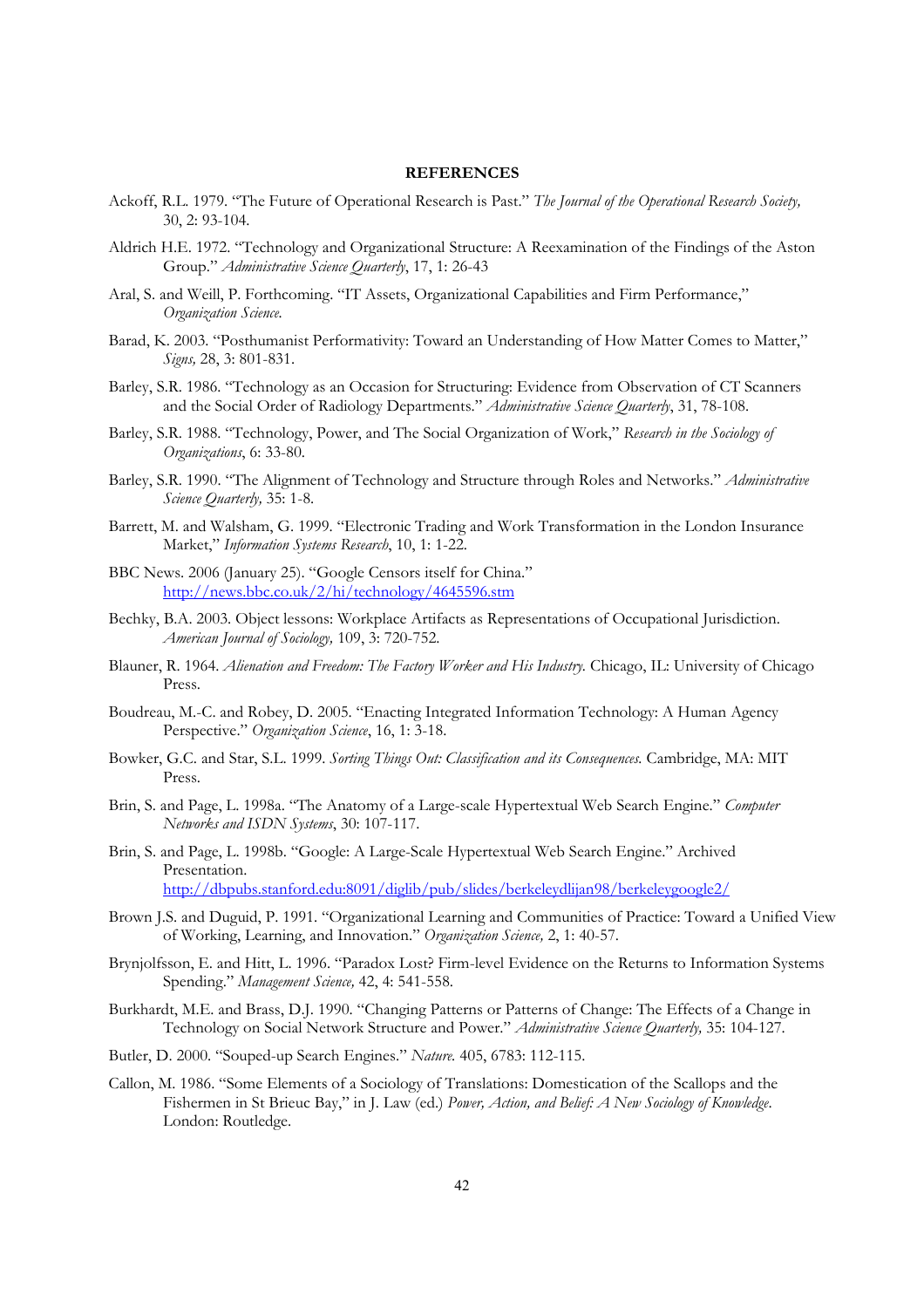- Callon, M. and Law, J. 2005. "On Qualcation, Agency, and Otherness." *Environment and Planning D: Society and Space.* 23: 717-733.
- Carlile, P.R. 2002. "A Pragmatic View of Knowledge and Boundaries: Boundary Objects in New Product Development." *Organization Science,* 13, 4: 442-455.
- Child, J. 1972. "Organizational Structure, Environment and Performance: The Role of Strategic Choice," *Sociology,* 6, 1-22.
- Cole, M. 1996. *Cultural Psychology: A Once and Future Discipline.* Cambridge, MA: Harvard University Press.
- Collins, P.D., Hage, J. and Hull, F. 1986. "A Framework for Analyzing Technical Systems in Complex Organizations." *Research in the Sociology of Organizations,* 6: 81-100.
- Collins, H.M. and Yearley, S. 1992. "Epistemological Chicken." In A. Pickering (ed.), *Science as Practice and Culture*. Chicago, IL: University of Chicago Press, 301-326.
- Crozier, M. 1964. *The Bureaucratic Phenomenon.* Chicago: University of Chicago Press.
- Davis, F.D. 1989. "Perceived Usefulness, Perceived Ease of Use, and User Acceptance of Information Technology." *MIS Quarterly*, 13, 3: 319-340
- DeSanctis, G. and Poole, M.S. 1994. "Capturing the Complexity in Advanced Technology Use: Adaptive Structuration Theory," *Organization Science,* 5, 2: 121-147.
- Dewett, T. and Jones, G.R. 2001. "The Role of Information Technology in the Organization: A Review, Model, and Assessment," *Journal of Management,* 27, 3: 313-346.
- Duguid, P. 2005. "The Art of Knowing: Social and Tacit Dimensions of Knowledge and the Limits of the Community of Practice." *The Information Society,* 21: 109–118,
- Feldman, M.S. and Pentland, B.T. 2003. "Reconceptualizing Organizational Routines as a Source of Flexibility and Change." *Administrative Science Quarterly*. 48: 94-118.
- Friedmann, J. 1987. *Planning in the Public Domain.* Princeton: Princeton University Press.
- Fry, L.W. 1982. "Technology-Structure Research: Three Critical Issues," *Academy of Management Journal,* 25: 532-552.
- Gagliardi, P. (ed.) 1990. *Symbols and Artifacts: Views of the Corporate Landscape.* New York: Walter de Gruyter.
- Gherardi, S. 2006*. Organizational Knowledge: The Texture of Workplace Learning.* Oxford, UK: Blackwell Publishing.
- Giddens, A. 1984. *The Constitution of Society: Outline of the Theory of Structure.* Berkeley CA: University of California Press.
- Goodman, P, Sproull, L. and Associates (eds.) 1990. *Technology and Organizations,* San Francisco, CA: Jossey-Bass.
- Grint, K. and Woolgar, S. 1997. *The Machine at Work*. Cambridge, UK: Polity Press.
- Hage, J. and Aiken, M. 1969. "Routine Technology, Social Structure, and Organization Goals." *Administrative Science Quarterly*, 14, 3: 366-376.
- Harvey, E. 1968. "Technology and the Structure of Organizations." *American Sociological Review*, 33, 2: 247-259.
- Hickson, D.J., Pugh, D.S. and Pheysey, D.C. 1969. "Operations Technology, and Organization Structure: An Empirical Appraisal," *Administrative Science Quarterly,* 14: 378-397.
- Hinds, P. and Kiesler, S. 1995. "Communication across Boundaries: Work, Structure, and Use of Communication Technologies in a Large Organization," *Organization Science*, 6, 4: 373-393.
- Huber, G.P. 1990. "A Theory of the Effects of Advanced Information Technologies on Organizational Design, Intelligence, and Decision Making," *Academy of Management Review,* 15, 1: 47-71.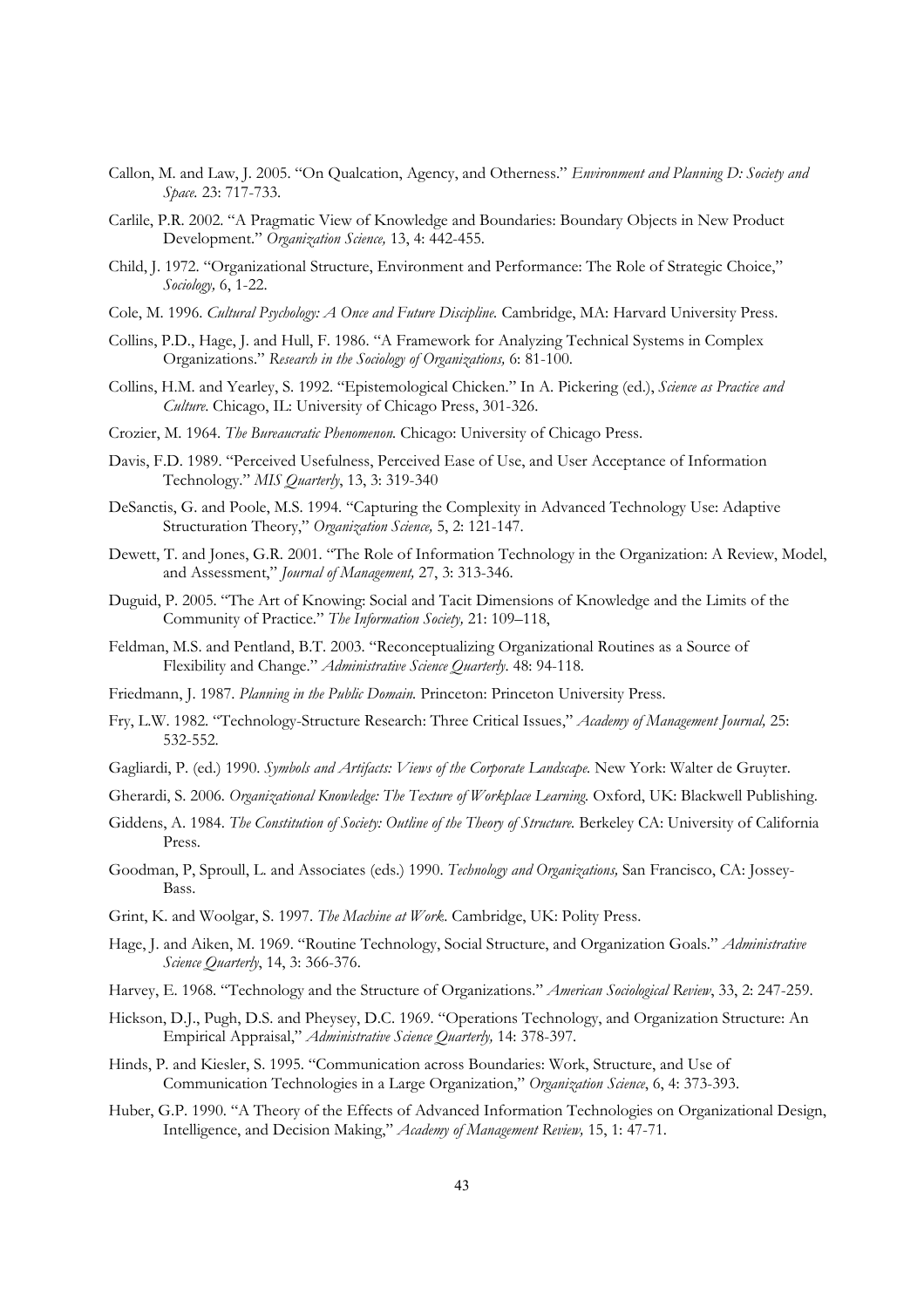- Hughes, T.P. 1987. "The Evolution of Large Technological Systems," in W.E. Bijker, T. P. Hughes, and T.J. Pinch (eds) *The Social Construction of Technological Systems: New Directions in the Sociology and History of Technology.* Cambridge, MA: MIT Press: 51-82.
- Iacono, S. and Kling, R. 2001. "Computerization Movements: The Rise of the Internet and Distant Forms of Work." In J. Yates and J. van Maanen (eds.) *Information Technology and Organizational Transformation: History, Rhetoric and Practice.* Newbury Park, CA: Sage Publications, 93-136.
- Introna, L.D. and Nissenaum, H. 2000. "Shaping the Web: Why the Politics of Search Engines Matters," *The Information Society,* 16, 3: 169-185.
- Kelly, S. and Jones, M. 2006. "Toward a distinctive 'Praxiological' Perspective on ICT-enabled Organizational Innovation." Paper presented at the *Second Organization Studies Workshop on Practice,* Mykonos, Greece.
- Knorr Cetina, K. 1997. "Sociality with Objects: Social Relations in Postsocial Knowledge Societies," *Theory, Culture & Society,* 14, 4: 1–30.
- Latour, B. 1987. *Science in Action.* Boston: Harvard University Press.
- Law, J. 1992. "Notes on the Theory of the Actor-Network: Ordering, Strategy and Heterogeneity." *Systems Practice,* 5: 379-393.
- Law, J. and Hassard, J. (eds.) 1999. *Actor Network Theory and After*. Oxford, UK: Blackwell.
- Law, J. and Mol, A. 1995. "Notes on Materiality and Sociality." *The Sociological Review,* 43: 274-294.
- Leonard-Barton, D. 1988. "Implementation as Mutual Adaptation of Technology and Organization." *Research Policy,* 17, 5: 251-267.
- Jarzabkowski, P. 2005. *Strategy as Practice.* London: Sage.
- Malone, T.W., Yates, J. and Benjamin, R.I. 1987. "Electronic Markets and Electronic Hierarchies," *Communications of the ACM,* 30, 6: 484-497.
- Markus, M.L. and Robey, D. 1988. "Information Technology and Organizational Change: Causal Structure in Theory and Research," *Management Science*, 34, 5: 583-598.
- Markus, M.L. 1994. "Electronic Mail as the Medium of Managerial Choice," *Organization Science,* 5, 4: 502-527.
- Mohr, L.B. 1982. *Explaining Organizational Behavior.* San Francisco, CA: Jossey-Bass.
- Mol, A. 2002. *The Body Multiple: Ontology in Medical Practice.* Durham, NC: Duke University Press.
- Mol, A. and Law, J. 1994. "Regions, Networks and Fluids: Anaemia and Social Topology." *Social Studies of Science*, 24: 641-671.
- Monteiro, E. and Hanseth O. 1996. "Social Shaping of Information Infrastructure: On Being Specific about the Technology." In Orlikowski, W.J., G. Walsham, M. Jones, and J.I. DeGross (eds.) *Information Technology and Changes in Organizational Work.* London: Chapman and Hall: 325-343.
- Morgan, G. (ed.) 1983. *Beyond Method: Strategies for Social Research*. Thousand Oaks, CA: Sage Publications.
- Noble, D.F. 1984. *Forces of Production: A Social History of Industrial Automation,* New York: Oxford University Press.
- Orlikowski, W.J. 1991. "Integrated Information Environment or Matrix of Control?: The Contradictory Implications of Information Technology," *Accounting, Management, and Information Technologies,* 1, 1: 9- 42.
- Orlikowski, W.J. 1992. "The Duality of Technology: Rethinking the Concept of Technology in Organizations. *Organization Science,* 3, 397-427.
- Orlikowski, W.J. 2000. "Using Technology and Constituting Structures." *Organization Science.* 11, 4: 404–428.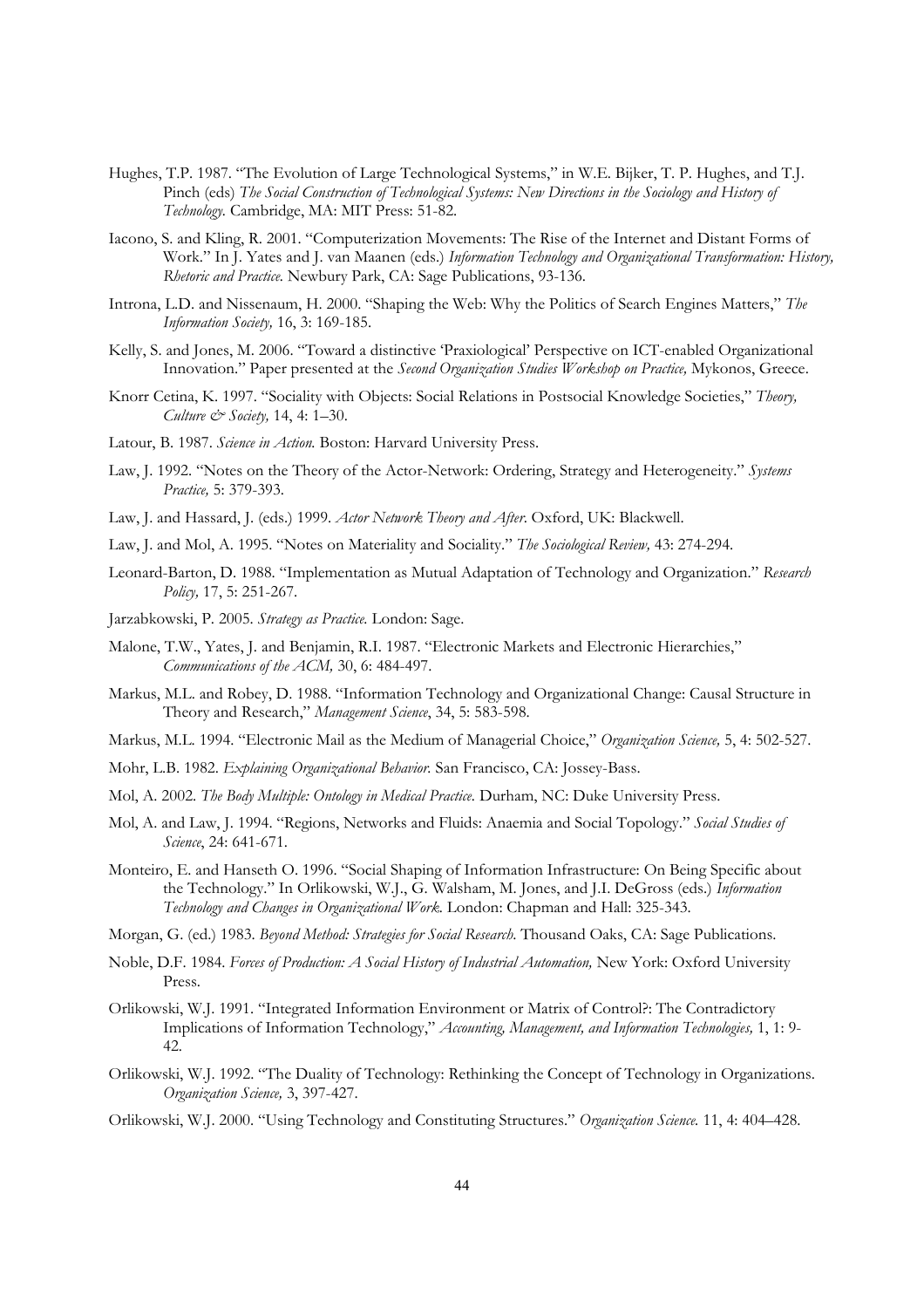- Orlikowski, W.J. 2002. "Knowing in Practice: Enacting a Collective Capability in Distributed Organizing." *Organization Science,* 13, 4: 249-273.
- Orlikowski, W.J. 2005. "Material Works: Exploring the Situated Entanglement of Technological Performativity and Human Agency." *Scandinavian Journal of Information Systems,* 17, 1: 183-186.
- Orlikowski, W.J. 2007. "Sociomaterial Practices: Exploring Technology at Work," *Organization Studies*, 28: 1435-1448.
- Orlikowski, W.J. and Iacono, C.S. 2004. "Research Commentary: Desperately Seeking the "IT" in IT Research—A call to theorizing the IT artifact." *Information Systems Research*, 12, 2: 121-134.
- Perrow, C. 1967. "Framework for the Comparative Analysis of Organizations,'' *American Sociological Review,* 32: 194-208.
- Perrow, C. 1970. *Organizational Analysis: A Sociological View.* Belmont, CA: Wadsworth Publishing Co.
- Pfeffer, J. and Leblebici, H. 1977. "Information Technology and Organizational Structure, *Pacific Sociological Review*, 20, 2: 241-261.
- Pickering, A. 1995. *The Mangle of Practice: Time, Agency and Science*. Chicago, IL: University of Chicago Press.
- Pinch, T.J. and Bijker, W.E. 1984. "The Social Construction of Facts and Artefacts: Or How the Sociology of Science and the Sociology of Technology Might Benefit Each Other," *Social Studies of Science*, 14, 3: 399-441.
- Prasad, P. 1993. "Symbolic Processes in the Implementation of Technological Change: A Symbolic Interactionist Study of Work Computerization," *Academy of Management Journal*, 36: 1400-1429.
- Rafaeli A. 1986. "Employee Attitudes Toward Working with Computers." *Journal of Occupational Behaviour*, 7, 2: 89-106.
- Rafaeli A. and Pratt, M.G. (ed.) 2006. *Artifacts and Organizations: Beyond Mere Symbolism.* Mahwah, NJ: Lawrence Erlbaum Associates.
- Reckwitz, A. 2002. "Toward a Theory of Social Practices: A Development in Culturalist Theorizing," *European Journal of Social Theory.* 5, 2: 243-263.
- Rice, R.E. and Aydin, C. 1991. "Attitudes toward New Organizational Technology: Network Proximity as a Mechanism for Social Information Processing." *Administrative Science Quarterly,* 36:
- Roberts, K., and Grabowski, M. 1996. "Organizations, Technology and Structuring." In S. Clegg & C. Hardy & W. Nord (eds.), *Handbook of Organization Studies*. London: Sage Publications: 409-423.
- Rousseau, D.M. 1979. "Assessment of Technology in Organizations: Closed versus Open Systems Approaches," *Academy of Management Review,* 4: 531-542.
- Schatzki, T.R. 2001. "Practice Theory." In Schatzki T.R., Knorr Cetina, K. and von Savigny, E. (eds.) *The Practice Turn in Contemporary Theory*: London: Routledge: 1-14.
- Schatzki, T.R. 2002. *The Site of the Social: A Philosophical Account of the Constitution of Social Life and Change.* University Park, PA: Pennsylvania State University Press.
- Schatzki, T.R., K. Knorr-Cetina, E. Savigny (eds). 2001. *The Practice Turn in Contemporary Theory*. London: Routledge.
- Scott, S.V. 1998. *Computer-mediated Interpretation of Risk: The Introduction of Decision Support Systems in a UK Retail Bank.* Unpublished Ph.D. Dissertation, Cambridge, UK: Department of Management Studies, University of Cambridge.
- Scott, S.V. 2000. "IT-Enabled Credit Risk Modernisation: A Revolution under the Cloak of Normality." *Accounting, Management and Information Technology*, 10, 3: 221-255.